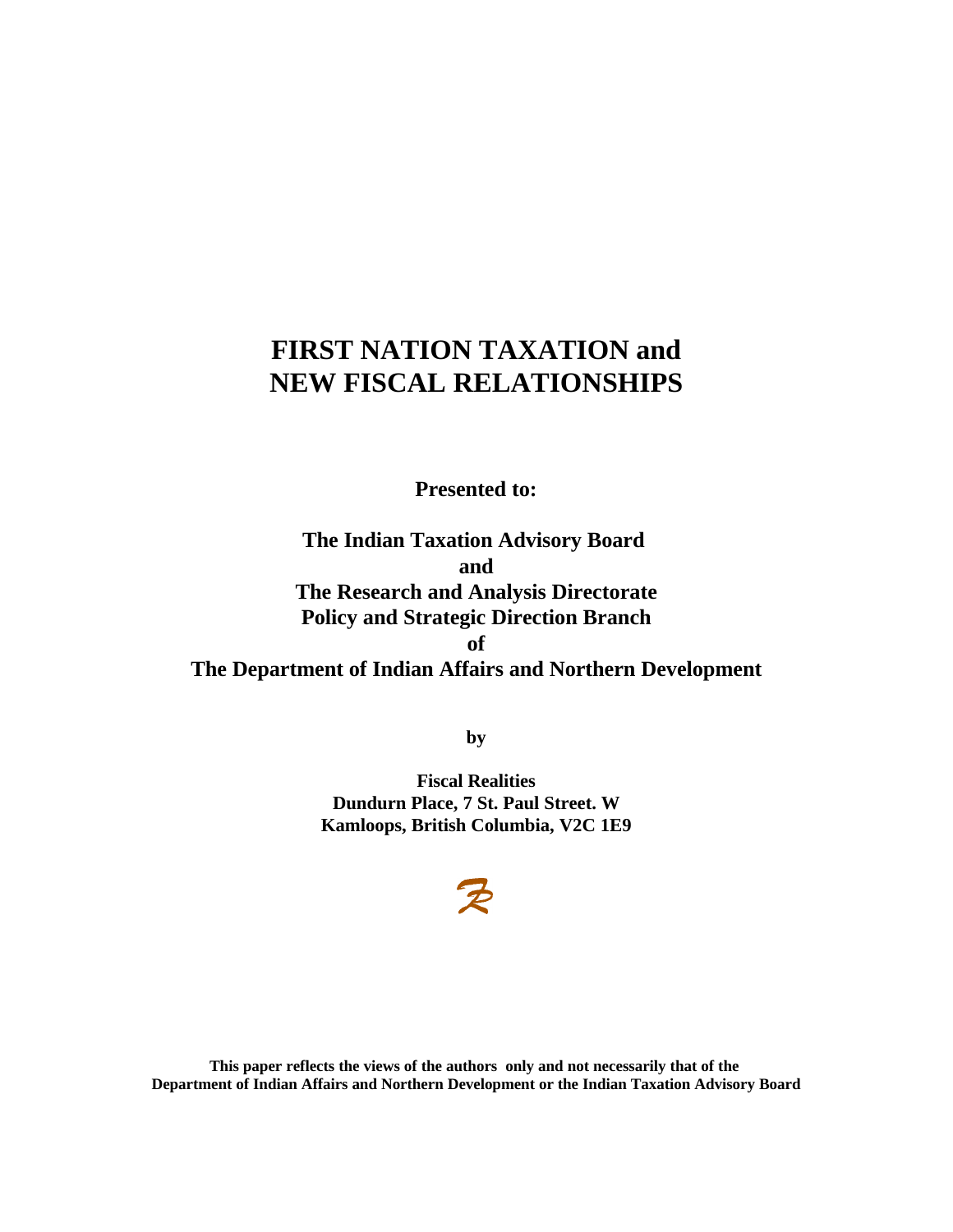# **TABLE OF CONTENTS**

| <b>Executive Summary</b>                                                                                                                                                                                                                                                                                                                                                                                         |
|------------------------------------------------------------------------------------------------------------------------------------------------------------------------------------------------------------------------------------------------------------------------------------------------------------------------------------------------------------------------------------------------------------------|
| <b>Introduction</b>                                                                                                                                                                                                                                                                                                                                                                                              |
|                                                                                                                                                                                                                                                                                                                                                                                                                  |
| <b>Real Property Tax</b><br>Federal Sales Tax - Westbank and Cowichan<br>Conclusion                                                                                                                                                                                                                                                                                                                              |
|                                                                                                                                                                                                                                                                                                                                                                                                                  |
| A Working Paper on Indian Government Taxation<br>Assembly of First Nations Position on Taxation<br>Royal Commission on Aboriginal Peoples<br>An Assessment of Policy Positions                                                                                                                                                                                                                                   |
| Nisga'a Agreement-in-Principle<br>Council of Yukon Indians Umbrella Agreement<br><b>Provincial Policies</b>                                                                                                                                                                                                                                                                                                      |
|                                                                                                                                                                                                                                                                                                                                                                                                                  |
| <b>A First Nations Province</b><br>An Economic Study of Five Indian Communities<br>Some Economic Impacts of Treaty Settlement in B.C.<br>Tax Potential of Listigouche, Opaskwiak, Okanagan and White Bear First Nations<br>Summarizing the Lessons From the Literature<br>A Software for Estimating First Nations' Own Source Revenues<br>A Methodology for Estimating First Nation Own Source Revenue Potential |
| 23                                                                                                                                                                                                                                                                                                                                                                                                               |
| Access to Resources and Land Base<br>Fear of Electoral Defeat by First Nations' Leaders<br><b>Taxation without Representation</b><br>Philosophical Opposition<br><b>Political Gridlock</b><br><b>Compliance and Administrative Costs</b><br><b>Policy Clarity</b><br>Low Incomes<br><b>Under Investment</b>                                                                                                      |
| <b>Fiscal Realities</b><br>j                                                                                                                                                                                                                                                                                                                                                                                     |

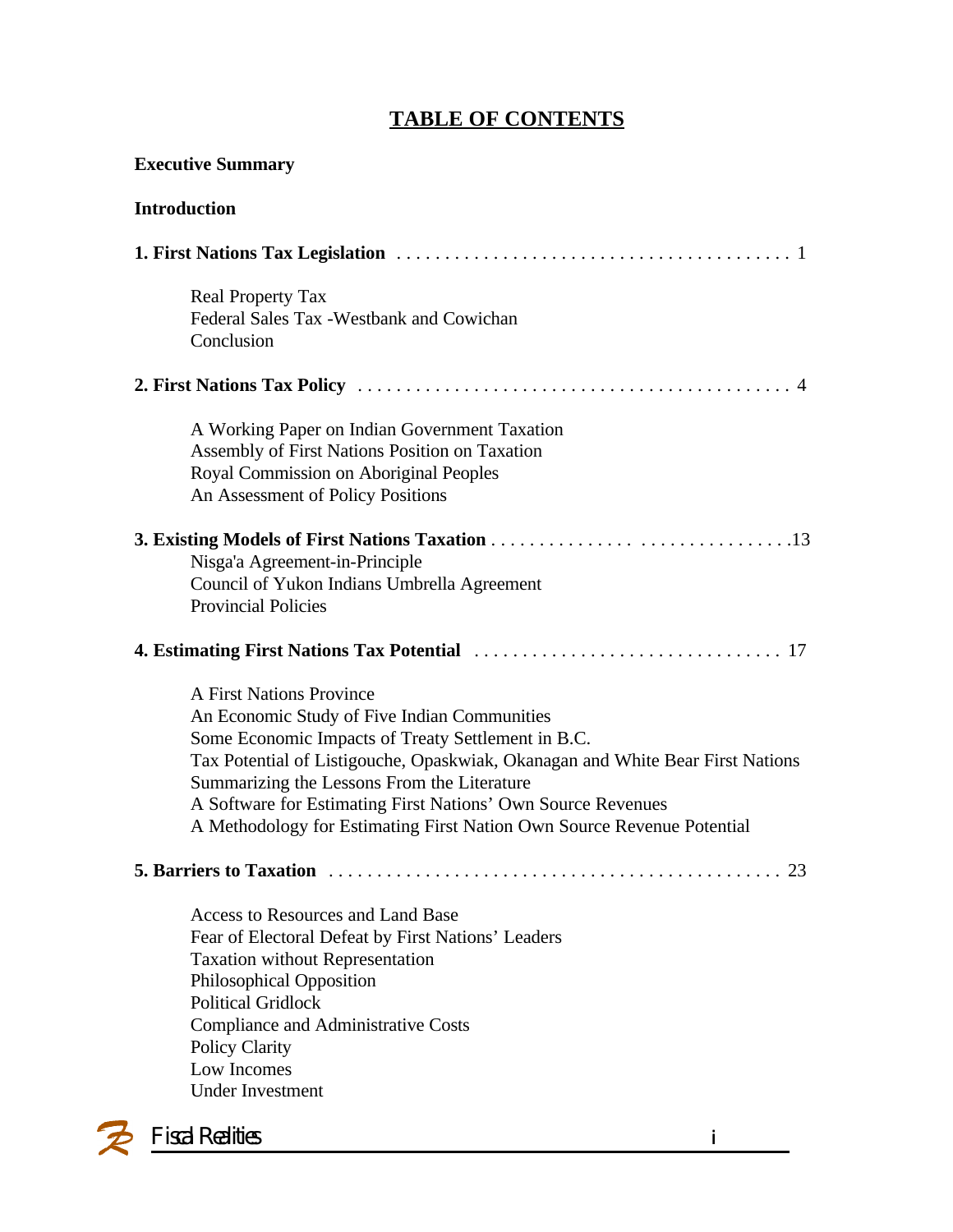### Conclusions

| Option 1 - Status Quo<br>Option 2 - Develop a New Fiscal Relationship<br>Option 3 - New Fiscal Relationship with Economic Development Initiatives<br>Conclusions |    |
|------------------------------------------------------------------------------------------------------------------------------------------------------------------|----|
|                                                                                                                                                                  |    |
|                                                                                                                                                                  |    |
|                                                                                                                                                                  |    |
| Provincial and First Nation Organization Taxation Policy Contacts                                                                                                |    |
|                                                                                                                                                                  | 53 |
| <b>Summary Results from First Nation Taxation Questionnaire</b>                                                                                                  |    |
|                                                                                                                                                                  |    |
| Revenue Potential Software - An Alpha Testers User's Guide                                                                                                       |    |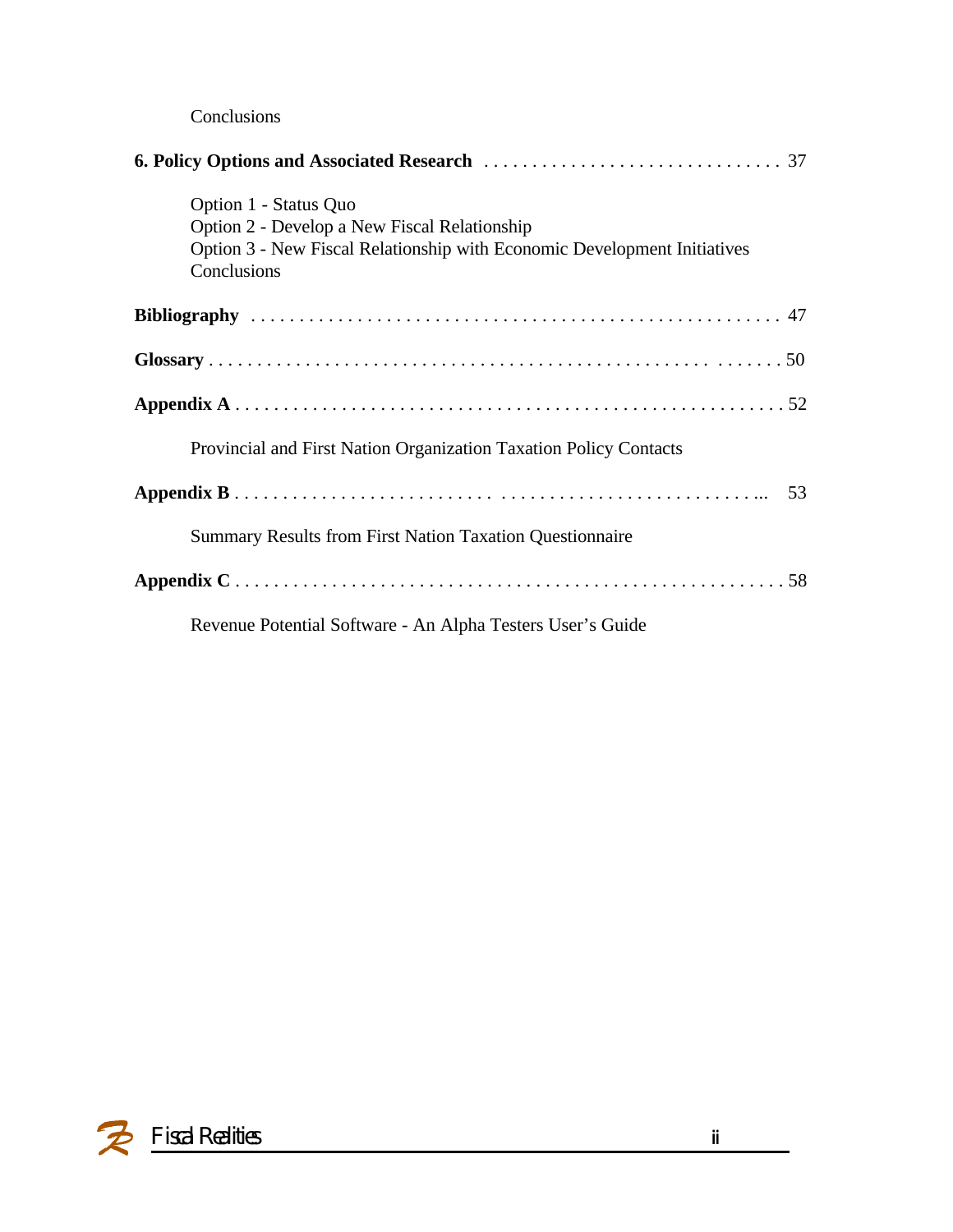### **Executive Summary**

The paper examines the state of First Nation government tax powers and their potential for generating increased revenues. It concludes that taxes are presently a very small percentage of First Nation government revenues. There are three explanations.

- 1. First Nation governments have federally recognized authority over only a small part of their potential tax base - property tax, the tobacco components of the GST and, some provincial tobacco taxes. These accounted for roughly 14 per cent of the tax receipts of other governments in 1995 (Canadian Tax Foundation, 1996).
- 2. Relatively few First Nation governments are exercising these powers. Fifty First Nation governments are taxing property and only two have legislation enabling them to tax tobacco.<sup>1</sup> The questionnaire portion of this study suggests that there is considerable tax potential which is not yet being exploited.
- 3. Low levels of economic activity on First Nation lands reduce the revenue potential of taxes.

First Nation governments will soon need more tax revenue because: (1) rapidly growing populations will drive up the expenditures needed to maintain current levels of service. (2) they will have to compete for additional federal funds against political pressure for tax cuts, increased spending on social programs and the cost increases associated with an aging society. (3) Self government and economic aspirations require funds over and above those needed to maintain existing service levels.

To some extent, self government can be financially accommodated by redirecting funds from service provision agreements to cash transfers. However, these funds will be insufficient to meet the expectations for self government - new administrative and physical infrastructure, improved services and the economic development aspirations of First Nation communities. Furthermore, no government is truly autonomous unless it is financed primarily by its own revenues.

The paper identifies three general barriers to First Nation government taxation:

- 1. An insufficient land base
- 2. Low states of economic development
- 3. Political barriers facing both First Nation and non-First Nation governments.

The paper discusses mostly political and economic barriers. Addressing the adequacy of the land base is a separate and larger issue.

The general findings are that Indian reserves are characterized by low incomes, investment and

1

A complete listing of First Nations with tax authorities or receiving grants-in-lieu is available at the ITAB web site "http://itab.cactuscom.com."

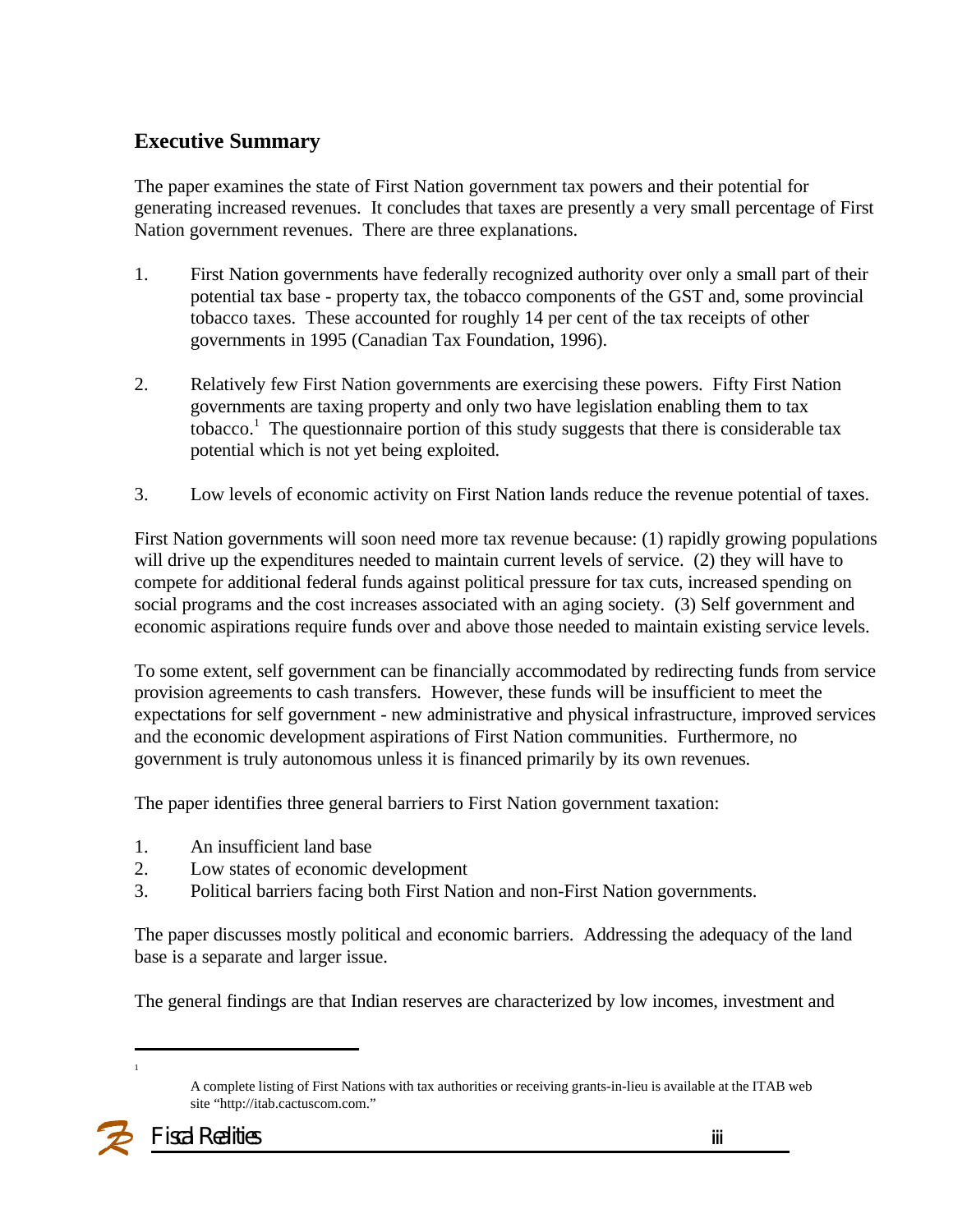business activity, and this makes taxation less viable. Political barriers outside First Nation communities stem from public mistrust, reluctance by other governments to vacate tax room, the need to maintain the integrity of the national tax system, disagreements regarding the appropriate scope of self government and federal-provincial disputes concerning obligations for registered Indians and off-loading in general. Political resistance within First Nation communities stems from a philosophical opposition to taxation, a fear that developing tax authorities will lead to declines in federal transfers and the end of the statutory exemption for registered Indians, and the difficulty of selling taxation to people already suffering poverty. These views were supported in the questionnaire which was developed as part of this study.

The paper's principle thesis is that taxation can lead First Nations out of poverty, allow the federal government to accommodate self-government, without creating substantial costs, and even reduce costs for provincial governments. However, the federal government must work with First Nations to address the following challenges:

- 1. Further develop First Nation tax authority;
- 2. Create incentives for tax effort by First Nations; and,
- 3. Address the barriers to doing business on First Nations' land.

The paper sets forth recommendations and suggests research to support these challenges. The recommendations aim at overcoming both political and economic barriers, with the principle recommendation addressing developing a new fiscal relationship between First Nation governments and the federal government. The paper concludes that such a relationship could increase First Nation governments' tax authority, tax effort and even fiscal capacity. To achieve this relationship, the following criteria need to be met.

#### It must:

- spell out the relationship between new tax revenues and transfer entitlements; and,
- < create incentives for taxation;

#### It should:

- improve the business climate on reserves by improving financial reporting, addressing issues of accountability and by providing a clear understanding of the form new tax regimes will take;
- < promote standardized accounting and reporting practices;
- allow First Nation governments to assume tax powers at their own pace;
- < create true political and economic autonomy;
- < create incentives for clarifying the fiscal relations between provincial governments and First Nations; and,
- fit within the federal fiscal plan.

#### It should not:

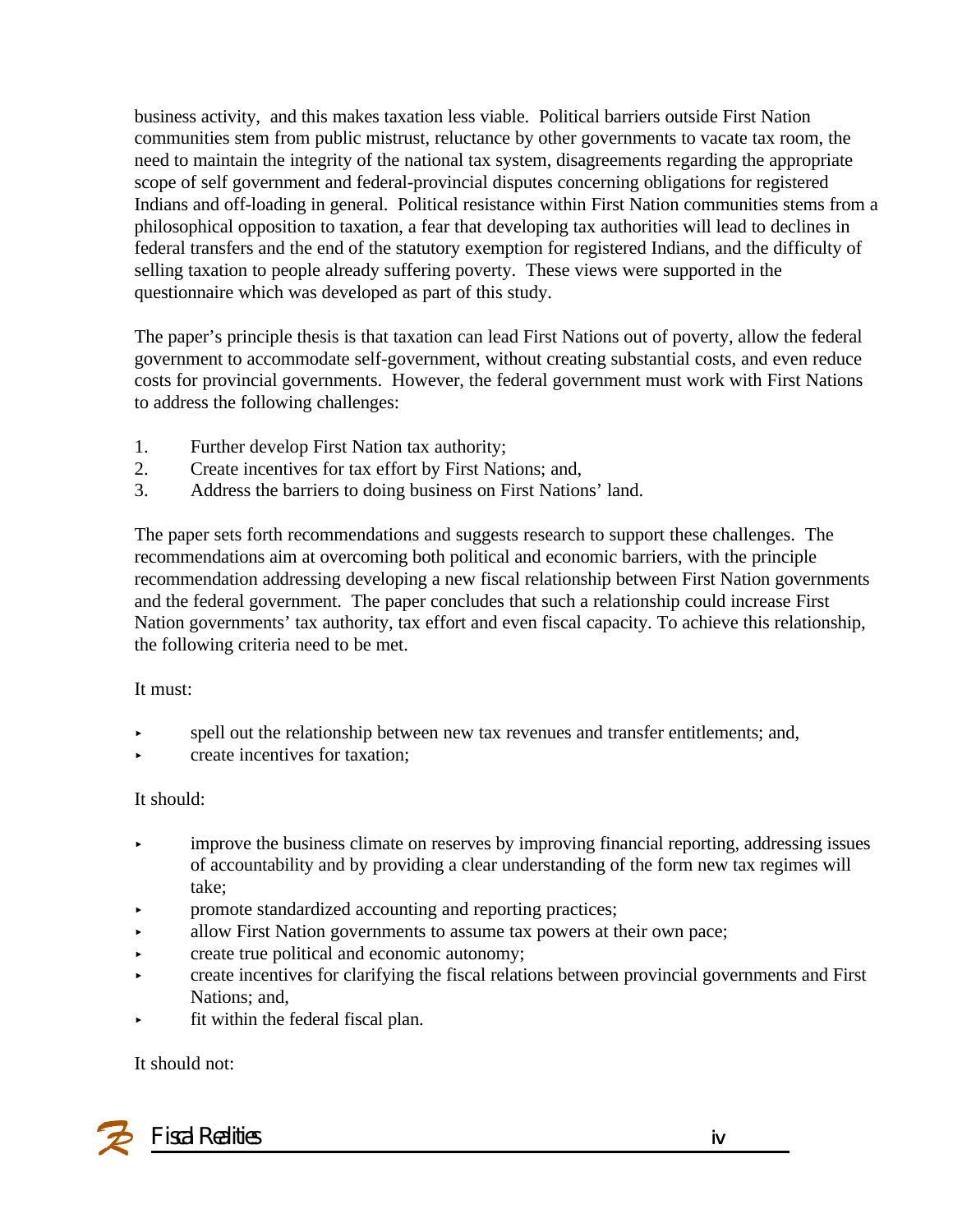- $\triangleright$  compromise the federal-provincial transfer system; or,
- < penalize First Nation governments which do not assume tax powers;

It is strongly recommended that this framework be developed in close consultation with First Nations. This is necessary first because of the complexity of the issue and the sheer volume of information which must flow both ways to ensure success, the direct relevance of the issue to so many First Nations, and the diversity of interests within First Nations. Second, it is likely necessary given the long legacy of mistrust by First Nations towards the federal government. First Nations taxation organizations are particularly well positioned to represent First Nation interests, as well as identify and address political impediments and technical issues. These organizations are the Indian Taxation Advisory Board, the Federation of Saskatchewan Indian Nations Tax Commission, the Assembly of First Nations and the First Nations Tax Administrators' Institute.

The paper presents three options for future work.

- 1. **The Status Quo**. First Nation tax authorities would continue to be developed tax-by-tax and band-by-band. Supporting research would focus on improving statistics, and promoting better accounting and reporting practices.
- 2. **Develop New Fiscal Relationship**. This includes the work of Option One, and also research aimed at developing the new fiscal relationship.
- 3. **Develop New Fiscal Relationship and Tax Base**. This includes Option Two and also initiatives to improve investment on First Nations land and access to capital by First Nation businesses.

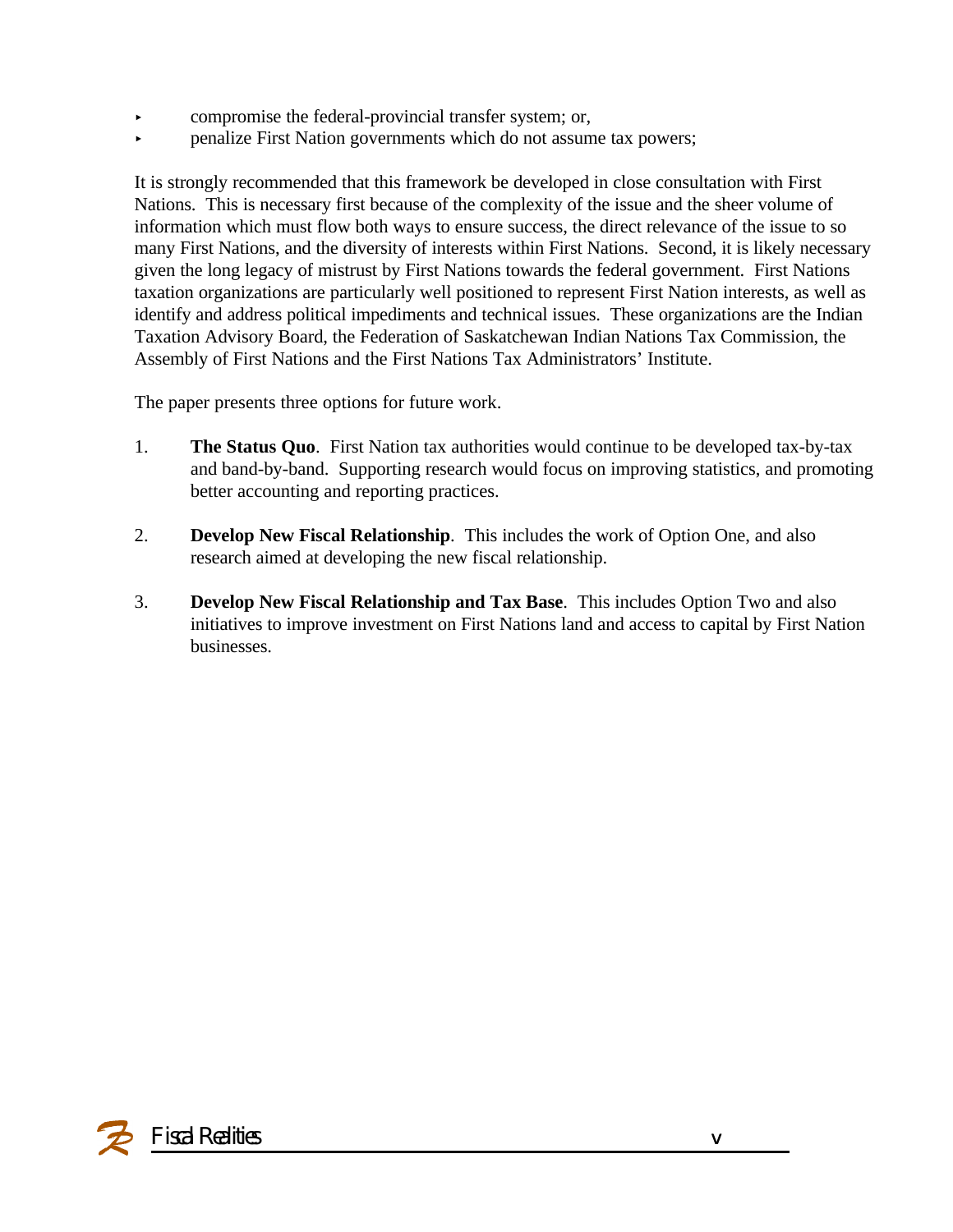### **Introduction**

*"The Government's position is that financing self-government is a shared responsibility among federal, provincial and territorial governments, and Aboriginal governments and institutions. Specific financing arrangements will be negotiated among governments and the Aboriginal groups concerned."*

- Federal Policy Guide, Aboriginal Self-Government, 1995

The First Nation Revenue Generation Project is an initiative of the Research Directorate of the Department of Indian Affairs and Northern Development (DIAND). The Revenue Generation Project has been divided into four phases:

- 1. A Case Study Project on Non-tax Revenue Sources;
- 2. A National Project on Non-tax Revenue Sources;
- 3. A Case Study Project on Tax Revenue Sources; and,
- 4. A National Project on Tax Revenue Sources.

This paper represents the fourth phase of this research initiative as it investigates First Nation taxation systems from a national perspective. Specifically, it identifies the extent to which they have been implemented, their fiscal potential, their policy environment, political and economic barriers to their implementation, and makes recommendations for overcoming barriers as well as a research agenda to support these recommendations.

The research has been co-steered by the Research and Analysis Directorate of the Department of Indian Affairs and Northern Development (DIAND) and the Indian Taxation Advisory Board (ITAB). The research has been contracted to Fiscal Realities located in Kamloops, B.C..

The research is being undertaken so as to investigate how First Nations can use taxation to generate revenues and meet some of the costs of self government and provide the necessary infrastructure for economic development. This is in keeping with federal policy and the interests of First Nations.

All contracting parties recognize the importance of First Nation taxation. Tax and other own source revenues can increase the monies available for providing improved services and infrastructure on First Nation lands. As such, they are an essential tool for implementing self-government, promoting economic development and employment opportunities on First Nation land, and ultimately improving the quality of life for First Nation citizens.

The federal government is interested in promoting the self-sufficiency of First Nations through own source revenue generation. Taxation revenue is an important component of any new First Nation fiscal relationship with Canada, taxation is an essential tool for economic development, and First Nations have to be enabled, but not forced, to implement tax regimes.

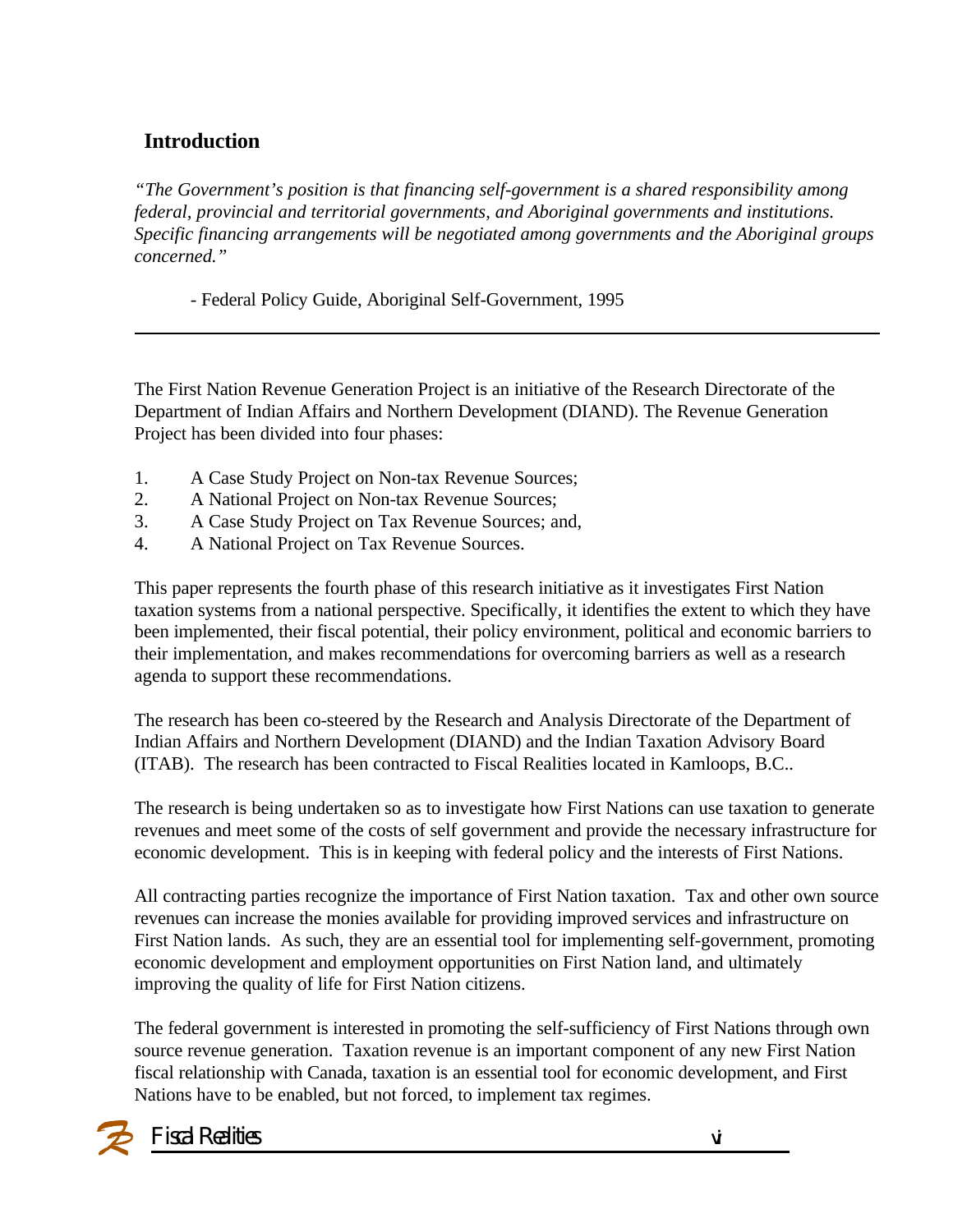This document is intended for First Nation communities and those with an interest in First Nation tax policy.

The project began in February, 1997. It entailed answering the following research questions:

- Q: *What is the current policy environment concerning First Nations taxation?*
- A: This was addressed by a policy review of stakeholders, a literature review, a phone survey of the provinces and a review of powers currently available.
- Q: *How do a cross-section of First Nations leaders feel towards the issue of First Nations taxation and what are their concerns?*
- A: A questionnaire and database was developed for a pre-selected sample of respondents.
- Q*: What is a methodology for estimating the potential magnitude of taxation revenues?*
- A: Tools used by various agencies such as Departments of Finance were assessed. The best method was found to be developing the tools for First Nation self-estimation.
- *Q: What are the barriers to exercising tax jurisdiction and what mechanisms can be used to overcome these?*
- A: General barriers, such as inadequate land base and poor tax base were identified as well as legislative, policy and attitudinal barriers specific to taxation. These were based on the survey results and literature review.
- *Q: What future research should be conducted?*
- A: A number of research questions were specified, aimed for the most part at addressing barriers to tax jurisdiction. Some address specific aspects of taxation while others suggest improving the environment by developing an appropriate fiscal relationship between the federal government and First Nations.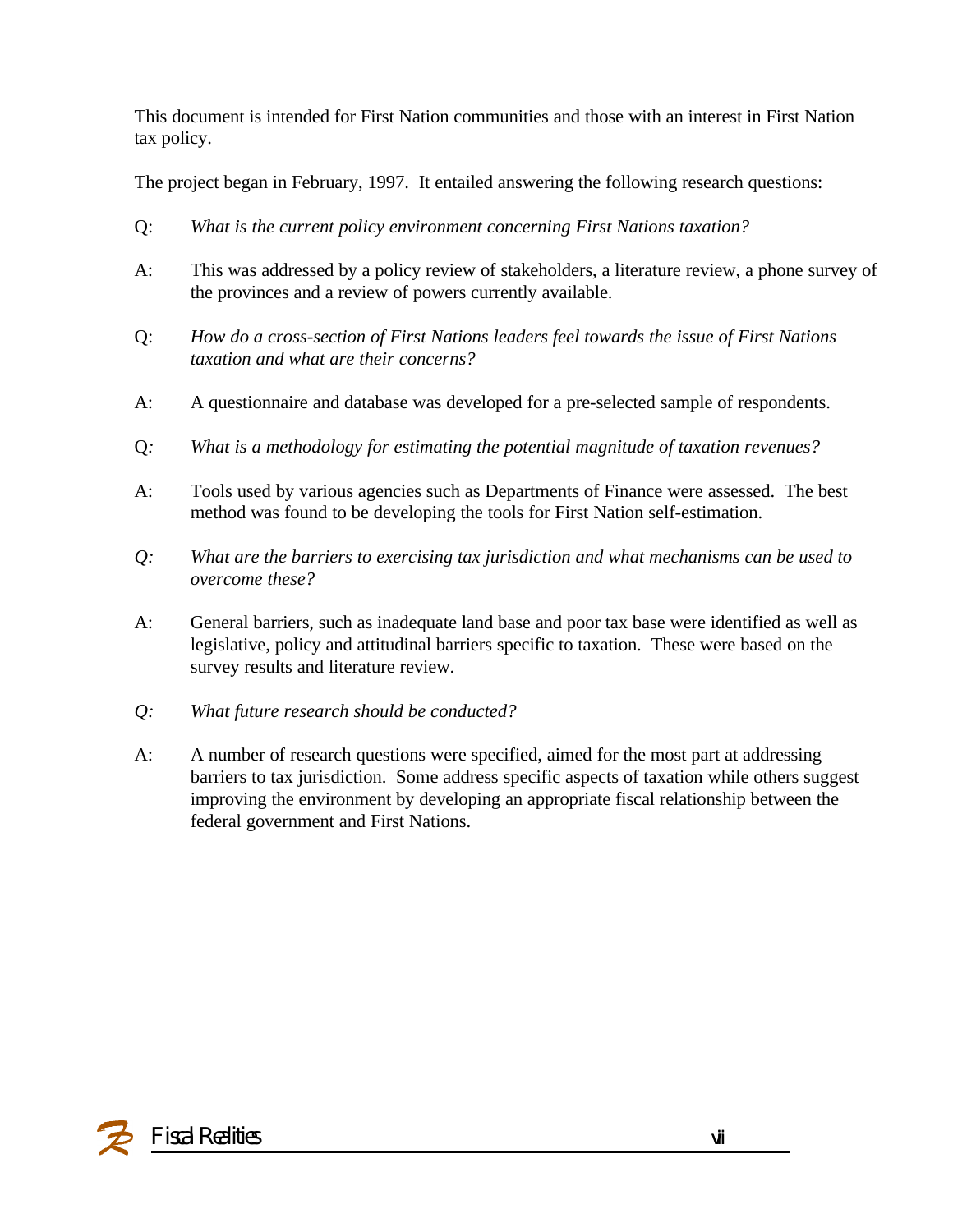### **1. First Nations Tax Legislation**

Two kinds of First Nations taxation power are currently recognized in federal legislation: real property (Bill C-115) and sales tax (Bill C-93).Three years elapsed between the Kamloops Indian Band beginning to petition for C-115 and the passage of the legislation. Another four years elapsed before 15 communities actually passed property tax by-laws. It will clearly be a long time before there will be significant tax revenues for First Nations.

### *1.1 Real Property Tax*

Bill C-115 (1988) amended the Indian Act to make it clearer that leased lands were still part of an Indian reserve, and to enable a band council to enact property tax by-laws in respect of leased reserve lands. The conditional land surrender process was abandoned and replaced by a land use "designation" process to accommodate leasing arrangements. Thus the former "*surrendered*" lands which by definition were excluded from reserve status have become "*designated*" lands.<sup>2</sup> These legislative changes enable First Nation governments to tax third party interests on designated lands through the enactment of taxation by-laws. The by-laws are submitted for review to the Indian Taxation Advisory Board (ITAB) which may then recommend them for the Minister of Indian Affairs' approval. Each First Nation council submits an initial property tax and assessment by-law and annual expenditure and rates by-laws. In the eight years since its inception, the ITAB has made over 400 recommendations to 5 different Ministers for signature, with every ITAB recommendation being adopted.

At the time of writing, 58 First Nation communities have enacted property tax by-laws. The ITAB estimates that these communities collect over \$20 million in property tax revenue annually.

### *1.2 Federal Sales Tax - Westbank and Cowichan*

The federal government passed Bill C-93, The Budget Implementation Act in April, 1997 whereby Westbank and Cowichan were granted authority to tax the sale of tobacco and tobacco products to Natives and non-Natives alike on the Westbank and Cowichan reserves. If these bands levy a tax identical to the GST, the federal government will coordinate with them by vacating this tax room. If the tax is implemented, it will be collected by Revenue Canada for Westbank under a Tax Collection Agreement.

The Bill also contains provisions to enable the Cowichan Tribes of Indians to impose a tax similar to that imposed under the British Columbia Tobacco Tax Act, on sales of tobacco products to Indians on the Cowichan reserves. This will fill tax room that had previously been left vacant by s.87 of the Indian Act. Non-Indians will continue to pay the provincial tax to the Province. This legislation will facilitate the conclusion of a tax collection agreement with the Province of British Columbia whereby the Province will collect this tax on behalf of Cowichan.

If bands assume power in respect of sales tax, the federal government will absorb the costs of

<sup>2</sup> Terms in bolded italics are defined in the glossary after the bibliography.

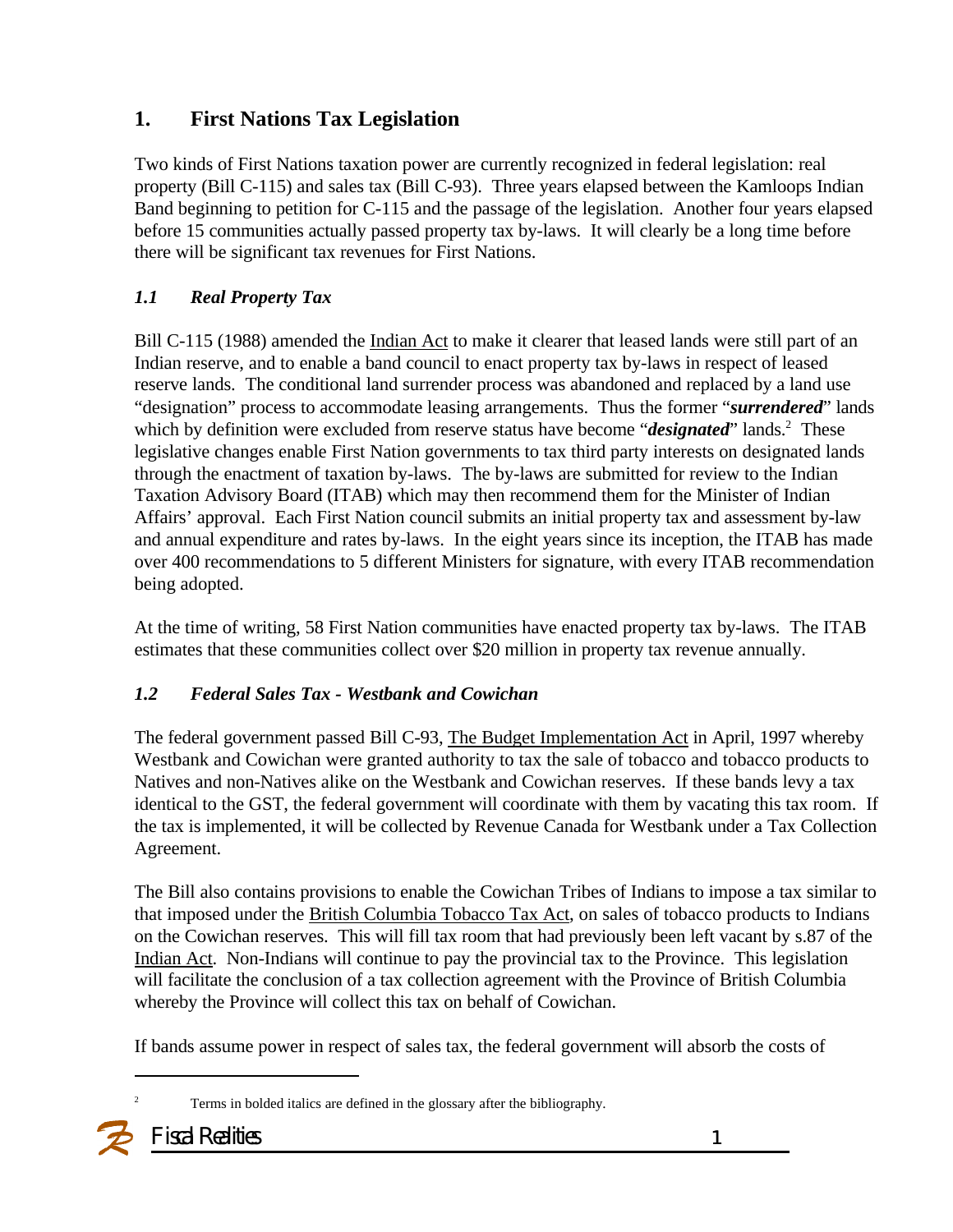administration, much as it does for the provinces, under Tax Collection agreements. Administration costs include the cost of collection, enforcement actions and appeals. Input tax credits, collection, and enforcement provisions will be virtually identical to those for the GST. The aim is to make it administratively simple for Revenue Canada and to minimize paperwork requirements for retailers.

The Tax Collection Agreements to facilitate this legislation were still being worked out as of July, 1997.

### *1.3 Conclusion*

Property tax and tobacco sales tax represent a small and inadequate piece of the total tax pie if the aim is to help finance First Nation self-government. The present process will take a very long time to provide First Nation governments access to significant tax revenues.

The left side of Figure 1 illustrates the share that fuel, tobacco and property taxes comprise of total tax receipts. The right side shows the percentage of First Nation communities that are exercising authority over *some elements* of these taxes.



### **Figure 1 - Relative Size of First Nation Tax Authority - 1997**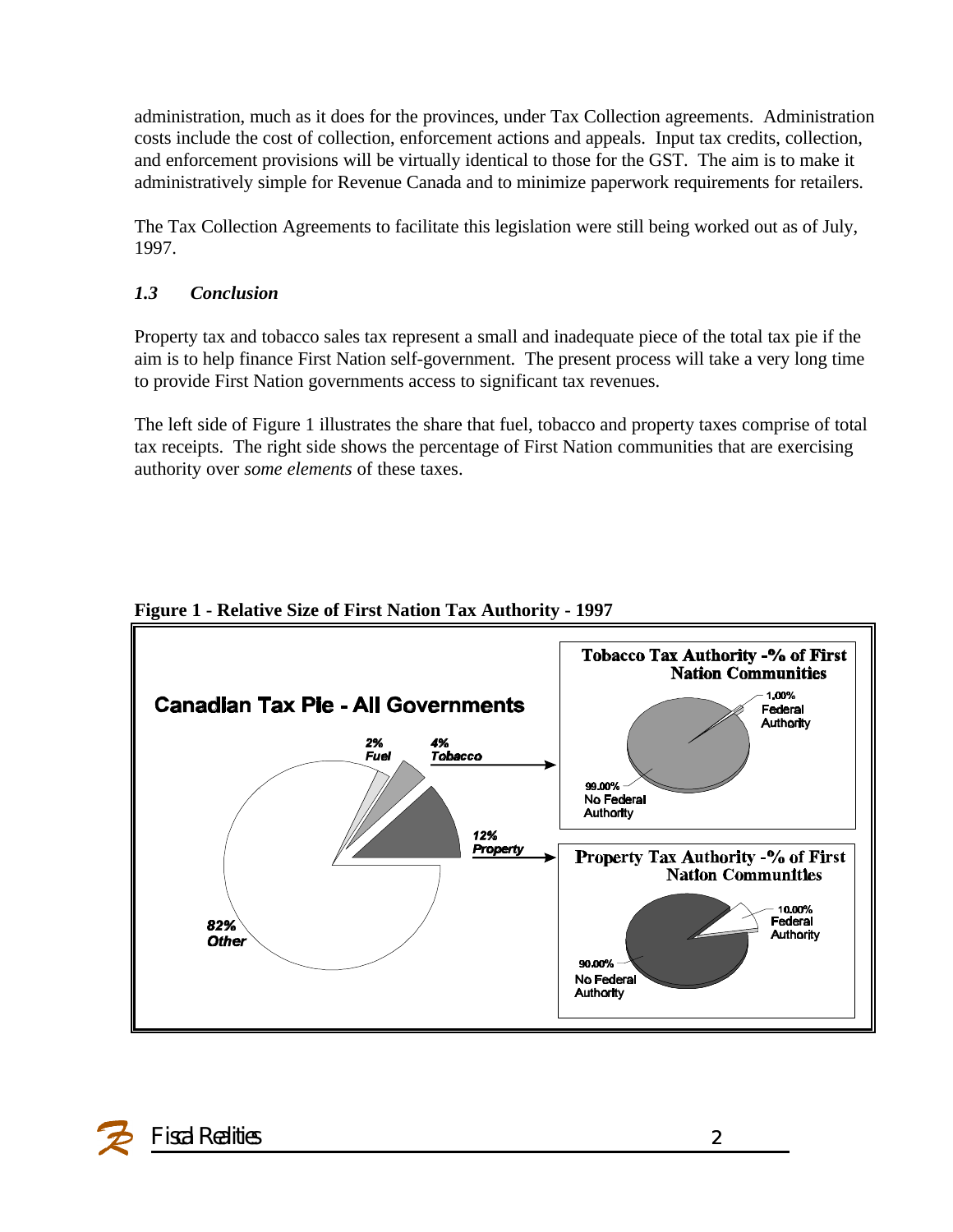Figure 2 demonstrates just how long it is taking to develop a comprehensive First Nation tax system using current enabling legislation. At the present rate, it would take 90 years for all First Nation governments just to institute property tax systems.



**Figure 2 - A History of First Nation Property Taxation**

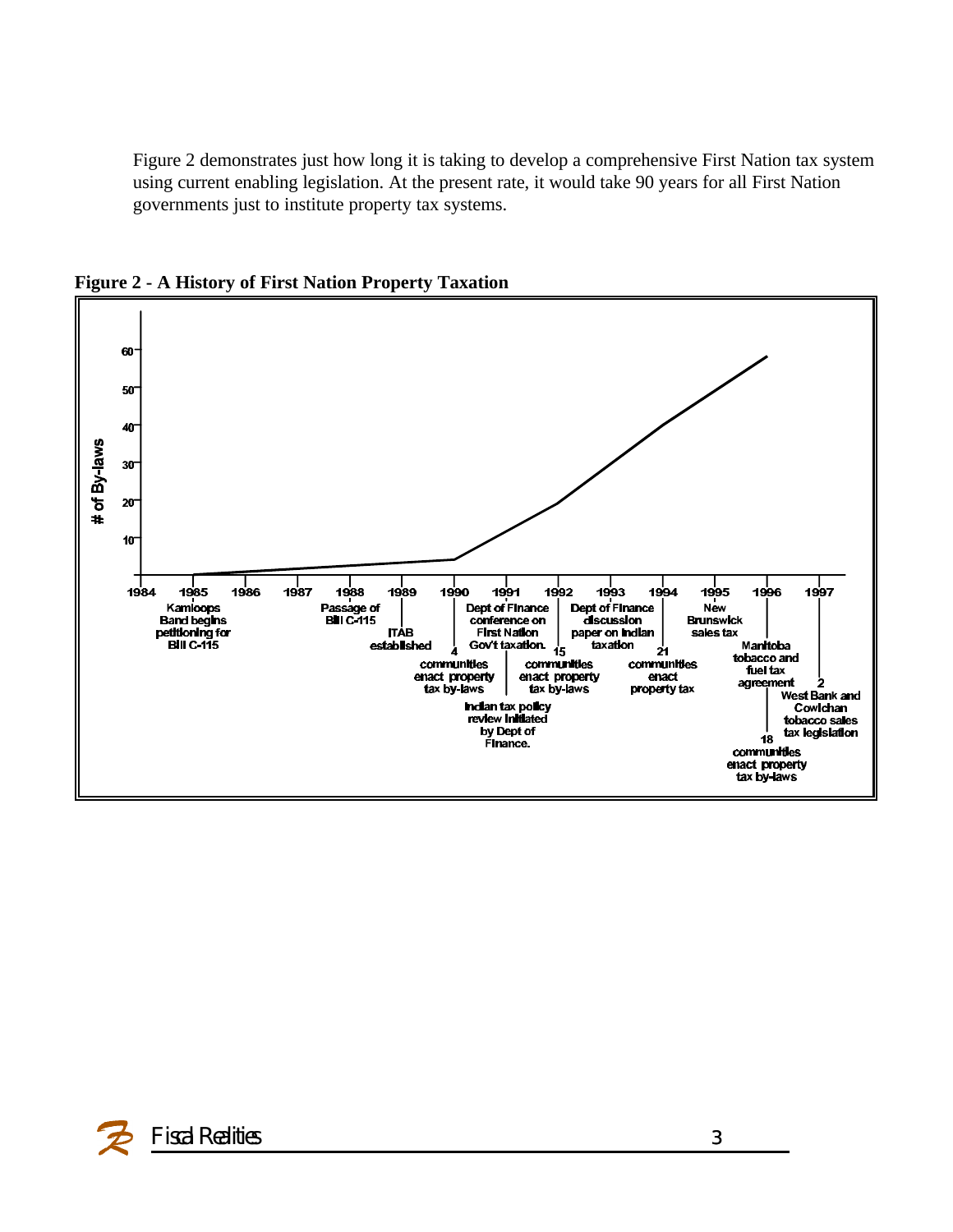### **2. First Nations Tax Policy**

This chapter briefly summarizes the salient policy papers on Indian taxation, and tries to draw out their implications. However, the subject area is very large, and each paper focuses on different dimensions of it. It is difficult to make direct comparisons or fully characterize positions. Nonetheless, some conclusions can be drawn.

#### *2.1 A Working Paper on Indian Government Taxation*

The Department of Finance's 1993 draft discussion paper A Working Paper on Indian Government Taxation was intended as a starting point for discussion about tax powers under self-government<sup>3</sup>. It was also a discussion paper and not a policy paper. Nonetheless, it provides important insights into federal thinking about First Nations taxation.

The paper accepts that tax revenues are an important, and ultimately necessary component of selfgovernment. Self-government will require expanded tax powers to help finance services, infrastructure and administration.

Finance wishes to facilitate the assumption of tax powers by those First Nations who wish to do so. However, their chief responsibility remains, "maintaining the integrity of the Canadian tax system". Finance sets many parameters on First Nations tax systems because of this interest. For example, First Nations tax systems must not create economic distortions or substantial transition or administration costs. Other federal interests are limiting the federal financial obligation, creating the financial ability to exercise self-government and creating incentives for First Nations' governments to create tax systems.

The paper's specific conditions are itemized below.

#### *2.1.1 Maintaining the integrity of the Canadian tax system*:

- ! The First Nation government's tax power is to be geographically based<sup>4</sup>;
- ! The federal government will consider administering harmonized taxes within the federal system, provided administrative costs are not too high;
- ! Indirect taxation is to remain strictly a federal power;
- ! Tax relationships must be consistent with increased autonomy and self-sufficiency for First Nations;
- ! The First Nation government must coordinate any taxation authority over previously non-exempt

<sup>&</sup>lt;sup>4</sup> Page 13 states "Indian government taxation powers will operate concurrently with federal and provincial taxation authority *within reserve lands*". Emphasis added.



<sup>&</sup>lt;sup>3</sup> For example on its first page the document states, "This paper sets out for discussion the issues surrounding the development of a new relationship on taxation between the federal government and Indian governments".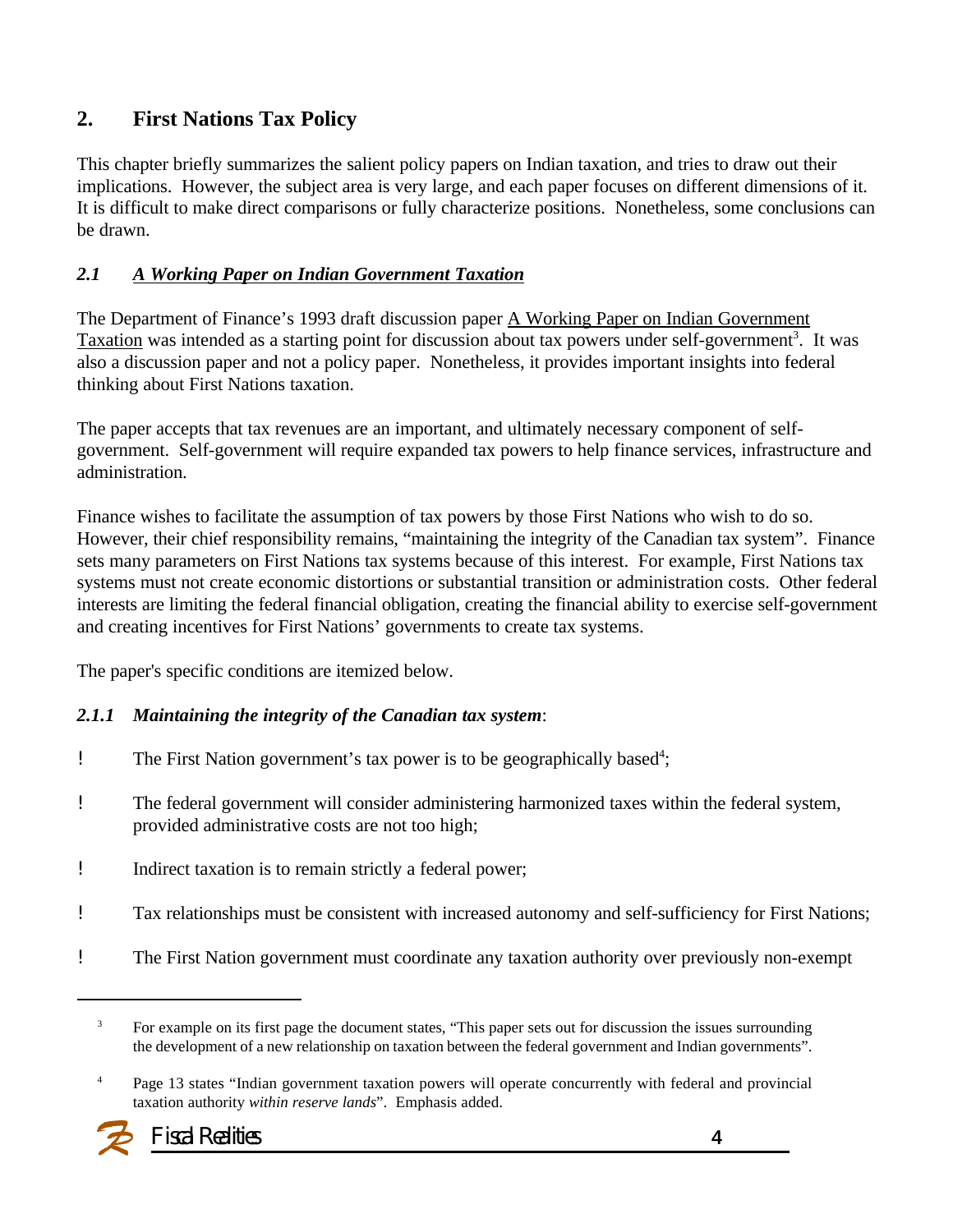sources with federal and provincial powers so as to maintain similar tax rates, and prevent tax avoidance and unintended over-taxation and finally to minimize compliance and administrative costs;

- ! The issues of taxing third parties without representation and ensuring that taxes paid are in line with services actually provided must be addressed within a negotiated framework. Non-First Nations persons on First Nation lands are to be subject to the same rates of taxation as First Nation members. There are to be no punitive taxes aimed at established interests on First Nation land. Taxpayers must have access to courts;
- ! There is to be no point of sale GST exemption for individual Indians;

#### *2.1.2 Powers and Rights of Indian Governments:*

- ! The property of Indians which is situated on reserves should remain exempt from *non-Indian* government taxation;
- ! Indian governments and their institutions will be exempt from taxation by other governments;
- ! Own source revenues are not to be used as a rationale for replacing existing funding arrangements unless the institutional infrastructure and level of service provision of a given First Nation government is reasonably equivalent to that of surrounding communities;<sup>5</sup>
- ! The federal government will consider giving First Nations authority to levy all direct taxes;
- ! The federal government is willing to consider entering into arrangements to redirect a portion of federal tax revenues raised from Indian individuals on reserve to the First Nations government. However, in the case of the GST, this will likely affect the eligibility of low-income Indian citizens for the GST rebate;
- ! The extent to which non-First Nation members living on First Nation land will pay taxes to the Indian government is to be negotiated.

#### *2.1.3 Commentary*

- ! The development of First Nations tax authorities must be subordinate to maintaining the integrity of the Canadian taxation system.
- ! It will be difficult to implement self-government for First Nations or for them to gain political and

<sup>&</sup>lt;sup>5</sup> The paper is somewhat ambiguous on this point. Page 14 states "[Indian government tax revenues] cannot be viewed as a mechanism for replacing existing funding arrangements for First Nations communities". However, this seemingly firm statement is softened somewhat as the paper then spells out conditions under which own source revenues would replace federal transfer funding, "These revenues [Indian government taxation] should influence the negotiated requirements for funding only when an Indian community has in place an institutional infrastructure reasonably equivalent to that in place in surrounding communities".

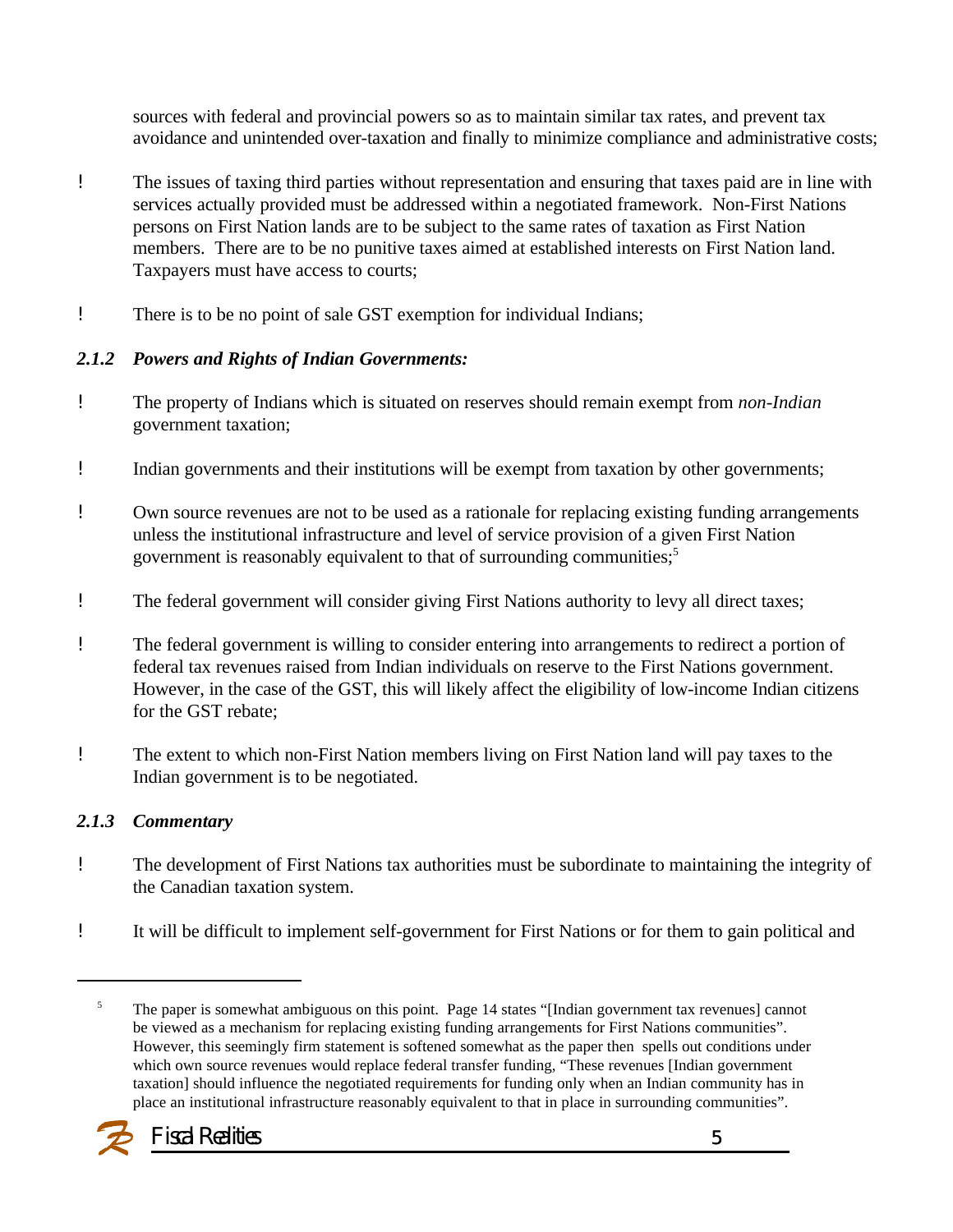economic autonomy without considerable cooperation from provincial governments under either proposal. Provincial governments will continue to occupy much of the tax room from First Nations territories<sup>6</sup>.

- ! A situation may develop on First Nation lands where the provinces levy taxes on non-First Nation citizens while First Nation governments levy that same tax on First Nation citizens. This will increase the complexity of government and compromise the territorial model of taxation.
- ! If coordination with the provinces is not addressed, First Nation individuals will pay tax to provincial governments for services provided by First Nation governments. This reduces tax revenues for First Nation governments, affects both their viability and their autonomy and is inconsistent with notions of promoting greater accountability. This situation would also cause differences in service quality between First Nations and provincial jurisdictions. Where provincial governments are willing to create tax room, First Nations from different provinces could face very different conditions. For example, one province may want concessions over natural resources, and another may want agreements on gaming. The immediate result would be very different rules and stipulations for different First Nations. The end result would be compromised autonomy and investor confusion regarding First Nations.
- ! The Finance paper makes no recommendations on the *fiscal framework* within which First Nations taxation would be set. This provides no certainty within which First Nations can consider the costs and benefits of developing tax systems.
- ! The paper notes that the development of First Nations tax systems must deal with the issue of taxation without representation i.e. the taxing of non-Citizens interests, where non-Citizens are not entitled to vote. It does not mention the issue of taxation without services implied by the provincial occupation of First Nations tax room. First Nations citizens will continue to pay taxes to provincial governments for services that government does not deliver to them. The issue could be partly dealt with through arrangements by which the federal government would redirect provincial transfer entitlements to First Nations, should they wish to assume service responsibility.
- ! The paper implies that businesses operating on reserves currently have an unfair advantage because they can make exempt sales to Status Indians<sup>7</sup>. However, it is not clear that this "distortion" is the most significant one affecting business on-reserve. Despite this advantage, there are relatively fewer businesses located on reserves than off. Put another way, there are clearly other distortions at work besides exempt sales, and these distortions are inhibiting on-reserve business activity. In light of this, it is not understood why the "advantage" that retailers on reserve receive from making exempt sales is singled out as a major factor for improving economic efficiency. In fact, removing it may

<sup>&</sup>lt;sup>7</sup> Page 18 of the paper contains the following, "Since the exemption in general only applies to transactions taking place within a specific geographic area, competitive inequities exist between retailers operating within and outside the reserve. Generally, retailers on the reserve are able to sell to Indian individuals on an exempt basis. Those outside the reserve are not. This competitive inequity causes economic distortion."



<sup>6</sup> It would appear that First Nations would have the right to levy new taxes on top of existing provincial or federal tax, but this would be nearly impossible because of their likely effect on investment.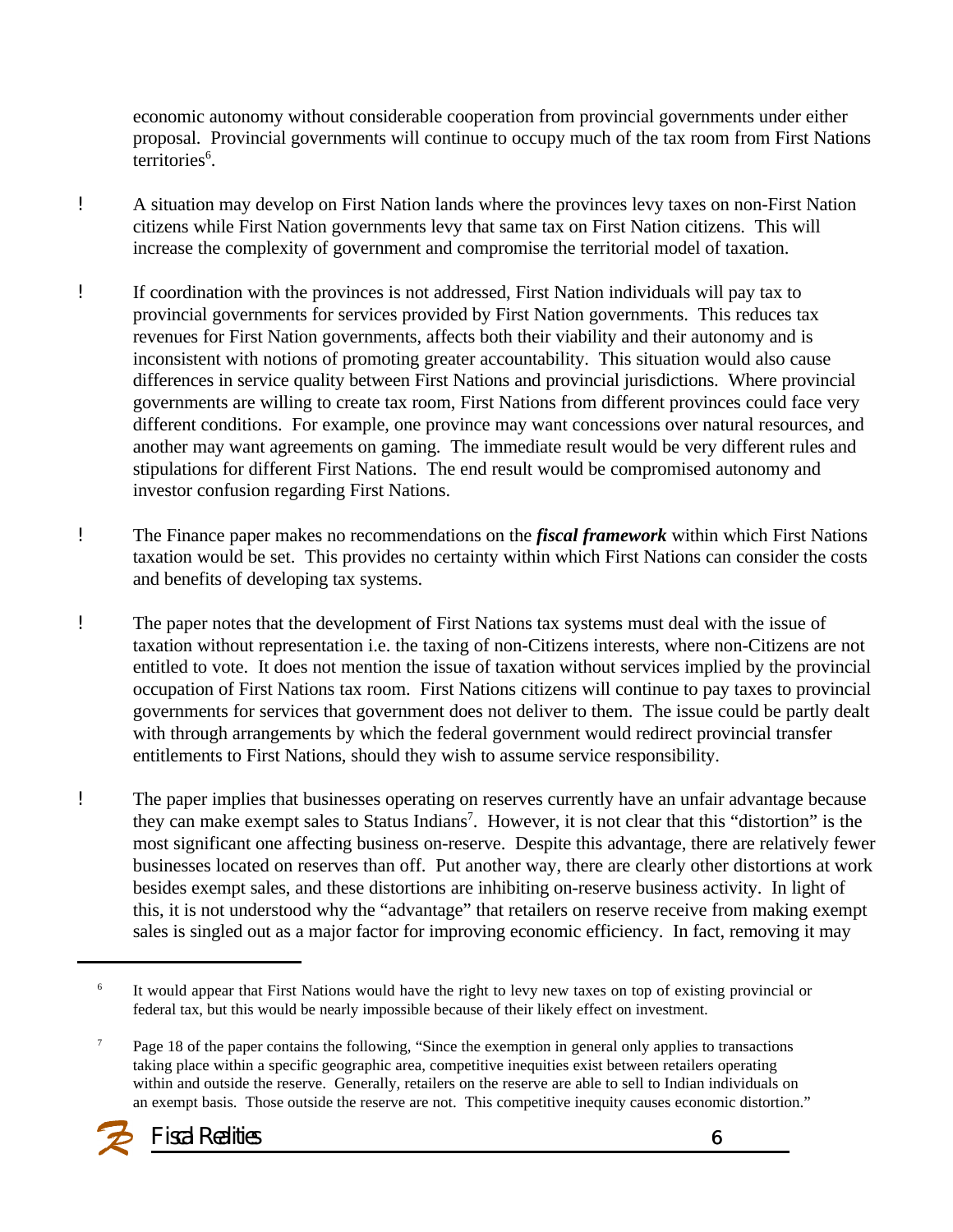make the effects of other distortions even more pronounced. A more useful approach might be to conduct research into the nature of the distortions which limit business activity on reserve.

! The issue of taxation without representation will likely not be serious because First Nations will be forced by administrative issues or the need to be competitive to develop tax systems that are harmonized with surrounding jurisdictions. For example, taxes created from GST room will be identical with the GST. Property tax rates will have to be kept in line with neighbouring jurisdictions in order to attract tenants.

First Nations face a taxation without services question roughly analogous to taxation without representation. For example, First Nations citizens on reserve who work off reserve continue to pay taxes to provincial governments. These taxes pay for services, such as provincial health care, which are actually provided by the federal government on-reserve. Also, many provinces receive equalization payments based in part on the effect that the depressed incomes of First Nations people have on their average tax receipts. Again, these payments finance provincial services.

#### *2.2 Assembly of First Nations (AFN) Position on Taxation*

The Assembly of First Nations Round Table Meeting with Ministers on Taxation in May, 1995 produced a resolution on taxation which is summarized as follows:

- ! New tax arrangements must be worked out with the Government of Canada on a government to government basis.
- ! First Nations have full tax jurisdiction over all their territory. Until agreements are reached, First Nations own all taxes collected from non-Indians on reserve lands.
- ! First Nations citizens will never pay taxes to the Crown no matter where they reside.
- ! New mechanisms are required to deal with issues of First Nations taxation.
- ! Consultations for new tax regimes must be conducted internally by First Nations. While this is underway, a six month moratorium must be placed on all of Revenue Canada's assessments, audits, collections and legal actions pertaining to the implementation and enforcement of the current Revenue Canada Guidelines, and amendments to tax legislation affecting Citizens of First Nations directly or indirectly.
- ! A joint working group consisting of senior Government of Canada officials and First Nations representatives will explore taxation issues as they pertain to First Nations and produce a framework process aimed at resolution of the issues.
- ! A new dispute resolution mechanism is requested as an alternative to Canadian Courts.

#### *2.2.1 Commentary*

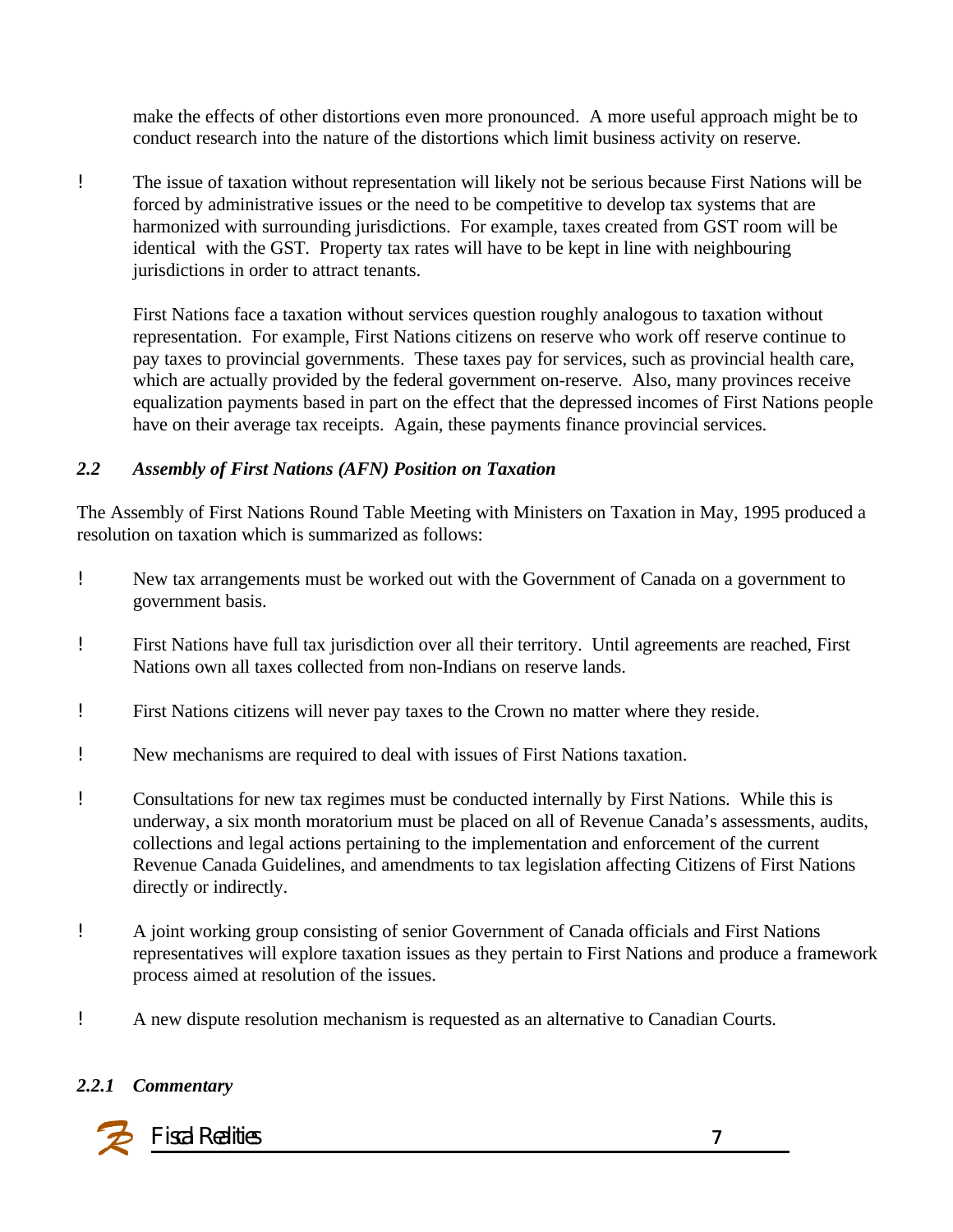- ! The AFN's views have been virtually ignored by government.
- ! First Nations currently receive very little of the taxes paid by non-Indians residing on reserve.
- ! Most First Nations individuals currently do pay taxes to the Crown.
- ! No moratorium has been put in place. No new dispute resolution system has been established.
- ! The AFN also passed a resolution calling for a new *fiscal relationship* between First Nations and the federal government.
- ! Many of the AFN positions were reiterated in the survey portion of this study. For example one respondent declared, "No taxation for any Native person period. Taxation will be the downfall of our people, once land claims are settled". Another declared, "First Nations should be able to control all of their affairs within their defined jurisdiction."

#### **2.3** *Royal Commission on Aboriginal Peoples (RCAP)*

RCAP supports the development of an Indian tax system. Its position is that this system should be developed within the context of a new fiscal framework for Aboriginal governments. It made recommendations about the structure of such a framework. RCAP envisions a comprehensive transfer formula plus a legislative enabling framework for assuming taxation powers. This would take the place of the current transfer system, which is arbitrary, conditional, and negotiated between individual Indian bands and the federal government.

A new fiscal framework for Aboriginal governments is seen as necessary because:

- ! the current transfer system is too arbitrary*.* It is conducted largely on a year over year, band by band basis. This creates the possibility of inequities among bands, and between First Nations and other governments. It also increases the possibility of inconsistencies in the future treatment of own source revenues. The risks will grow more pronounced as the tax system grows and develops further points of contact with this transfer system.
- ! transfers are currently too short-term and uncertain to allow for long term planning and rational investment by First Nations; and,
- ! the current transfer system is too conditional to allow for true autonomy. This is stifling entrepreneurship and economic growth.

RCAP envisions offering First Nations the option of developing a tax system and using a transfer system modelled after the Equalization program. This would specify the relationship between tax revenues and transfer entitlements for all First Nations.

Under Equalization, the federal government tops up the revenues of poorer provinces to whatever receipts their tax effort would generate if their tax base corresponded to a hypothetical five province average. This

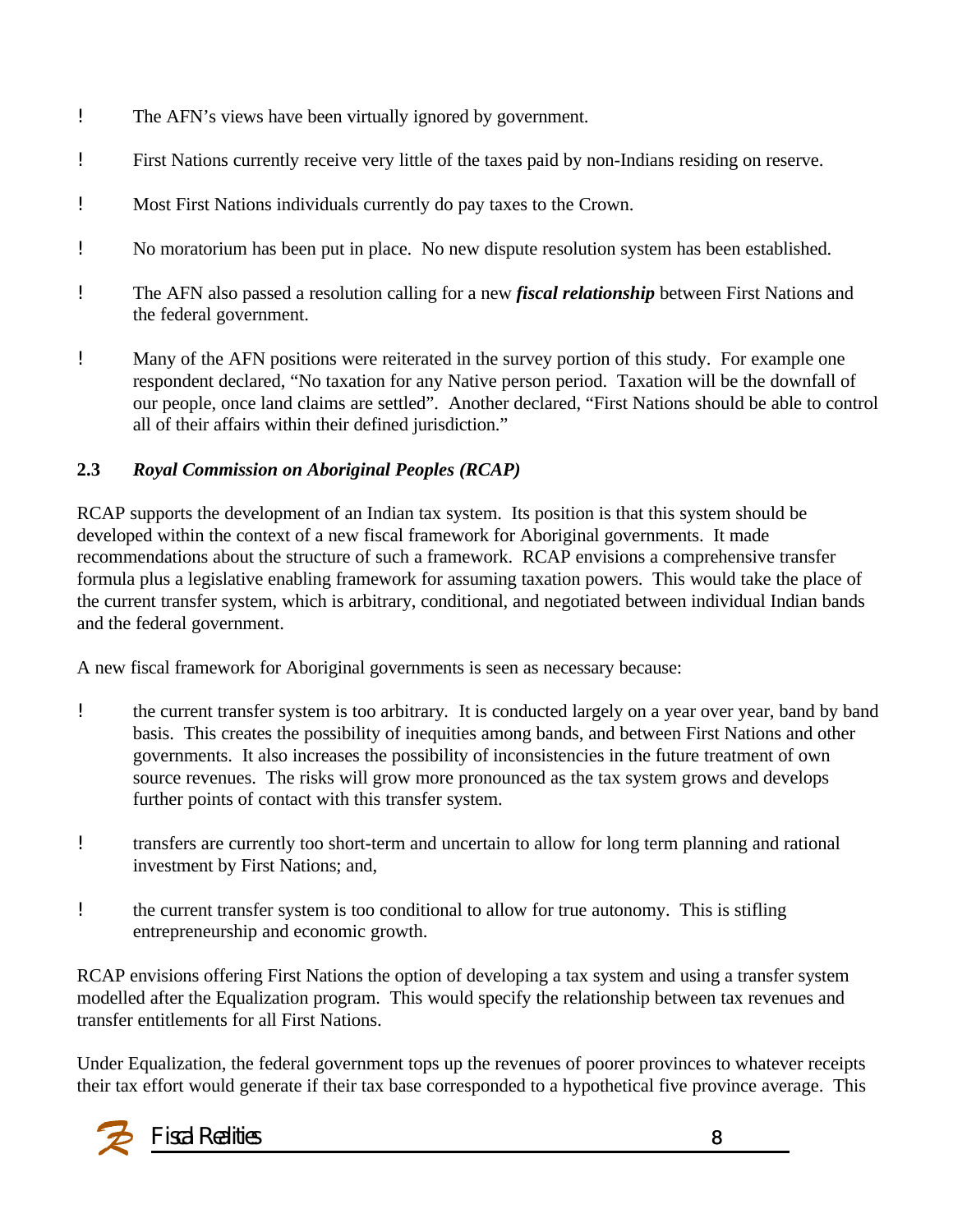system creates incentives to tax, even for jurisdictions with limited revenue capacity because tax effort determines their equalization entitlement. For example, due to low incomes, Personal Income Tax (PIT) receipts for many First Nations communities would be negligible if they had an income tax. However, if there was an equalization program in place, they would still have incentives to tax because they would receive equalization revenues based on this tax effort.

Important adjustments would have to be made to an equalization formula before it could be applied to First Nations. First Nations will likely not have access to the same tax base or provide the same services as provinces. First Nations are often very remote and poor which raises service costs. This effect is not accounted for by the equalization system. RCAP proposes introducing the element "need" into the transfer formula. The precedent is that this is done with the territorial financing system.

RCAP also recommends that First Nations be granted an expanded land base and access to its resources.

The tax system proposed by RCAP would be structured as follows:

- ! The First Nation will have control over the full range of direct taxes and other revenue sources. This includes: personal income tax; corporate income tax; sales taxes; property taxes and lease fees; gaming revenues; resource royalties; licenses and fees; and, user fees;
- ! Taxes would be residency based. First Nations would receive some of the taxes from non-Aboriginal people on First Nations land. They would not receive taxes from purchases made by First Nations persons outside their own jurisdictions, or income earned by First Nations persons residing outside their jurisdiction;
- ! Federal personal income tax receipts on First Nations land would be directed to the Aboriginal government. Transfer arrangements should account for any inequities this might create with surrounding jurisdictions;
- ! First Nations will set tax policy on their lands, subject to Canada's international treaty obligations and a provision that they not establish tax havens on their territory;
- ! Non-Aboriginal residents on First Nations land will be represented on advisory councils;
- ! Aboriginal governments will receive the same tax treatment as the federal and provincial governments. They will be exempt from taxation by other governments and will be eligible for *grants-in-lieu* from other government institutions on their lands.

### *2.4 An Assessment of the Policy Positions*

The RCAP and Finance papers discussed a more complete range of the issues related to tax powers for First Nation governments than did the AFN. The two papers also addressed the issues from different perspectives. RCAP's chief interest was promoting self-government and the well being of Aboriginal peoples, whereas Finance's interest in promoting First Nation tax powers is constrained by their need to maintain the integrity of the Canadian tax system, control costs and deal with the practicalities of

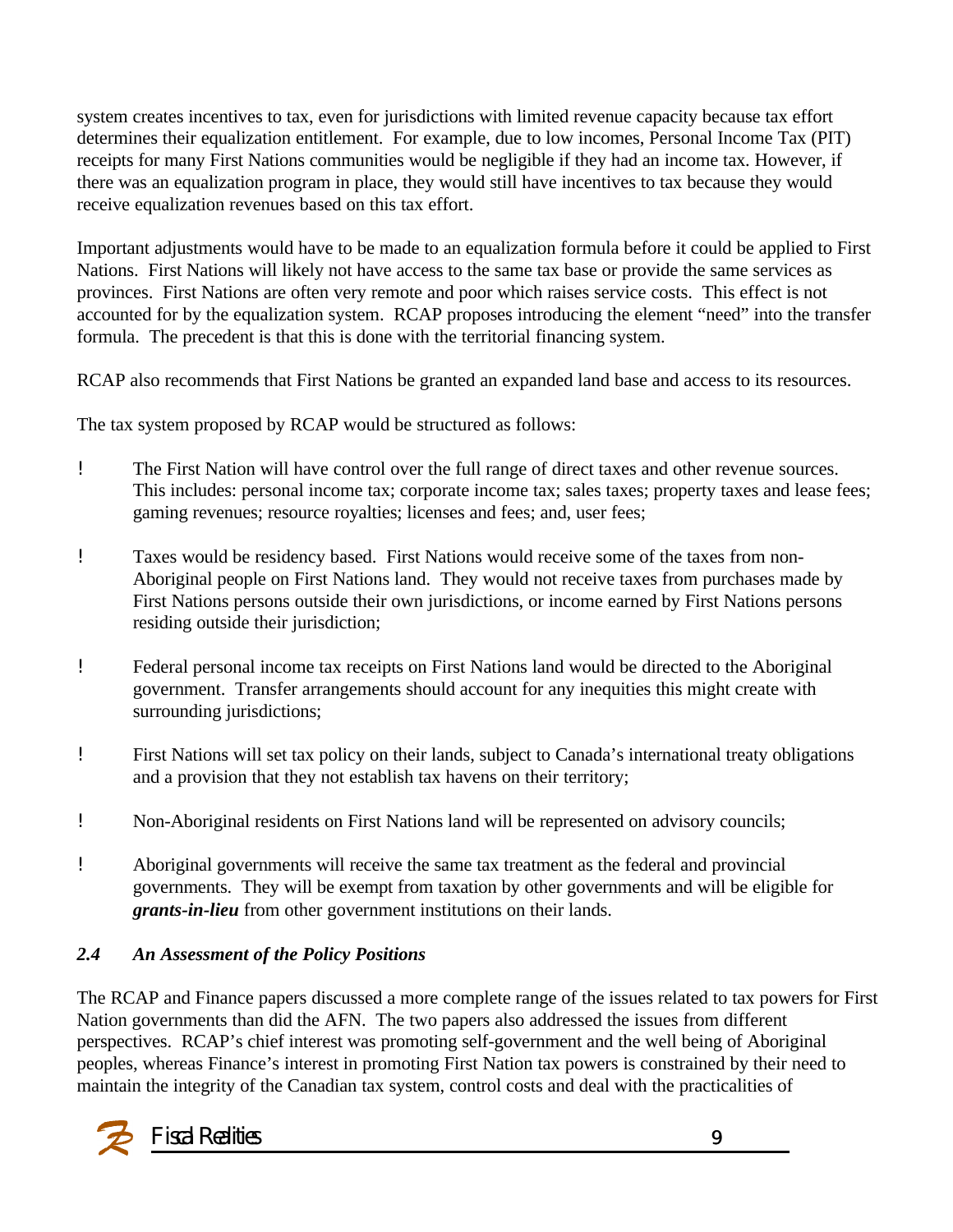implementation.

There is substantial agreement between the two papers. Both accept that First Nations must have taxation in order to meet their aspirations. Both agree that other tax systems will be operating concurrently on First Nation lands. Both agree that new tax systems must be harmonized with other jurisdictions.

A key difference regards the process for developing a new tax system. The RCAP position is that a First Nations tax system should be developed within the context of a new fiscal relationship, and this fiscal relationship must specify the relationship between new tax revenues and transfer entitlements. RCAP seems to view this as a necessary precondition for the large scale exercise of *tax authority* by First Nations governments and as a necessary ingredient of self-government. Their inference is that, without such a framework, uncertainties will create political resistance towards developing tax systems within First Nations.

The Finance paper is not clear on process. It seems to imply that First Nation tax systems will continue to be built tax-by-tax and band-by-band. The paper suggests that eventually own source revenues will be taken into account when determining federal transfer entitlements. They recognize the need to maintain incentives for taxation by First Nations. The implication is that an offset formula would be negotiated only after new tax revenues are developed.

The RCAP proposal appears to favour pre-specifying the First Nation tax authorities, which would be recognized, and the conditions which would be attached to First Nations assuming these. However, RCAP is vague as to which specific authorities should be recognized.

The Finance paper states it is willing to consider the transfer of authority for *all* direct taxes. It does not however, specify the logic it would apply to this consideration, other than that implied by maintaining the integrity of the Canadian tax system. The approach *appears to be* considering these transfers one by one, presumably in response to lobbying from First Nation governments. If so, then the process would next call for the federal government to consider each request and, if it assents, negotiate the conditions under which it would coordinate with the new authority.

The Finance position allows the interests of third parties to be better protected. Explicit provision for third parties would likely be negotiated each time it vacated tax room. Furthermore, First Nation governments would likely be aware that their treatment of third parties would be a consideration regarding their assumption of future tax authorities. Under RCAP, such protection would only be negotiated once, at the time the new fiscal relationship was specified. RCAP does suggest providing non-First Nations citizens with forums to hear their concerns, however these would not carry the political weight of a vote.

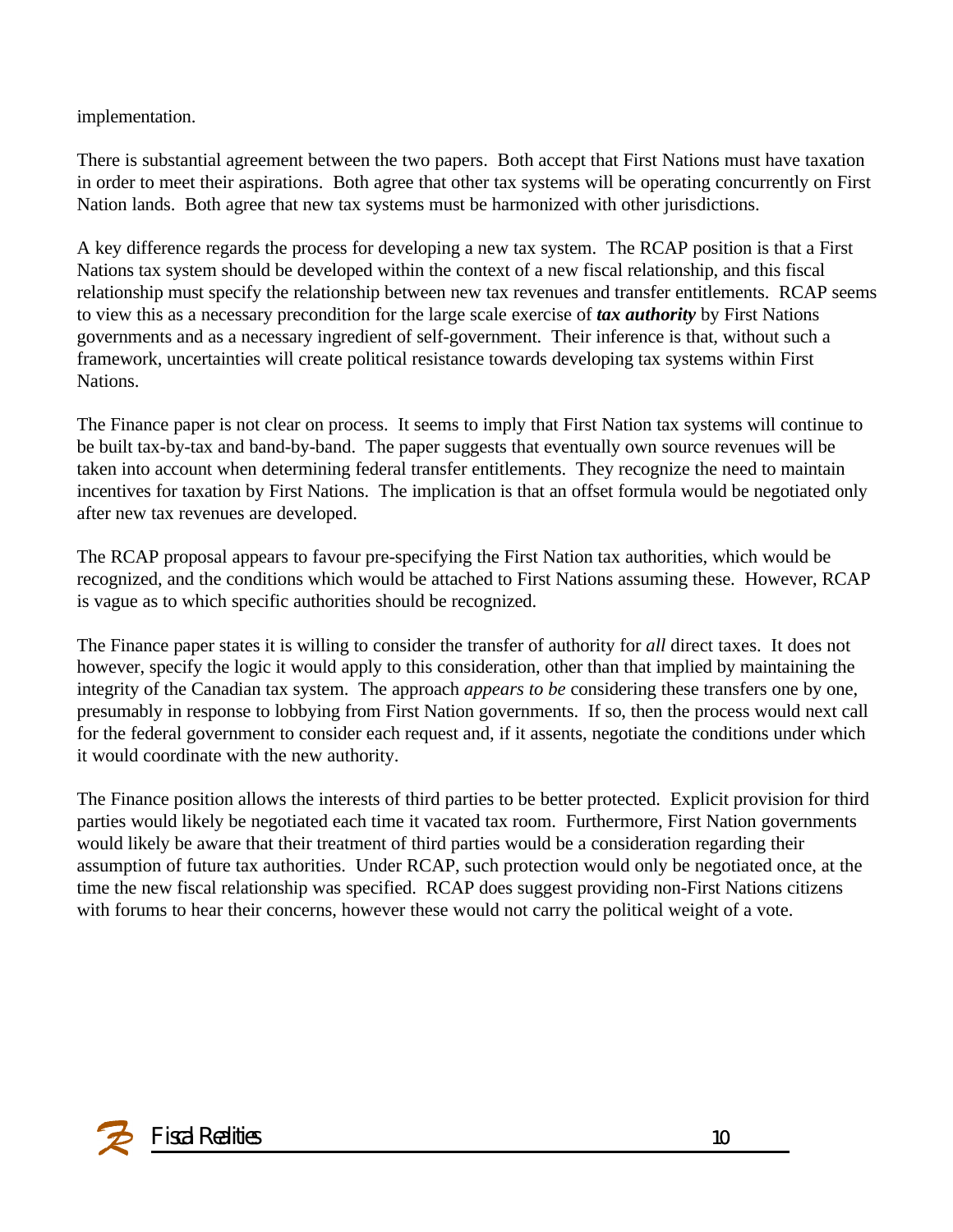The Finance approach is clearly more pragmatic. It focuses on what is immediately achievable and does not complicate it with other issues. It is less likely to get entangled in broader issues such as land claims or selfgovernment. It is also well suited to Finance's chief interest, maintaining the integrity of the Canadian tax system. Moving so slowly and carefully will reduce political opposition towards recognizing First Nations tax authority. Moreover, it is the approach which has been proven to work already, and it is the approach by which the process of developing First Nation taxation was initiated.

However, as was noted in Chapter One, this approach is slow to meet the future demand for own source revenues. It is unlikely to develop significant revenues in time to promote economic development for First Nations and meet the financial demands of selfgovernment, and deal with the growth of the First Nations' population.

This approach also does not address the political problems facing First Nations' leaders who may wish to Tax Room Conflict

Problems negotiating service agreements while there is a dispute over tax room are illustrated by early experiences with property tax. Both BC and Quebec had cases where the First Nation property tax authority required the withdrawal of the then existing municipal property tax systems. For some municipalities this represented a substantial fall in revenue. Not surprisingly, when First Nations attempted to negotiate service agreements with these same municipal governments some acrimony was present. In one case between Adams Lake and Salmon Arm, the dispute went to court, and in two others, Tsawout and Central Saanich, and the Ushat Mak Mani Utenam and Sept Iles the matter went to arbitration involving the Department of Indian Affairs. These conflicts were settled and/or are still being settled at great cost to all parties.

champion taxation, because it does not pre-specify an offset formula. Without this formula, First Nations leaders will be unable to spell out the likely consequences of tax initiatives to their constituents. In effect, leaders who choose to champion taxation will have their political fates determined after the fact by decisions from outside authorities.

The tax-by-tax approach increases the likelihood of an inconsistent patchwork of First Nations tax arrangements developing. Individual First Nations may find themselves negotiating the conditions for the recognition of tax authorities with different governments and, as a result, different First Nations could negotiate very different conditions for assuming the same tax authority. The result would be a patchwork of arrangements which would create investor uncertainty about First Nations and higher administrative and compliance costs. Such a state of affairs would also cause resistance from the business community towards First Nations tax systems, create distrust between the federal government and First Nations, and increase the potential for conflict between First Nations and surrounding jurisdictions.

A tax by tax approach will increase the total cost of developing a First Nation tax system. This approach means the recognition of every specific tax authority must be negotiated, possibly on a band by band basis, and each negotiation will be conducted without a clear framework. Each band which exercises this tax authority, will then have to negotiate a separate tax collection agreement. Affected parties, such as those subject to the new tax or wishing to make investments in affected jurisdictions, will have to learn the new rules, every time this occurs. As a result, new investment uncertainty will be created. The total costs of negotiating a comprehensive First Nation tax system will be substantially increased.

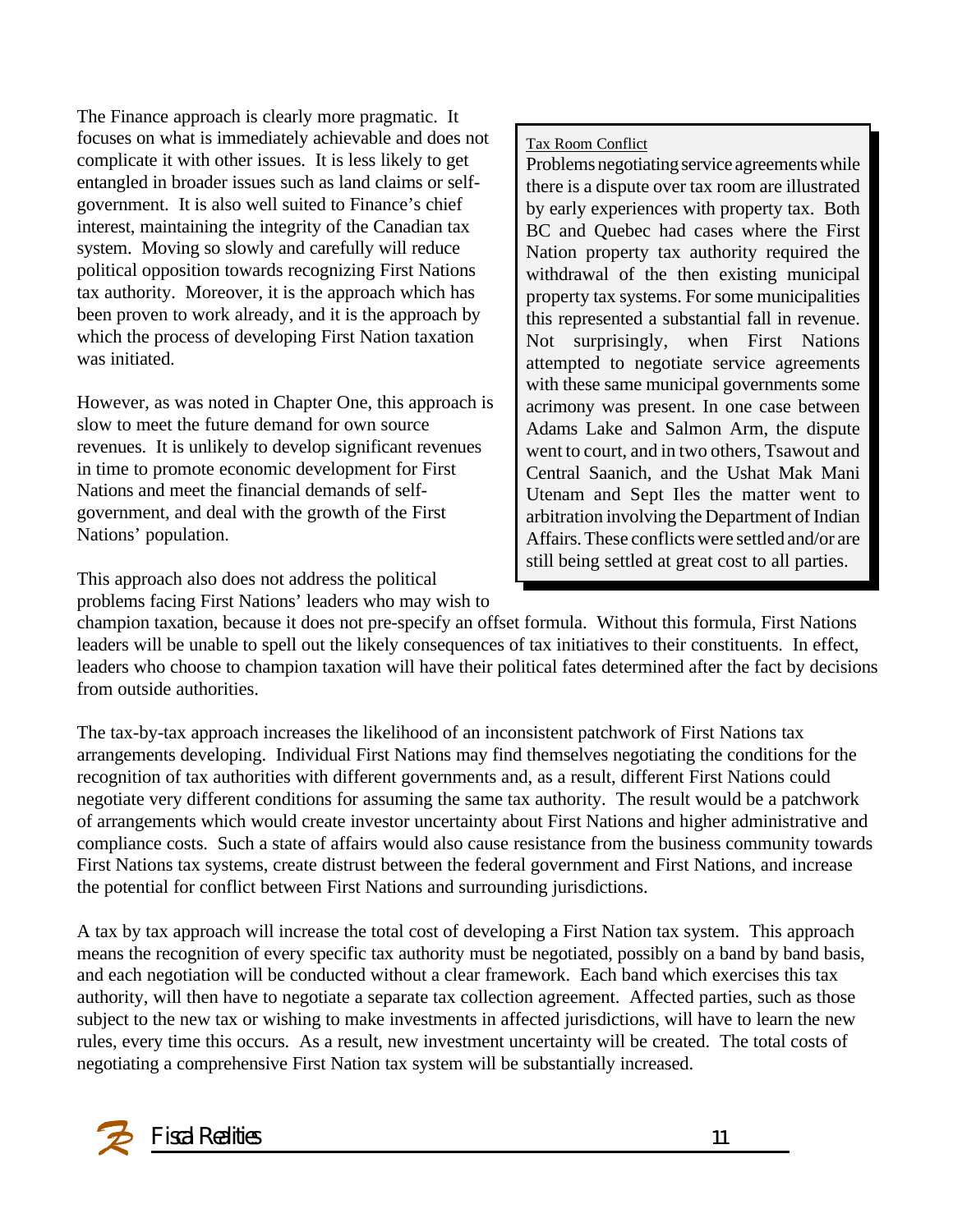By contrast, the RCAP plan calls for a new fiscal relationship which would likely pre-specify transfer entitlements, service responsibilities, tax powers and the conditions under which the federal government would vacate tax room on First Nations land. Because it pre-specifies many of the generic conditions, negotiation costs are reduced. Because it provides for uniform rules, affected parties need learn the new "rules" only once.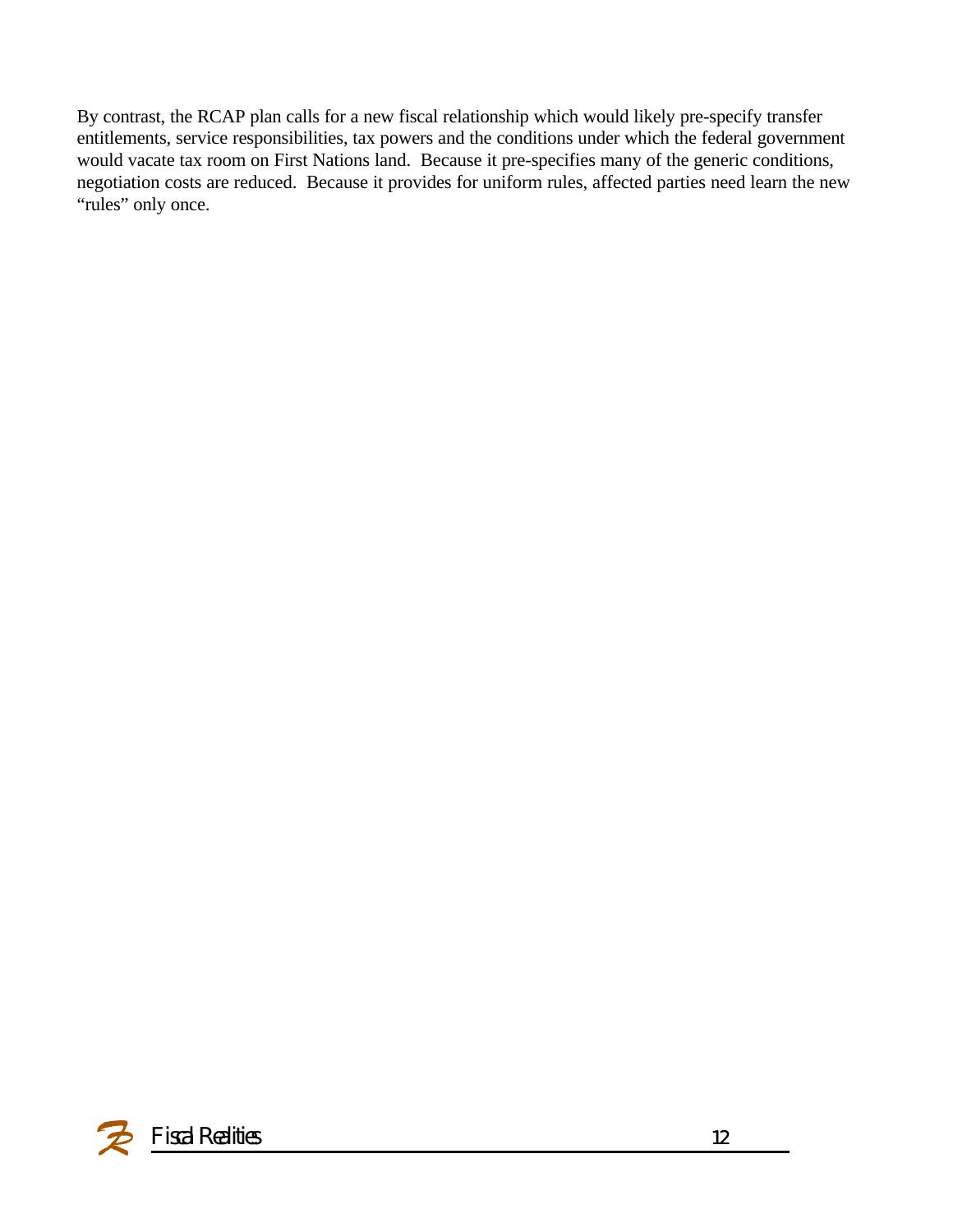### **3. Existing Models of First Nations' Taxation**

This section discusses those First Nations tax authorities which have been recognized in recent treaties.

#### **3.1** *Nisga'a Agreement-in-Principle*

Note*: This is an agreement-in-principle only and not a formal treaty. These arrangements will not be protected by the Constitution or considered as Treaty Rights. This section is an interpretation of that agreement*.

The Nisga'a Agreement-in-Principle (AIP), while not legislative or binding, provided a blueprint for a comprehensive tri-partite agreement on principles of taxation. Many of its pertinent conditions will not be fully specified until a Final Agreement is reached. At that time, the tax provisions will be more fully spelled out. However, these will likely be specified in accompanying legislation and not the Final Agreement. The AIP is highlighted below:

- ! The Nisga'a government may make laws for direct taxation applicable to Nisga'a citizens on Nisga'a land for the purpose of the Nisga'a government. However, this will not limit the ability of Canada or British Columbia to impose taxes or make laws in respect of taxation. Nisga'a powers will operate concurrently with federal and provincial powers.
- ! Provision was made so that Canada and British Columbia may eventually provide the Nisga'a government with direct taxation authority over non-Nisga'a persons on Nisga'a land.
- ! Nisga'a taxes will be coordinated with the federal and provincial systems.
- ! Possible reductions in transfers from other governments will be negotiated as the Nisga'a collect own source revenues. Whatever is negotiated will be less than a one for one reduction in transfers versus new own source revenues.
- ! The Indian Act exemption will be removed with respect to Nisga'a *reserves* as of the effective date of the Final Agreement. A remission order will then be put in place by both Canada and British Columbia effectively providing Nisga'a citizens with eight years exemption from sales taxes and twelve years from other taxes, such as income tax. This will not apply outside areas currently comprising the Nisga'a reserve.
- ! When the remission orders expire, Nisga'a citizens will not be eligible for exemptions on other Indian reserves.
- ! An exemption from real property taxation will apply indefinitely to Nisga'a government and nonprofit activities. There will be no capital taxes on unimproved Nisga'a government capital. Improvements on Nisga'a citizen residences, public works and forest resources will also be exempted from capital taxes.
- ! The parties will negotiate what improvements are taxable. This will not include Nisga'a government

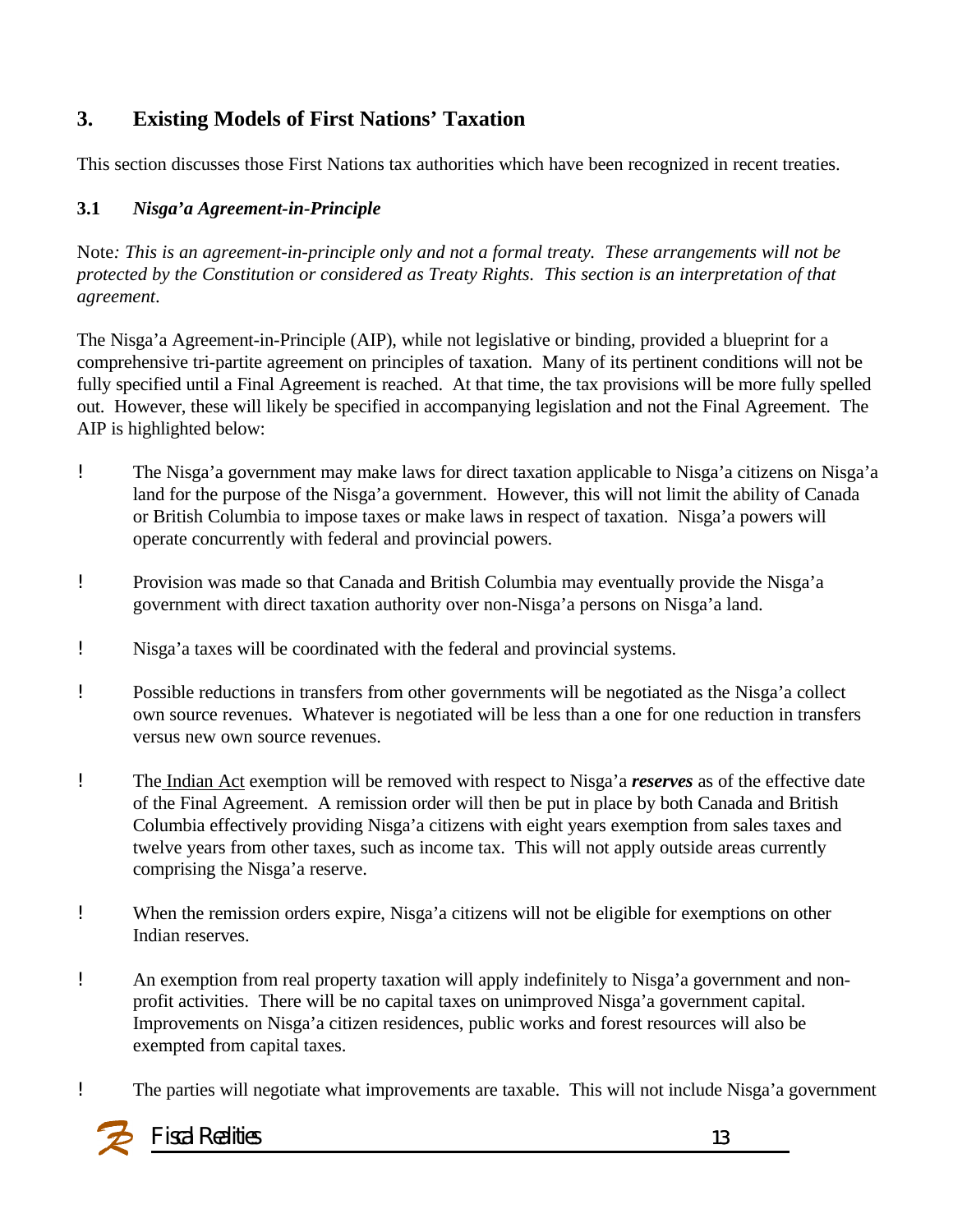institutions which are exempt because of their government status. Provincial taxes such as the social service tax other than alcohol and provincial motor fuel tax are recoverable whenever they were paid in the conduct of government business.

- ! The transfer of the property tax authority to the Nisga'a government from British Columbia will be negotiated.
- ! Nisga'a government and its institutions will not be exempt from the GST but will be eligible for a 100% rebate of that portion of the GST paid in the course of carrying out government functions. Rebates of provincial sales taxes are being contemplated.

#### **3.2 Council of Yukon Indians (CYI) Umbrella Agreement**

The CYI was a tripartite agreement among the Government of Canada, the Government of the Yukon and fourteen Yukon First Nations. Four First Nations have signed self-government agreements under this umbrella agreement which specify tax powers, tax status and a new fiscal relationship. The tax provisions from one such agreement, the First Nation of Nacho Nyak Dun, are discussed below:

#### **3.2.1 Tax Powers**

- ! The First Nations will share jurisdiction over property tax on all interests in their Settlement Land.
- ! The First Nations will share jurisdiction over the direct taxation of their Citizens on their Settlement Lands. Provision was made for future agreement regarding the direct taxation of other people and entities. However, other Governments retain the authority to tax these lands.
- ! The Yukon government is committed to sharing property tax room with the First Nations so long as the property tax is being enacted to provide local services. The Yukon government is committed to ensuring that Yukon municipalities do not suffer any financial losses as a result of First Nation property taxes.
- ! The statutory exemption under s.87 will expire three years after the date of signing.

#### **3.2.2 New Fiscal Arrangements**

- ! The Yukon government and the First Nations will commit themselves to negotiating as necessary to provide for the efficient delivery of local services and programs.
- *!* The Government of Canada will negotiate a self-government financial transfer agreement with the First Nations. This agreement is intended to ensure that the First Nations provide services reasonably equivalent to those prevailing in the Yukon, provided the First Nations are imposing reasonably comparable levels of taxation.
- *!* This agreement will spell out funding to be provided towards the costs of services, for the maintenance of government institutions and other matters.

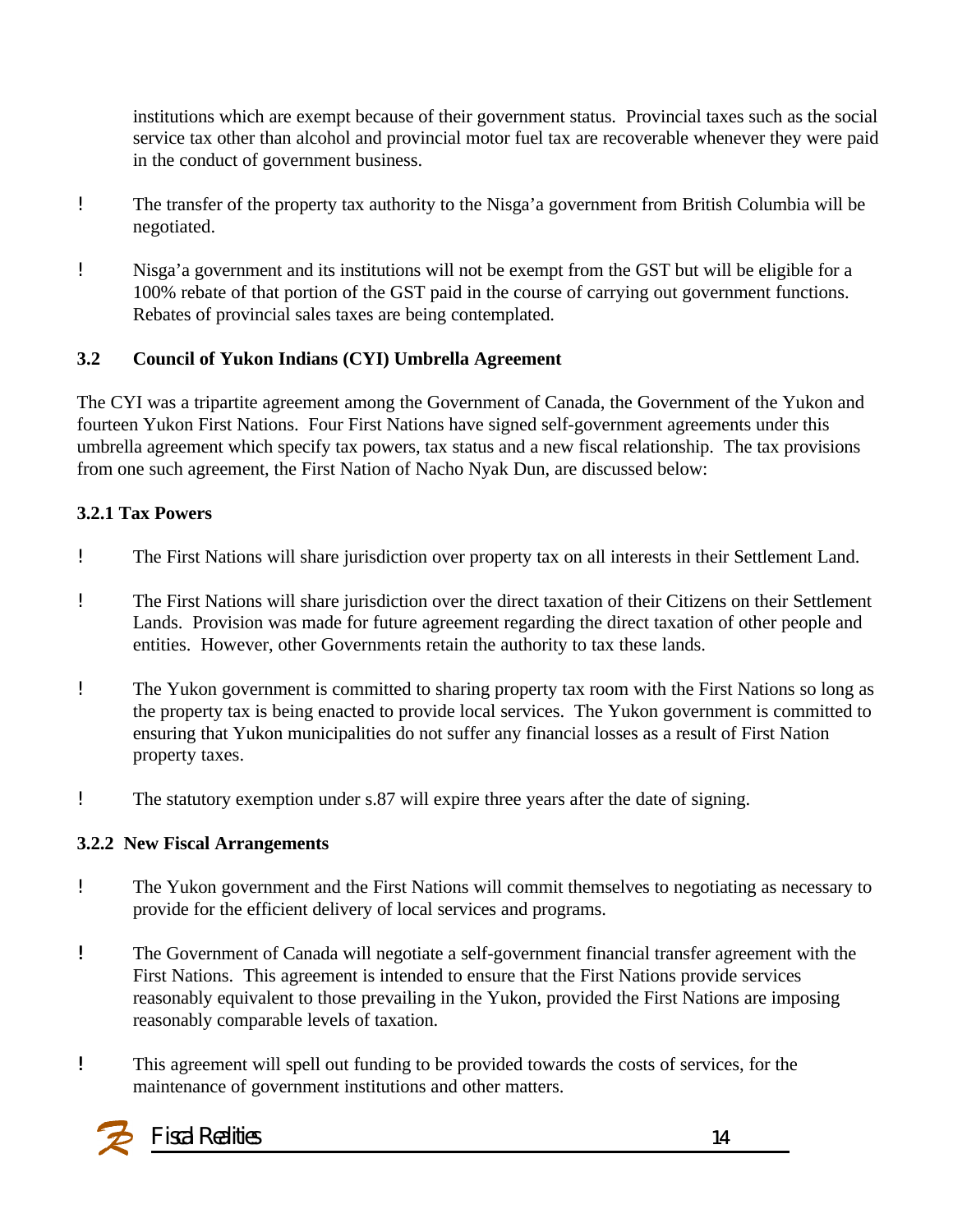- ! The service agreement will consider the First Nations' own source revenue potential, differences in service costs owing to the scale and location of the First Nations, incentives for efficiency and the fiscal situation in Canada.
- ! The transfer formula *may* include a base year with adjustment factors and may be based on the Formula Financing Agreement between Canada and the Yukon.
- ! Transfer agreements will run for five years.
- *!* First Nation programs will be roughly equivalent to existing Government programs.
- ! First Nation programs will be coordinated with other Government programs with the intent of achieving administrative efficiency*.*
- *!* Yukon contributions will be calculated according to a formula which accounts for expenditure savings, loss of administrative efficiencies, and revenue losses from transferred taxes which continue to be considered as Yukon revenues in the determination of their transfer entitlements.
- *!* First Nation revenues from a given tax base will be considered in determining transfer entitlements two years after the First Nation gains access to that tax base. The formula will be negotiated, however this formula will reduce transfer entitlements by an amount lower than the new revenues which have been generated

### *3.3 Provincial Policies*

Provincial policies with respect to First Nations taxation are not uniform. There are substantial differences in their treatment of the tax status of Indian individuals and institutions and in the level of provincially recognized First Nation tax authority. In many instances, there is a policy vacuum.

The Province of New Brunswick had passed legislation which offered fuel, tobacco and provincial sales tax receipts to any First Nation agreeing to collect tax from non-exempt sales on reserve. Under the agreement, the Province would hand over 95 per cent of these receipts to the Band government. New Brunswick would also exempt from tax, a quantity of those products sufficient for consumption by Status Indians on reserve. Six bands had agreed to collect at least some of the taxes and four or five more had expressed an interest.

This arrangement has since been complicated by the introduction of the Harmonized Sales Tax (HST), which blended provincial sales taxes with the federal GST. Under the HST, Revenue Canada is responsible for collecting all sales taxes in New Brunswick. The province no longer records these receipts and is therefore no longer able to easily track that portion of sales taxes which are paid on reserve. New Brunswick is presently exploring options for addressing this problem. These include working with Revenue Canada or working directly with First Nations to devise an alternative reporting scheme.

There had been multiple aims to the legislation. First, it was intended to ensure that retailers on reserve operated on an equal tax footing with retailers off reserve. There had been some problem with on-reserve

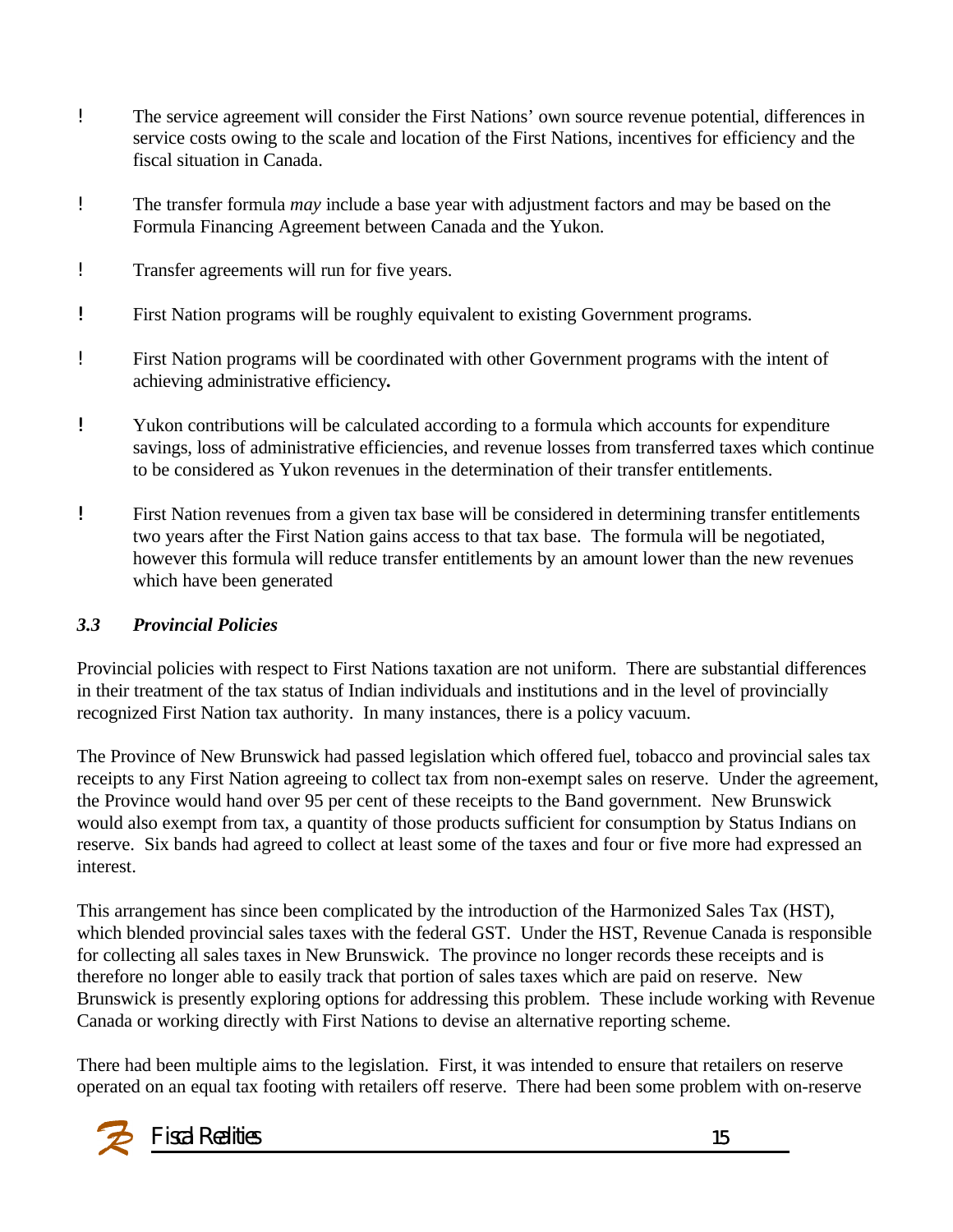retailers selling products without charging tax or not remitting the tax to the provincial government. Second, it helped ensure that New Brunswick's Status Indians had access to exempt sales of these products. Finally, it was intended as an economic development tool for First Nations.

The issue has been further complicated by a recent ruling of a New Brunswick court that Status Indians are entitled to a point of sale exemption from sales taxes. This decision is currently being appealed to the Supreme Court of Canada.

By contrast, the Cowichan agreement with the Province of British Columbia explicitly assigns ownership of the provincial tobacco tax from sales on reserve to the Province. Most other provinces continue to occupy this tax room. In fact, until 1996 Manitoba occupied all the sales tax room including sales to Status Indians on reserve.

There are reports that some provinces are striking unofficial agreements with different Indian bands. These allow jurisdictions to experiment with collection methods without being trapped in legislative gridlock. However, they also further the perception by business that First Nations are characterized by inconsistent and changing business environments. This reinforces the general perception that it is expensive to do business with First Nations and that First Nations taxation arrangements will unnecessarily add to the cost and complexity of government.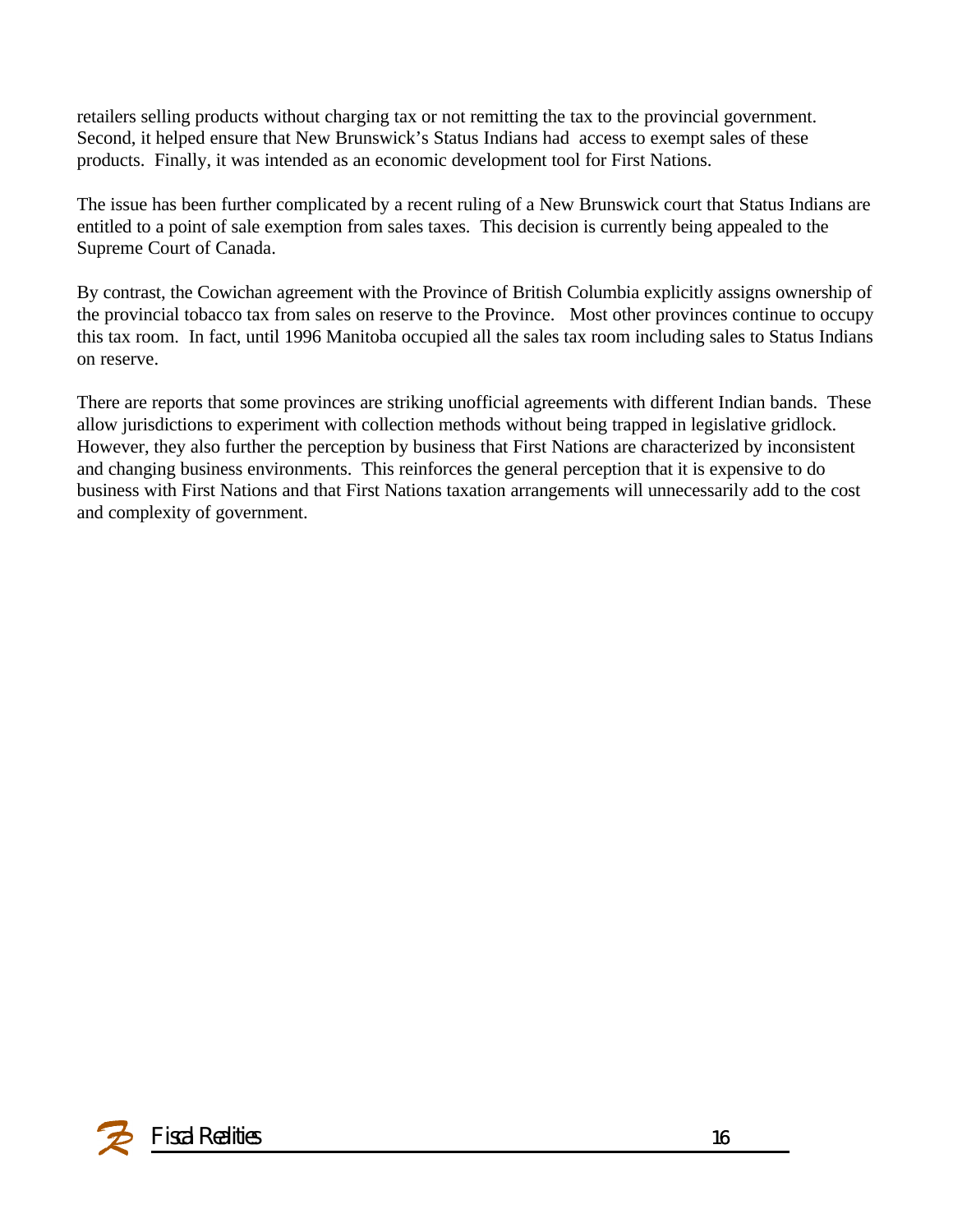### **4 Estimating First Nations' Tax Potential**

The previous chapters illustrated that although federal legislation, provincial policies, recent land claim settlements and treaties have enabled some First Nations to enact tax systems, relatively few First Nations have exercised their tax authority. One possible reason for this is that First Nations are unaware of their tax revenue potential.

The First Nation Taxation Questionnaire<sup>8</sup>, completed by 20 of 31 possible respondents, indicates that property and tobacco tax potential exists in many First Nation communities, yet only one in five Taxation Questionnaire respondents had a property tax system and no respondents had a tobacco sales tax system<sup>9</sup>. This section will develop a methodology for estimating the tax and own source revenue raising capacity of First Nations.

Own source revenues consist of taxes and other revenues. Tax revenues currently supported by either legislation or government policy, potentially available to First Nations, include property taxes, school taxes in some jurisdictions, and tobacco sales taxes. Also included among taxes, though not technically a tax, are grants-in-lieu of property tax, paid by Crown Corporations and other governments operating on First Nation lands. Other own source revenues include lease revenues, gaming revenues, interest from investments and user fees.

Including the GST, these own source revenues made up approximately 25% of all 1995 government revenues in Canada (Canadian Tax Foundation, 1996). The simplest method of estimating First Nations tax potential would be to use reserve populations and assume a First Nations tax authority would obtain "Canadian average" tax receipts. However, this would be a large over-estimate. The GST and property taxes would likely not be as valuable to First Nations as they are to other governments because of the low levels of economic activity on First Nation land (RCAP, 1996).

A more prudent method is to review the literature which has attempted to estimate the own source revenue potential of First Nation governments and either utilize these estimates, or extract the tax estimation lessons from these studies, for the purpose of evolving a more accurate estimation methodology.

Four separate research projects which include both national taxation revenue potential estimates, and tax revenue estimates from 12 First Nation communities are briefly reviewed below:

- 1. A First Nations Province Thomas Courchene, 1992
- 2. An Economic Study of Five Indian Communities Indian Taxation Policy Group, Department of Finance, 1993
- 3. Some Economic Impacts of Treaty Settlement in B.C., Andre Le Dressay, 1996

<sup>9</sup> 80% of respondents indicated that their communities had property taxable interests, and 100% of respondents indicated that tobacco was being sold in their communities. At this time, no First Nation community in Canada has yet implemented a federally legislated tobacco tax system.



<sup>&</sup>lt;sup>8</sup> The summary results of this questionnaire, along with an overview of the questionnaire methodology, response rate, biases, and a copy of the questionnaire instrument and letters are attached in Appendix B.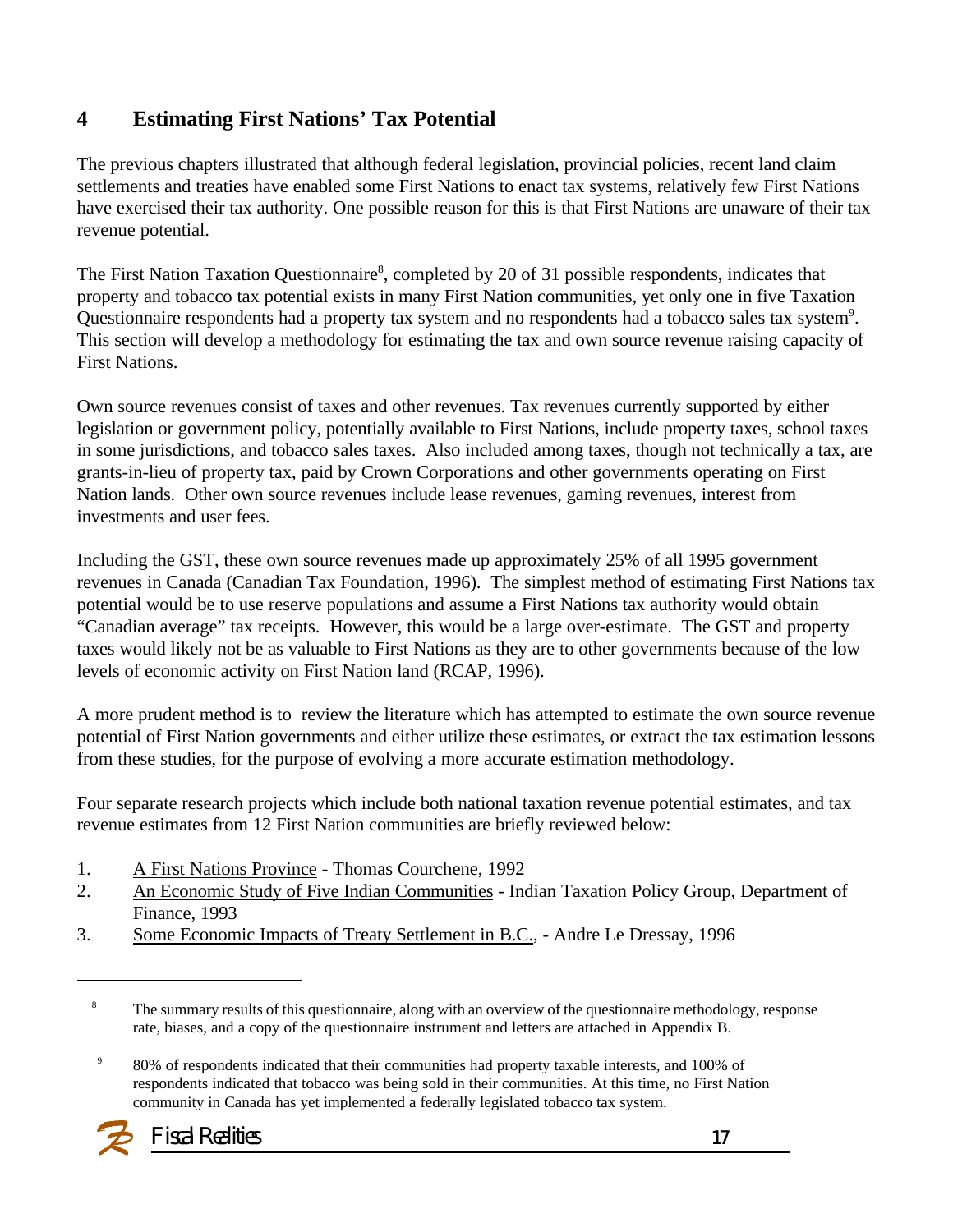#### 4. Tax Potential Estimates for Opaskwiak, Listigouche, White Bear and Okanagan First Nations, ITAB, 1992 - 1996.

#### *4.1 A First Nations Province*

This paper proposed that a province comprised of First Nations is a feasible model of self-government within the Canadian fiscal framework.

Courchene estimated that if current Indian reserves comprised a province, they would have raised \$102 million in income tax in 1991. This relatively low figure is explained by his assumptions that no lands other than current reserves are included in the First Nations province, and it includes only Indians currently on reserve, where incomes are on average very low. Courchene assumed that the new province used prevailing provincial tax rates. Data was collected from DIAND as well as the Census.

Courchene noted that some of his results were suspect owing to data deficiencies and he could not make a sales tax estimate. This methodology of projecting patterns from aggregate data, rather than building data sets from the smallest unit up, provides poor estimates. In this regard he was unable to supply a sales tax estimate, noting only that currently many on-reserve Indians purchase the majority of their goods off reserve.

Interestingly, while Courchene used the existing land base of reserves in estimating potential resource revenues, he also assumed that much currently undeveloped land will be developed. Using DIAND data, Courchene estimates that there are three quarter million hectares of land of a quality suitable for agriculture on reserve land. There are 1.3 million hectares of land available for forestry, although this is of lower quality than Canada as a whole. In the late 1980s, the annual harvest of forest products from Indian lands was 623,000 cubic metres. There are one million hectares suitable for supporting wildlife. Approximately 650 of 2267 reserves have potential for mineral production. Roughly \$4 million per year is currently being paid in mineral royalties to Indian bands. Revenues are also earned in the Indian Band funds which are collected by DIAND. \$71 million was earned in the capital account primarily through oil and gas and \$104 million in the revenue account, primarily interest income (Courchene, 1992).

### *4.2 An Economic Study of Five Indian Communities*

In 1991, as part of its Indian Tax Policy Review the Department of Finance conducted tax potential studies of five Indian Communities. To protect data confidentiality, none of these communities are named in the final public report.

This study of five Indian communities was based on their demographic characteristics and income and expenditure patterns. The data were used to illustrate the revenue generating capacity of certain forms of taxation at the First Nation community level. The federal tax system was used as the taxation model with the assumption that all economic activities are subject to tax, all federal credits would be available and no other tax system was in operation.

Information on residents on reserves, excluding those on leased lands, was obtained by survey in each community. Information on residents on leased lands in two communities was obtained through existing

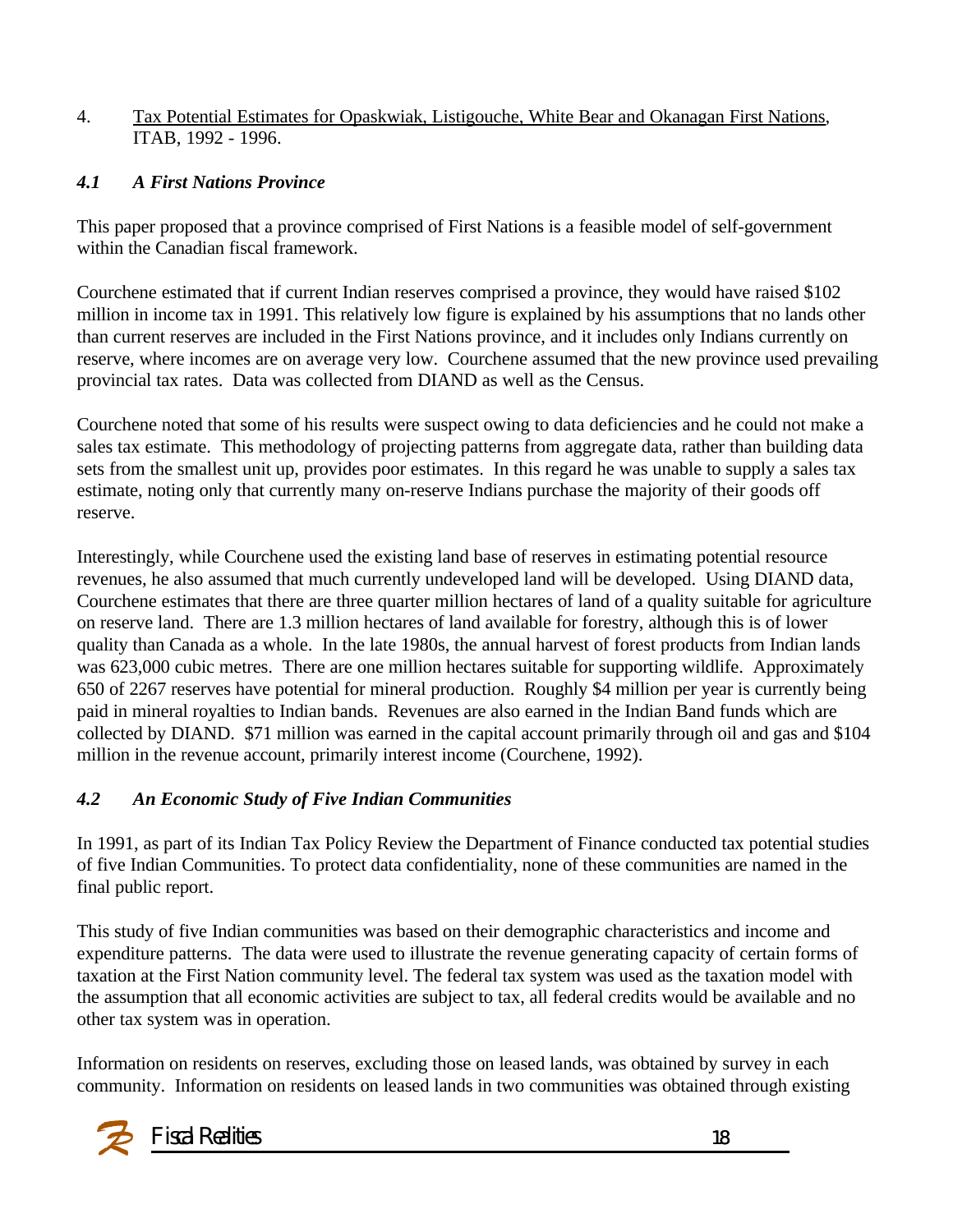sources. Information on corporations was obtained through community sources.

Tax estimates:

Personal income tax (PIT) receipts for residents on reserves (excluding leased lands) were estimated using a tax calculation model developed by the Department of Finance. The survey instrument mirrored closely the existing income tax form. This model was applied to the data collected in the survey using the age structure of the residents as of December 31, 1991 and their 1991 annual income information. PIT receipts of residents of leased lands was calculated by adjusting 1990 personal income tax data adjusted to reflect the 1991 federal tax system and account for inflation. The average PIT payable for communities was about \$700 per capita;

Sales tax receipts were estimated for residents on reserves, excluding leased lands, using the Provincial GST Base Model developed by the Sales Tax Division of the Department of Finance. Sales were estimated by commodity group. The model determined what share of each expenditure category was taxable and the household surveys determined how much spending occurred in each category for each community. This generated taxable expenditures and possible sales tax receipts for each community. Estimates of sales taxes payable averaged about \$120 per capita for the five communities. More precise estimates of the federal sales taxes collected by on reserve businesses were not made in this study.

The study concluded that there were high leakages from the on-reserve economy and that high rates of unemployment were causing relatively low own source revenue raising potential.

### *4.3 Some Economic Impacts of Treaty Settlement in B.C***.**

This study was the first attempt to measure comprehensive tax revenues within a First Nation. It was based on a survey of expenditures of 454 Shuswap households, 11 Shuswap governments and 45 Shuswap owned and non-Shuswap owned businesses, all located on-reserve.

This study provided estimates of taxes paid on First Nations land which were not in the Courchene or Department of Finance studies. For example, by extrapolating from business survey results, it was found that \$16.3 million was paid in income and sales tax by the businesses of the Mt. Paul Industrial Park in Kamloops.

In addition to providing improved estimates of tax potential, this research demonstrated the improved revenue projection accuracy associated with community case studies and the reduced response, nonresponse and interviewer bias associated with community initiated research.

### *4.4 Tax Potential of Listigouche, Opaskwiak, Okanagan and White Bear First Nations*

In 1992 the ITAB conducted tax potential estimates in Opaskwiak, Manitoba and Listigouche, Quebec at the request of the Chief and Council of each community. Although the results from these studies can not be reported here, it is interesting to note that the studies focused on all taxes (sales, income, corporate and property) collected in these communities and took about 3 weeks of research. The result was that neither

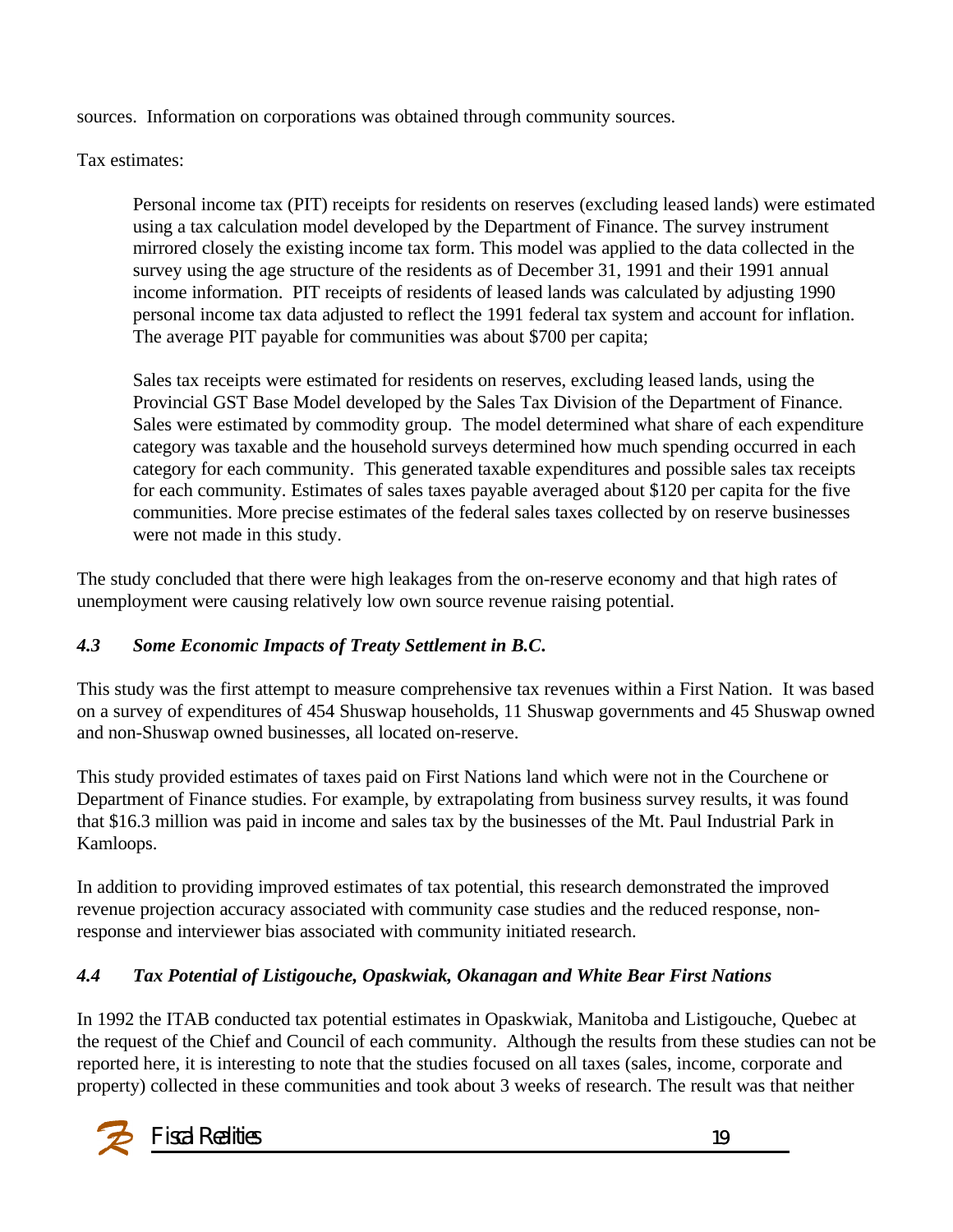community submitted a property tax by-law to the ITAB $^{10}$ .

In 1995 the ITAB developed a property tax revenue potential software product which allowed First Nations to conduct self-evaluations of their property tax potential using market value assessments and average utility assessments per kilometre. It required an average of three hours to enter the data. A report was then printed as soon as data entry was complete outlining revenue potential for the benefit of Chief and Council. The software was used by the Okanagan First Nation in February, 1996 and the Whitebear First Nation in May, 1996. After studying the property tax projections and preliminary estimates of associated service costs, both communities submitted a by-law to the ITAB.

#### *4.5 Summarizing the Lessons from the Literature*

This brief literature review, and the research of ITAB in particular, points to four First Nation tax revenue estimation lessons.

- 1) Potential sales tax revenues for First Nations are difficult to estimate given the lack and poor quality of data (Courchene, 1992, and Department of Finance, 1993).This observation, and the potential impact of poor data quality on the block transfer component of a First Nation's fiscal relationship with Canada, is made more forcefully in the anecdote below.
- 2) Community initiated and focussed research is more accurate than aggregated approaches (Le Dressay, 1996, Department of Finance, 1993 and ITAB, 1992-1996).
- 3) First Nations must be provided with the tools to conduct revenue projections at their convenience (ITAB, 1992-1996) and,
- 4) Projection tools should focus on revenue sources which are immediately available to the First Nation (ITAB, 1992-1996).



The Opaskwiak Cree submitted a property tax by-law to the ITAB in 1996.

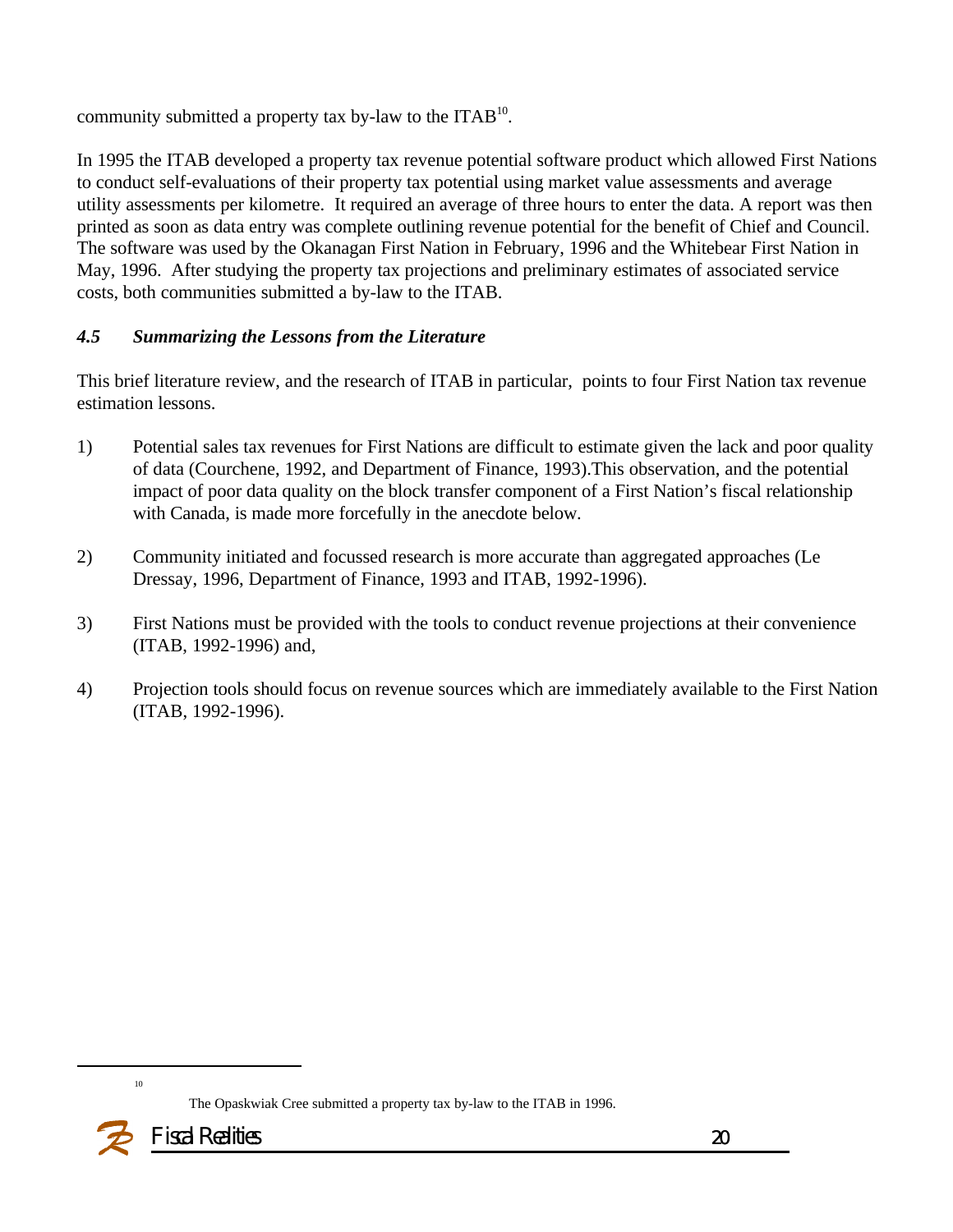#### Data Quality

The extent of the data quality problem for First Nation populations is shown in the following table. Statistics Canada and Department of Indian Affairs and Northern Development both made population estimates in 1991 for four communities and substantial differences showed up. Although some deviation is to be expected given the mobility of the populations, the average populations of these four communities for each federal agency are statistically different from each other at a relatively high 93% confidence level (Le Dressay, 1994)

|              | Bonaparte | North Thompson | Skeetchestn | <b>Canoe Creek</b> |
|--------------|-----------|----------------|-------------|--------------------|
| Stats Can    | $\Omega$  | 246            | 154         | 201                |
| <b>DIAND</b> | 30        | າາາ            | 128         | 108                |

1991 Population Counts for 4 Shuswap Communities

Statistics Canada - Statistics Canada data compiled from series 95-384 of the 1991 census. DIAND - Department of Indian and Northern Affairs of Canada 1991 on-reserve band membership data

Given this level of discrepancy, establishing a new fiscal relationship for self-government would be difficult. For example, suppose that a block transfer of \$13,500 per capita (Courchene, 1992) was paid to each First Nation government to pay for their government services and public infrastructure. Would the Canoe Creek government receive \$2.7 million or \$1.45 million?

#### *4.6 Software for Estimating First Nations' Own Source Revenues*

On the basis of these lessons, Fiscal Realities believes that First Nations, the ITAB, and DIAND would be better served with a community focussed, own source revenue estimation tool which could provide more accurate revenue projections than current methods. Therefore, Fiscal Realities has significantly revised the existing ITAB property tax projection software.

The revised ITAB revenue potential software can now estimate all own source revenues which First Nations have or could have federally recognized authority over, i.e. own source revenues were chosen on the basis of tax powers currently supported by federal legislation or policy. Formulas were based on those used by professionals in the field of revenue projection. The revised ITAB revenue potential software not only allows a preliminary own source revenue potential estimate but also allows First Nations to perform a sensitivity analysis on their potential tax base.

Other features of the software include the use of market value assessments, variable rates, assessment of agricultural, residential, commercial and utility properties, inclusion of own source revenues and inclusion of seven per cent sales taxes.

A stand alone copy of the software is available for the cost of the diskettes and the labels from the Indian Taxation Advisory Board. A more complete description of the software and an alpha tester user's guide are

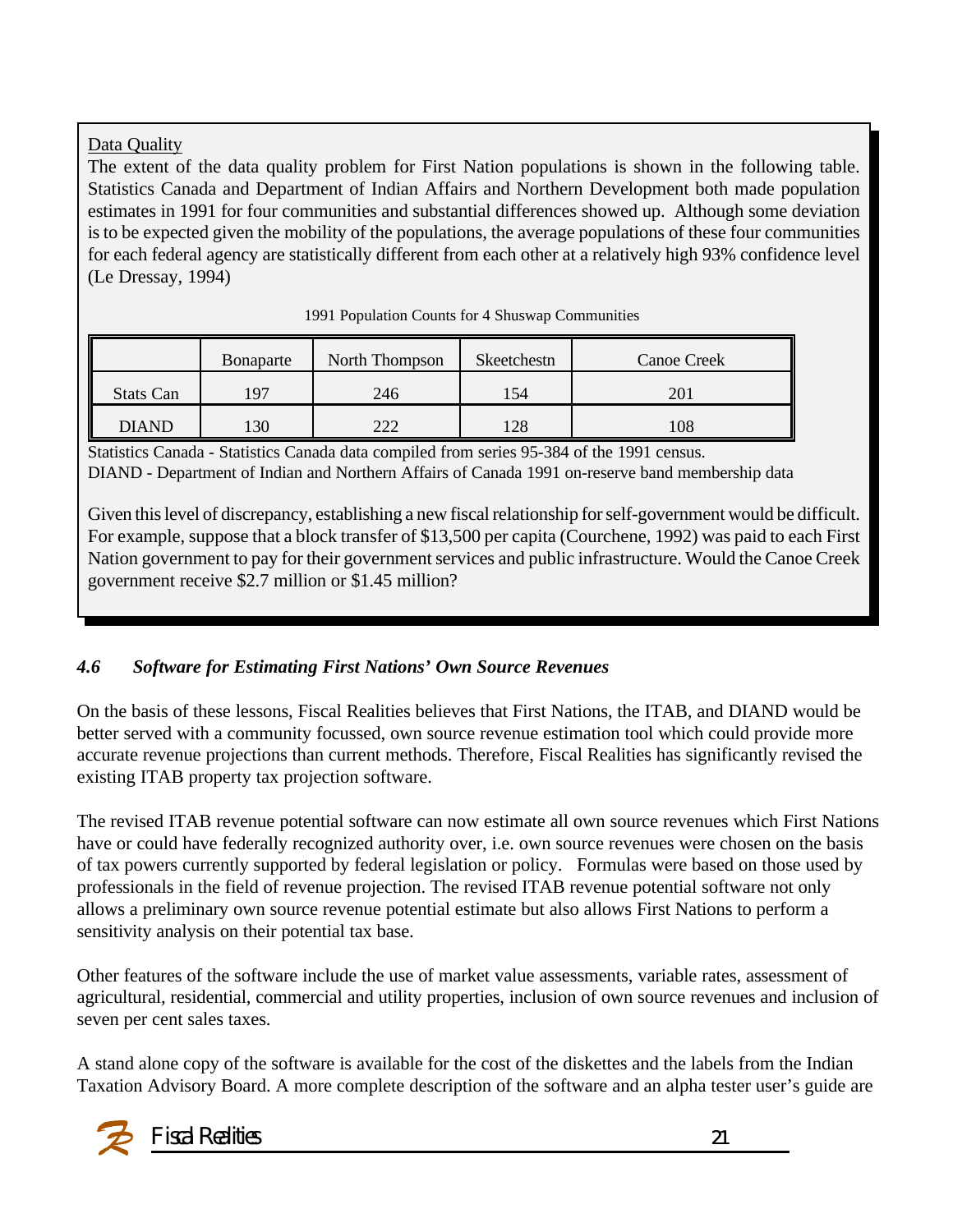attached in Appendix C.

To test this software, Fiscal Realities has supplied a preliminary version to the United Anishnaabeg Councils (UAC) in Ontario to use in their assessment of their taxation potential. A copy is also being supplied to the Department of Finance for evaluation.

### *4.7 A Methodology for Estimating First Nations' Own Source Revenue*

This software is the ideal tool for generating a more accurate First Nation own source revenue potential estimate. The approach taken would be as follows:

- 1) Stratify First Nations on the basis of key economic and demographic variables. The stratification will be based on existing literature;
- 2) Select samples from each strata and estimate their revenue potential using the revenue potential software, or have the First Nations estimate their own revenue potential using the software;
- 3) Extrapolate from the samples based on the assumption of representativeness;
- 4) Test the robustness of the representativeness assumption by assessing other First Nations.

A better estimate of First Nation own source revenue potential will have two important benefits in the current policy and legislative environment.

- 1. It will help First Nation communities assess the costs and benefits of exercising their tax authorities. This could facilitate more First Nation tax systems.
- 2. Own source revenues will be a component of any new fiscal relationship for First Nations. A process through which more accurate own source revenue estimates can be obtained means better policy.



.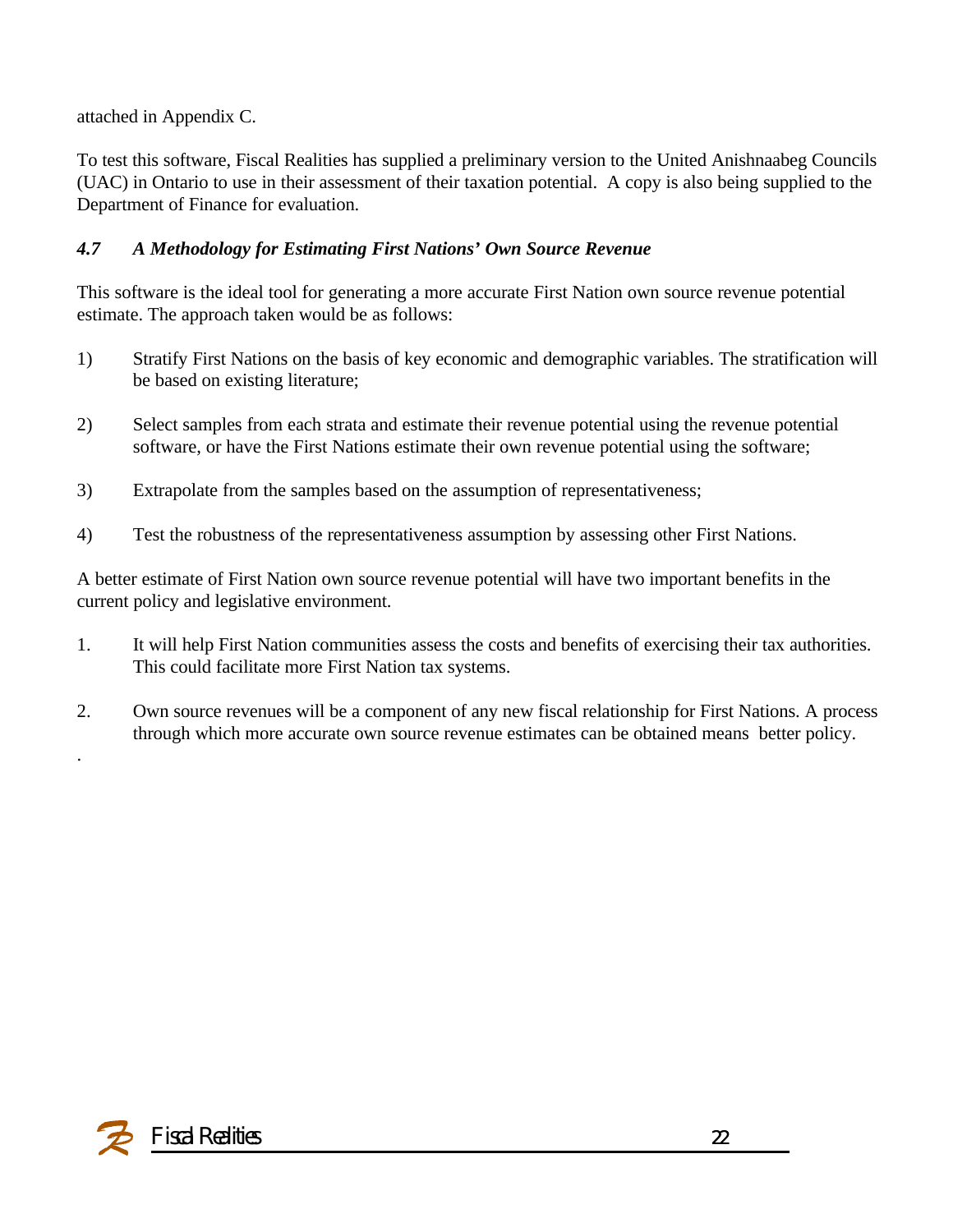### **5 Barriers to Taxation**

First Nations need a tax system to meet the cost pressures created by population growth, to help finance self-government and to help supply the additional services required to meet their economic aspirations.<sup>11</sup> First Nation tax systems are also in the federal government's interests. Recent population growth suggests that it will require substantial increases in expenditures to simply maintain existing levels of service on reserve, let alone provide for incremental ones. First Nations' tax revenues will not only ease this fiscal pressure, but will make federal financing more politically acceptable.

There are many barriers standing in the way of a viable First Nations tax system. Addressing them will mean changing perceptions and, in some cases, changing current economic realities.

First Nations citizens must be convinced that a tax system is part of the means by which they will share in Canadian prosperity.<sup>12</sup> This will be very difficult. The costs of a tax system are immediately obvious from an individual's perspective - taxes come out of a person's pocket book and this person is immediately aware of what the money could have bought. The benefits of a tax system are public services. They are less immediate, less tangible and often of general, rather than personal benefit. To First Nations citizens who are often near the poverty line, taxation, other than that of third parties, will simply not make sense.

Despite this, many First Nation communities recognize that they need taxation. They need the revenues and autonomy it will provide, if they are to improve the business climate on their lands. They realize that without this they will always lack the autonomy, flexibility, infrastructure and services needed to attract business, and that without business they will remain mired in poverty. The first objective for them is gaining control over more of the taxes that are collected from their lands.

There are many other barriers. Some are specific to taxation - for example, cases where the necessary enabling legislation or collection procedures do not exist. Other barriers stem from larger problems, such as unsettled treaties and/or land claims, disputes over jurisdiction, creating political will outside First Nations or poverty so severe that taxation is not viable. These are presented in Figure 3 as progressive hurdles, categorized as land, political and economic.

The diagram suggests these barriers are discrete and unrelated. This is not the case. Most barriers are related to one another. For example, while a poor land base is a barrier to taxation in its own right, it is also a cause of low incomes, low investment and reduced business activity on reserve. These barriers are presented as entities in order to focus the analysis and aid in presentation.

The chapter below summarizes each barrier and suggests solutions.

12

While a majority of the survey respondents agreed with the statement, "First Nation tax jurisdiction will help community and economic development", there was evidence of a strong cynicism. For example one respondent declared, "no taxation for any native person, period. Taxation will be the downfall of our people"



<sup>&</sup>lt;sup>11</sup> According to RCAP, "from 1981 to 1991, overall Canadian population increased by 10.9 per cent, while the on-reserve, registered Indian population grew by 34.0 per cent and the total registered Indian population increased by 58.1 per cent."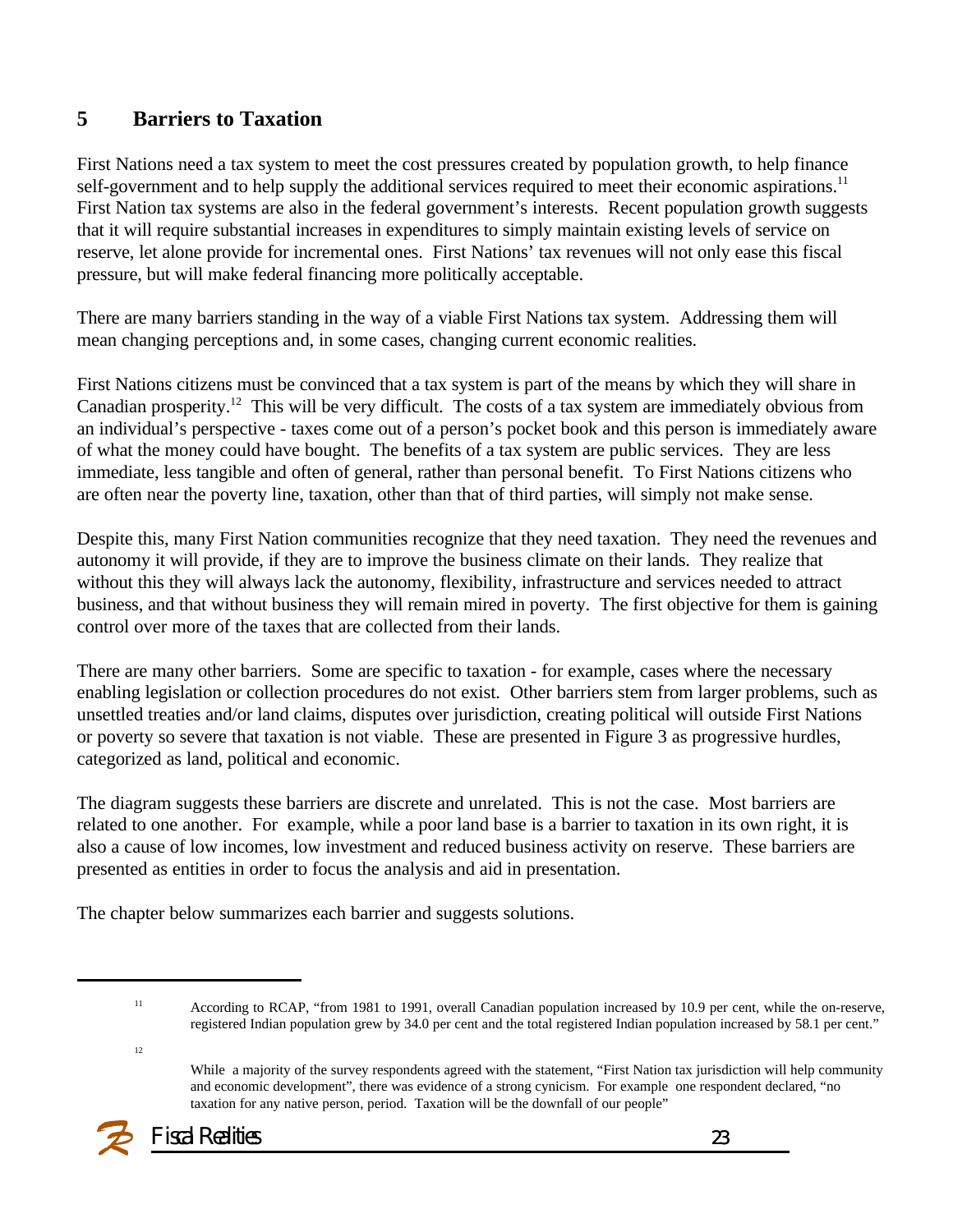**Figure 3 - Barriers to First Nation Taxation**



#### *5.1 Land Barrier - Access to resources, land base and remoteness***.**

Many First Nations do not have access to a sufficient tax base. In fact, in many cases, tax receipts would actually be exceeded by collection and compliance  $costs<sup>13</sup>$ . The most commonly noted reason for this is a poor land base (First Nations Tax Questionnaire, 1997).

The land base is inadequate because:

- ! it is relatively small. It comprises roughly one half per cent of the Canadian land mass south of the sixtieth parallel. RCAP notes that, by contrast, American Indian reservations comprise three per cent of the lower 48 states despite American Indians representing a much smaller percentage of the population and the generally higher quality of the land in the lower 48 states $14$ ;
- ! only a small percentage of Canadian reserve lands are usable for commercial, residential or recreational uses. Throughout Canadian history, Indian reserves were generally located or often relocated away from the best lands as the settler population expanded (RCAP, 1996). It was a deliberate policy to use land with low agricultural or mineral potential because of the rationale that



<sup>&</sup>lt;sup>13</sup> It is likely, of course, that these costs would be absorbed by a federal or provincial tax collection agency.

<sup>&</sup>lt;sup>14</sup> However, much of the American Indian land base is accounted for by the large reserves for tribes such as the Navajo in the American West. Nonetheless, per capita land allocations and the quality of land are both higher in the United States.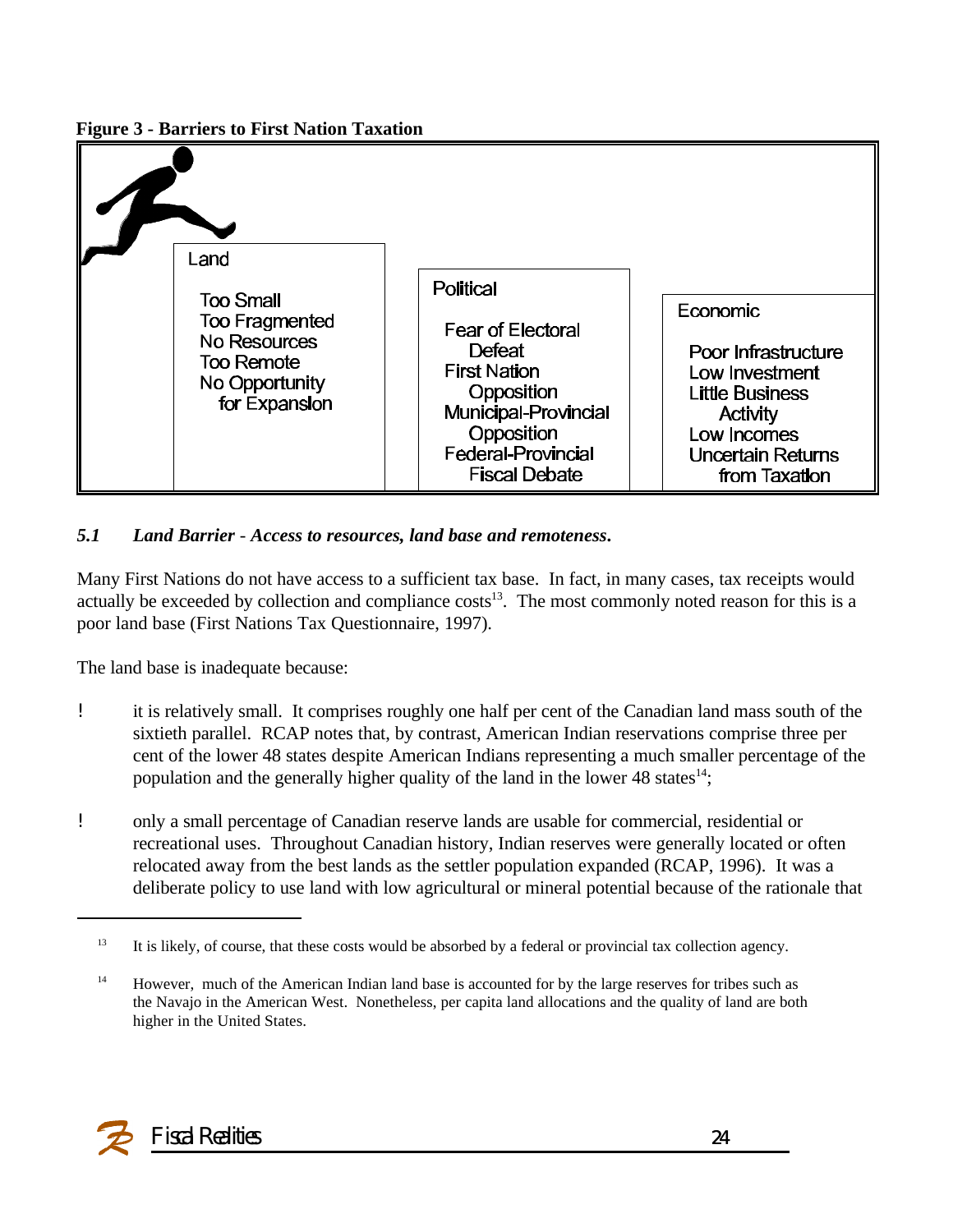Indian lands would never be properly developed. As a consequence, many reserve lands have little natural resources and are located well away from major population centres. According to RCAP, almost 80 per cent of Indian bands are located more than 50 kilometres from the nearest access centre;

- ! the patchwork nature of reserve lands makes it more difficult to establish infrastructure, do major development projects or establish viable businesses. According to RCAP, 80 per cent of Indian reserves are below 500 hectares in size; and
- ! Reserves are less able than municipalities to expand their land base. This is to some degree correctable, through purchase of *fee simple* lands. However, in order to add this to their tax base, the land would also have to be reconstituted. Furthermore, First Nations' buying power is limited by low incomes and their purchases may be resisted by municipalities concerned about the alienation of their own potential property tax base.

#### *5.1.1 Solution*

A major part of the solution is the fair and prompt settlement of outstanding land claims.

#### *5.2 Political Barrier - Fear of Electoral Defeat by First Nations Leaders*

First Nation leaders who champion tax systems face an *unnecessarily high* risk of electoral defeat because the policy and legislative context for implementing a tax system is not sufficiently specified. As a result, leaders cannot fully explain the consequences of implementation to their constituency. They cannot assure them that developing own source revenues will not result in substantial reductions in cash transfers or lead to the end of their s.87 exemption.

#### *5.2.1 Solution*

One solution would be to clarify a transfer offset formula for First Nations developing new taxes. The federal government could do this through a comprehensive legislated framework or simply establish it as policy. They could also declare some term of moratorium on offsets for any First Nation which introduces a new tax.

#### *5.3 Political Barrier - Taxation Without Representation*

There are substantial non-First Nation populations and interests on First Nation territories. These interests will likely grow as modern treaties are implemented. Under any territorial model of taxation, coupled with a First Nations' citizenship model of government, this raises the issue of taxation without representation.

This issue has already arisen with respect to property taxes. Non-First Nation citizens who are resident in

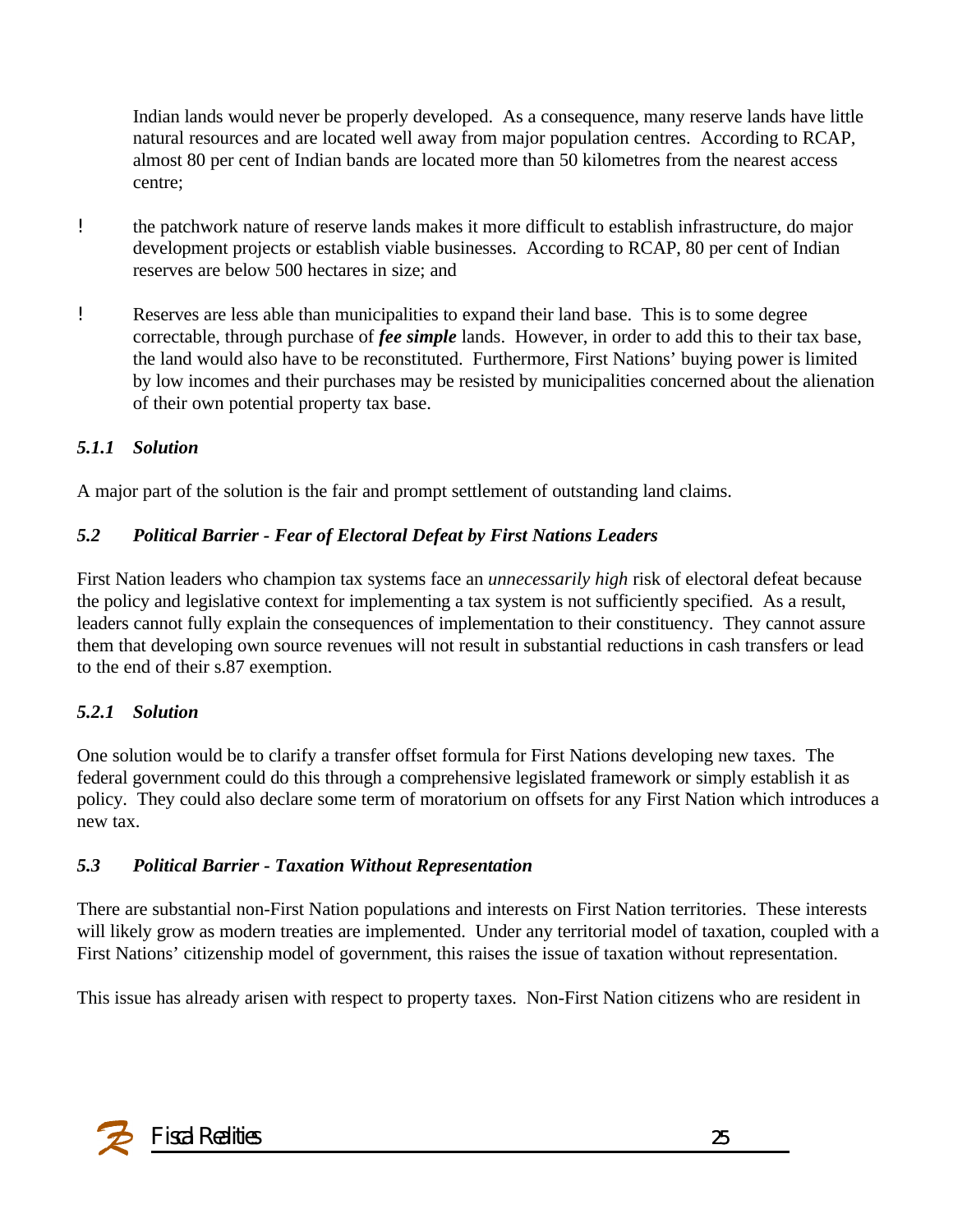housing projects or commercial establishments located on Indian land cannot vote in the elections of the First Nation government that levies their taxes. This acts as a barrier to investment and a problem which prevents First Nations from more fully exercising jurisdiction over their lands.

Third party interests may also not understand First Nation governments and create political resistance to their tax authority. If they do not understand to whom, and for what, First Nation governments are held accountable, this will increase their apprehension. Such political opposition means First Nations will have more trouble negotiating for tax room from other governments and they will have more trouble attracting investment, especially residential. This will limit their tax base. Many potential residents and businesses may choose not to locate on Indian lands even when there are compelling economic reasons for them to do so.

#### *5.3.1 Solution*

There are many partial solutions. Forums for non-First Nations citizens to have their views heard is one often suggested possibility. This is one role currently being provided by the ITAB. The establishment of binding dispute resolution mechanisms may be another.

Of course, these institutions would lack the political power to actually influence the government in question, so to some extent the problem would remain. Another solution is tying First Nations' tax rates to those of the surrounding communities or otherwise limiting First Nation's abilities to arbitrarily change tax rates. This is the solution contained in the ITAB property tax rates policy. Another potential solution is for the provincial and federal governments to operate their tax system for non-First Nations citizens, concurrently with the First Nation by not vacating the tax room. However, this raises the possibility of people receiving services without paying taxes.

#### *5.4 Political Barrier - Philosophical Opposition to Taxation*

The First Nation Tax Questionnaire results indicated a substantial philosophical opposition or apprehension towards taxation by First Nation peoples. This is especially pronounced when the tax under consideration is on previously exempt First Nation citizens or enterprises. Many respondents indicated they fear that such taxes will cause an erosion of the federal government's fiduciary responsibility towards Indians. Others feel that taxation is contrary to the traditional way of life.

Apprehension is most pronounced in remote communities. Many of these have a limited economic base and little opportunity to participate in urban centred growth. They will never be able to develop tax systems capable of financing even a small portion of their service costs and so their fear of transfer cuts is very real. Many First Nation citizens also fear that if other First Nations choose to tax their own citizens this will affect the portability of their exemption and will undermine First Nation solidarity around the taxation issue. The survey indicates a general acceptance of taxing non-Aboriginal businesses or non-First Nations persons on First Nations lands.

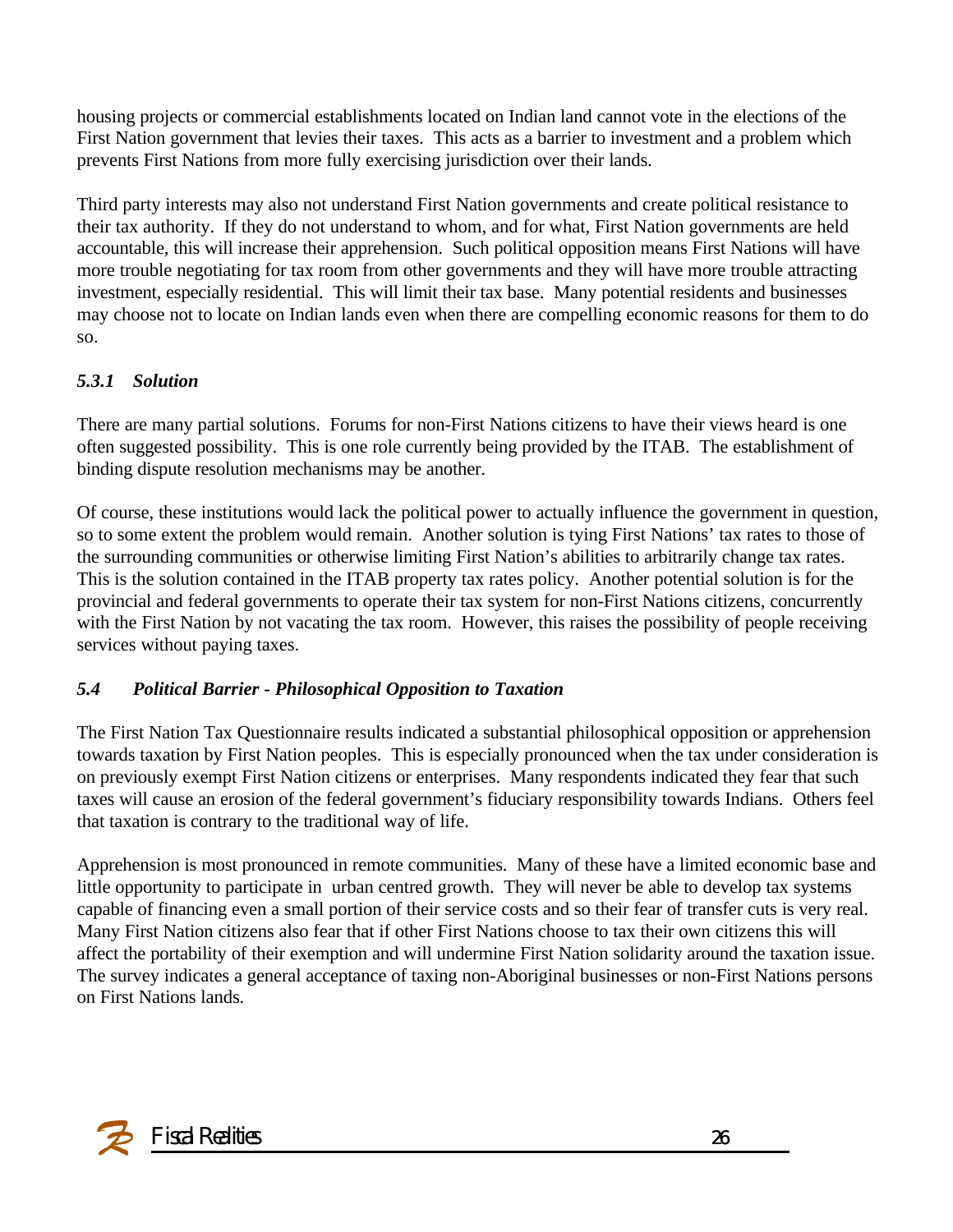There is controversy regarding the proper ends of a tax system. Some First Nation citizens do not support using own source revenues to provide services because they believe this will lead to an erosion of federal fiduciary responsibilities. There is greater support for a taxation system if it is explicitly aimed at redistributing wealth within the First Nation.

#### *5.4.1 Solution*

Philosophical opposition to taxation will only dissipate through the accumulation of success stories, and the dissemination of consistent, accurate and enlightened information on its ability to promote some sharing of wealth. Over time, tax systems will come to be viewed as essential to ensuring the economic development of First Nations.

### *5.5 Political Barrier* **-** *Political Gridlock*

Gridlock over federal-provincial relations will make it more difficult to gain the cooperation of the federal and provincial governments for creating First Nation tax authorities. Cooperation is necessary because these tax systems will have to be coordinated with both levels of government and in many cases, these governments will be asked to vacate tax room in favour of First Nation governments.

At the root of this problem are the declining federal financial contributions to provincially administered programs, such as social services and health care. There is also a dispute over fiduciary responsibility for status Indians off-reserve.

The provincial position is that the federal government has too much control over the national tax base relative to the programs it actually administers. As a result, they will be very reluctant to give up provincial tax room to First Nations without substantial compensation from the federal government and/or new service agreements regarding responsibilities for First Nation citizens.

#### Provincial Offloading

The federal-provincial dispute over the fiduciary responsibility for *registered* Indians living offreserve and general reductions in federal transfers has led to provincial "*offloading*" onto First Nations and accompanying administrative problems for the Kamloops Indian Band. The provincial government has begun to refer non-First Nation citizens living on the reserve back to the band when they apply for welfare. The Band must then apply to the federal government for compensation.

This underlines the uncertainty within which the implementation of tax systems and self-government proceeds and the importance of clarifying service responsibilities and tax authorities under any new fiscal arrangement.

It also points towards a "taxation without service" problem for First Nations. If they are being asked to assume financial responsibility for non-First Nation people, they should also receive the taxes they pay.

The problem has also caused difficulties between

municipalities and First Nations. Provincial governments have cut transfers to municipalities and other third parties, partly in response to reduced federal contributions. As a result, municipalities have become much more dependent on their own source revenues, principally property tax. In many situations, this has put them in direct conflict with First Nation communities, which are asserting jurisdiction over property tax on

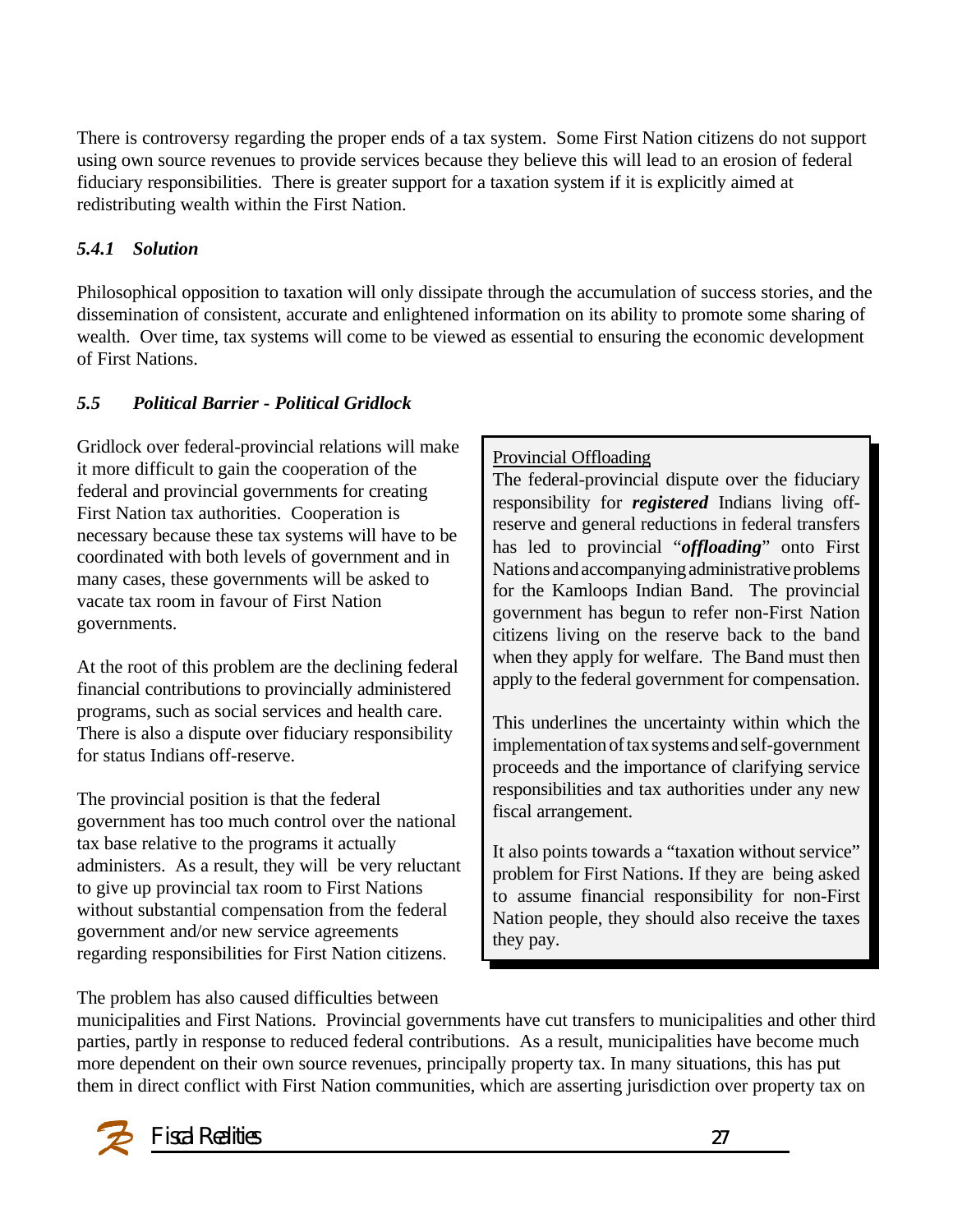their lands. It is clear that both the municipal and First Nation levels of government suffer from a common affliction - not controlling their own revenues and transfer dependency.

#### *5.5.1 Solution*

The salient point is that First Nations and municipalities are competing over a very tiny part of total tax receipts. They are in this situation because they are both very dependent on transfers. This is illustrated in Figure 4. The accompanying table also indicates the relative size of the taxes over which some First



**Figure 4 - National Fiscal Framework - \$ Billions (1994)**

Nations have gained some elements of authority relative to total tax receipts.

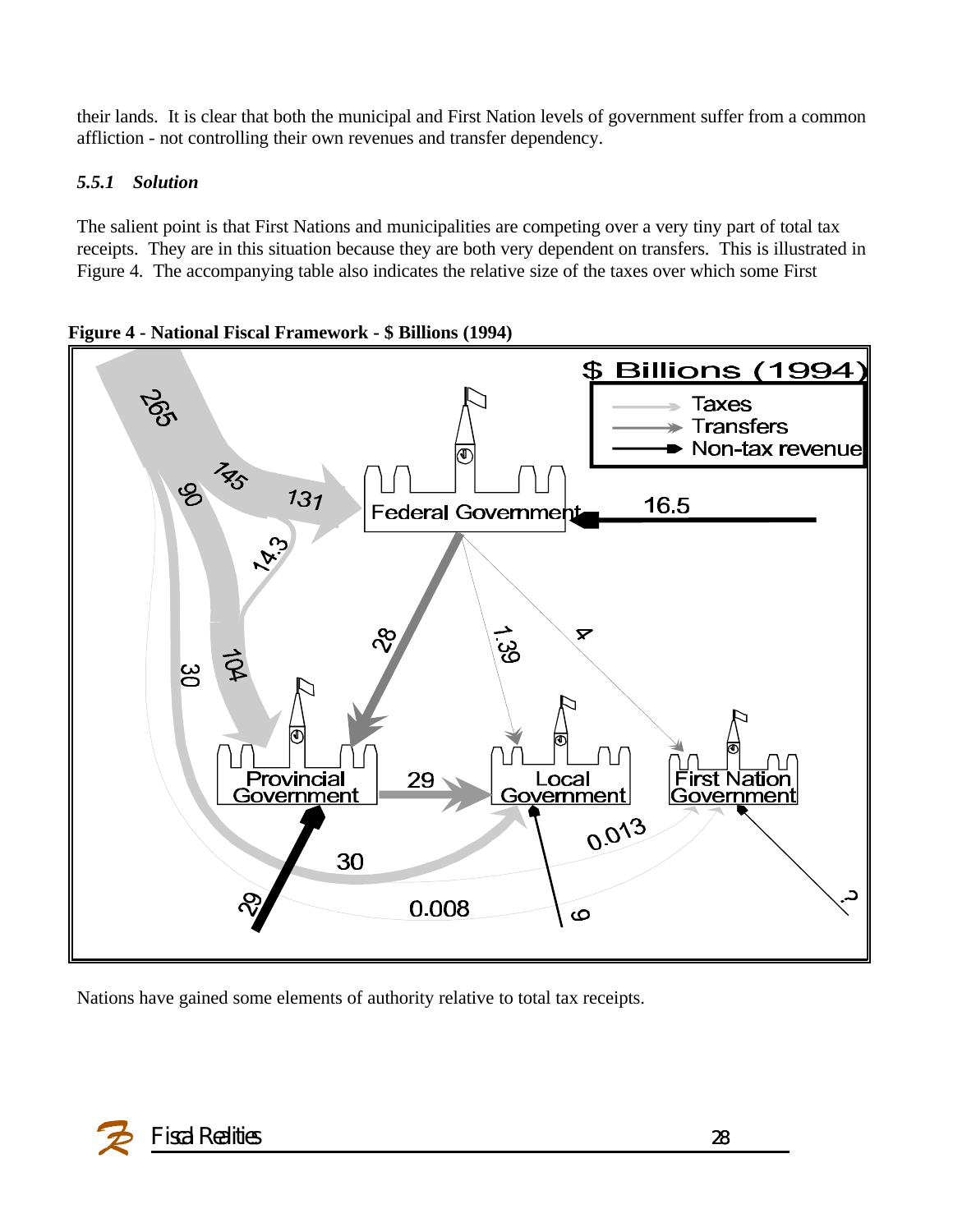|                                |                                | 1995 Government Receipts - Financial Management System Basis |                |                 | <b>Source: Canadian Tax Foundation</b> |                 |
|--------------------------------|--------------------------------|--------------------------------------------------------------|----------------|-----------------|----------------------------------------|-----------------|
|                                | <b>Consolidated -all Gov't</b> |                                                              | Federal        |                 | <b>Provincial-Local</b>                |                 |
|                                | \$ Billions                    | Per cent                                                     | \$ Billions    | <b>Per Cent</b> | \$ Billions                            | <b>Per Cent</b> |
| <b>Income</b>                  | 122                            | 40                                                           | 75             | 55              | 47                                     | 24              |
| <b>Property</b>                | 33                             | 11                                                           | $\theta$       | $\overline{0}$  | 33                                     | 17              |
| <b>General</b><br><b>Sales</b> | 42                             | 14                                                           | 21             | 15              | 21                                     | 11              |
| <b>Fuel</b>                    | 10                             | 3                                                            | $\overline{4}$ | 3               | 6                                      | 3               |
| Alcohol &<br><b>Tobacco</b>    | 5                              | $\overline{2}$                                               | 3              | 2               | $\overline{2}$                         |                 |
| <b>Other</b>                   | 91                             | 30                                                           | 34             | 25              | 57                                     | 29              |
| <b>Transfers</b>               | N/A                            |                                                              | N/A            | $\overline{0}$  | 31                                     | 16              |
| <b>Total</b>                   | 303                            | 100                                                          | 137            | 100             | 197                                    | 100             |

A longer term solution will await the resolution of federal-provincial disputes over national service standards and the fiscal framework for supporting these. An intermediate step is to make the case with the federal and provincial governments that disputes over responsibility for registered Indians and over tax room are frustrating First Nation ambitions and worsening the problem. Ultimately developing First Nation self-government will improve the fiscal positions of all orders of government.

#### *5.6 Political Barrier - Compliance and Administrative Costs*

There is some resistance outside of First Nations to establishing taxation systems for First Nations because these are seen as adding another order of government. People fear that another order of government implies higher taxes, additional coordination problems, new compliance and administration costs and ultimately more bureaucracy.

### *5.6.1 Solution*

The solution lies in First Nations marketing themselves and the advantages of doing business on First Nations land. They must address the perception of higher compliance costs because this is largely a problem of perceptions. First Nation tax systems have been designed with an aim to minimizing compliance costs because it is in everyone's interests to do so.

First Nations have incentives to minimize compliance costs. Higher compliance costs reduce their potential revenues. Higher administrative costs make tax systems less cost effective and make it more likely that a collection agreement can't be worked out.

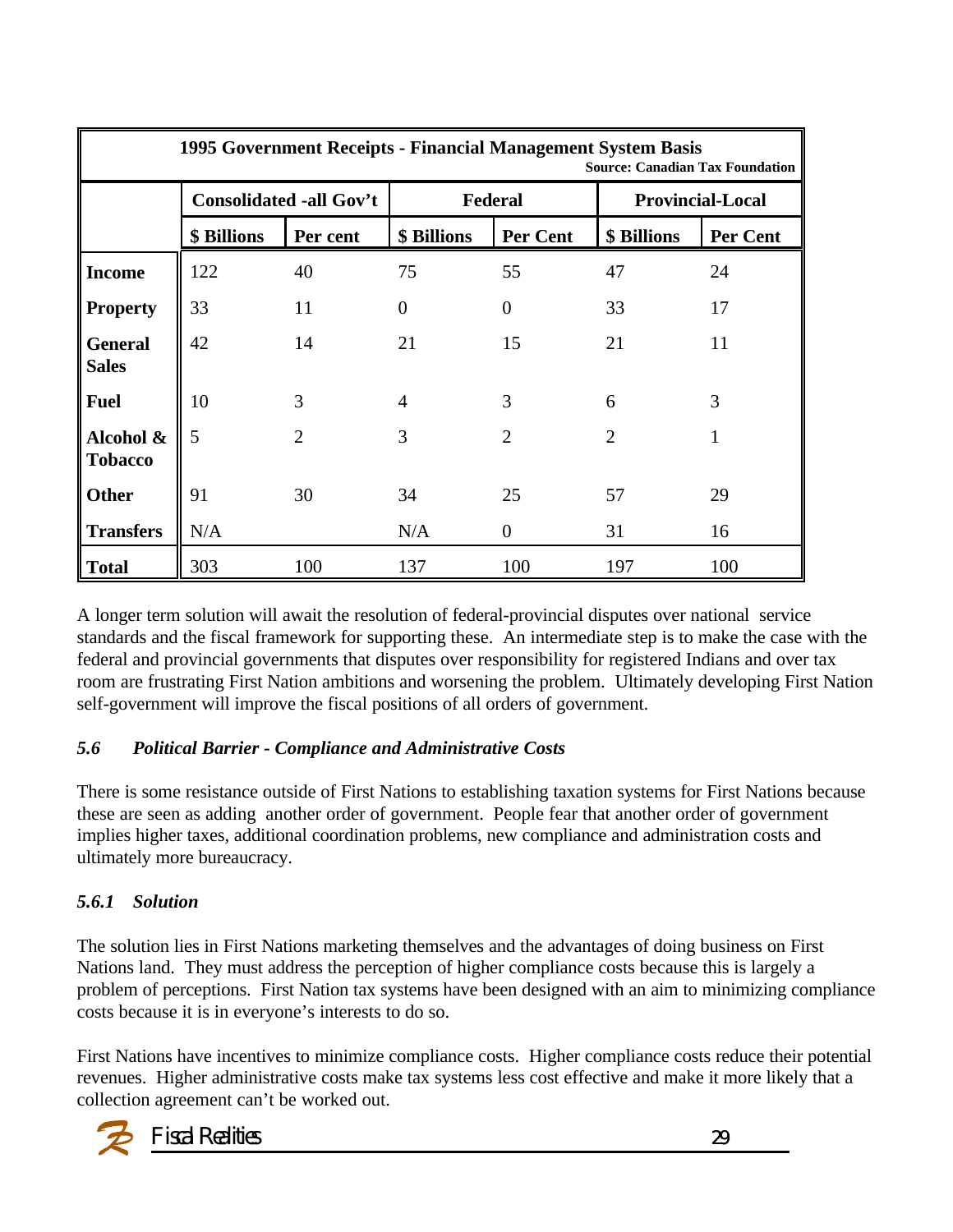One means of ensuring this is by developing a negotiated framework within which new taxes can be introduced. This will spell out conditions and reporting requirements and ensure they are harmonized both among First Nations and between First Nations and surrounding communities.

The introduction of First Nations taxes may actually reduce compliance and administrative costs. The tobacco tax agreement under negotiation with the Cowichan and Westbank Indians is instructive. Their new system under negotiation would create the appearance of a single tax with single reporting requirements for retailers, even where they collect two different taxes. Retailers on these reserves would no longer have to separate sales to Status Indians from other sales.

#### *5.7 Political Barrier - Policy Clarity*

Provincial policies across Canada surrounding the issues of Indian taxation require more specification, *harmonization* and clarity. At present, they are often non-existent or inconsistent across the country. The net result is confusion for business, which worsens the investment climate. In many cases, First Nation governments are also losing potential revenues.

An example of inconsistencies is the difference in the policies regarding payment of grants-in-lieu. At present, one Ontario Crown Corporation pays grants-in-lieu to Indian governments. Quebec has also agreed that it should pay grants-in-lieu but requires First Nations to first register. British Columbia crown corporations do not pay grants-in-lieu. In the recent Court Decision, Westbank versus the British Columbia Hydro and Power Authority, it was declared "inequitable" that British Columbia Crown Corporations pay grants-in-lieu to municipalities and not First Nations, but not redressable by the court. B.C. Hydro continues not to pay grants-in-lieu to First Nations.

The situation with respect to sales taxes is also confused. New Brunswick had formally offered to collect sales tax on behalf of First Nations. Provincial treatment of the sales tax exemption differs across the country. Status Indians from outside Alberta are effectively denied their exemption on reserves by the requirement that they show an Alberta issued card indicating eligibility. Until recently, Status Indians in Manitoba were denied their exemption and while this policy has been changed, there is a dispute over compensation for the years in which this Constitutional right was denied.

#### *5.7.1 Solution*

Provincial governments are reluctant to clarify their positions on Indian taxation. They may wish to first resolve their complaint that the federal government is offloading the costs of providing service to registered Indians. They may fear that an Indian tax authority will seek to occupy tax room presently held by themselves. Finally, they have little to gain politically from delivering Indian taxation, because selfgovernment is seen as more of a federal issue. They may fear political criticism that self-government constitutes a "special deal" for First Nations or will be very costly to taxpayers.

The first step towards a solution is to make clear to all orders of government and taxpayers that providing First Nations with meaningful tax powers will ultimately cost less than not doing so. First Nations need the tax powers to finance true self-government and they need self-government to create economic opportunities for themselves. If provinces resist providing First Nations with the necessary tax room, they will gain very

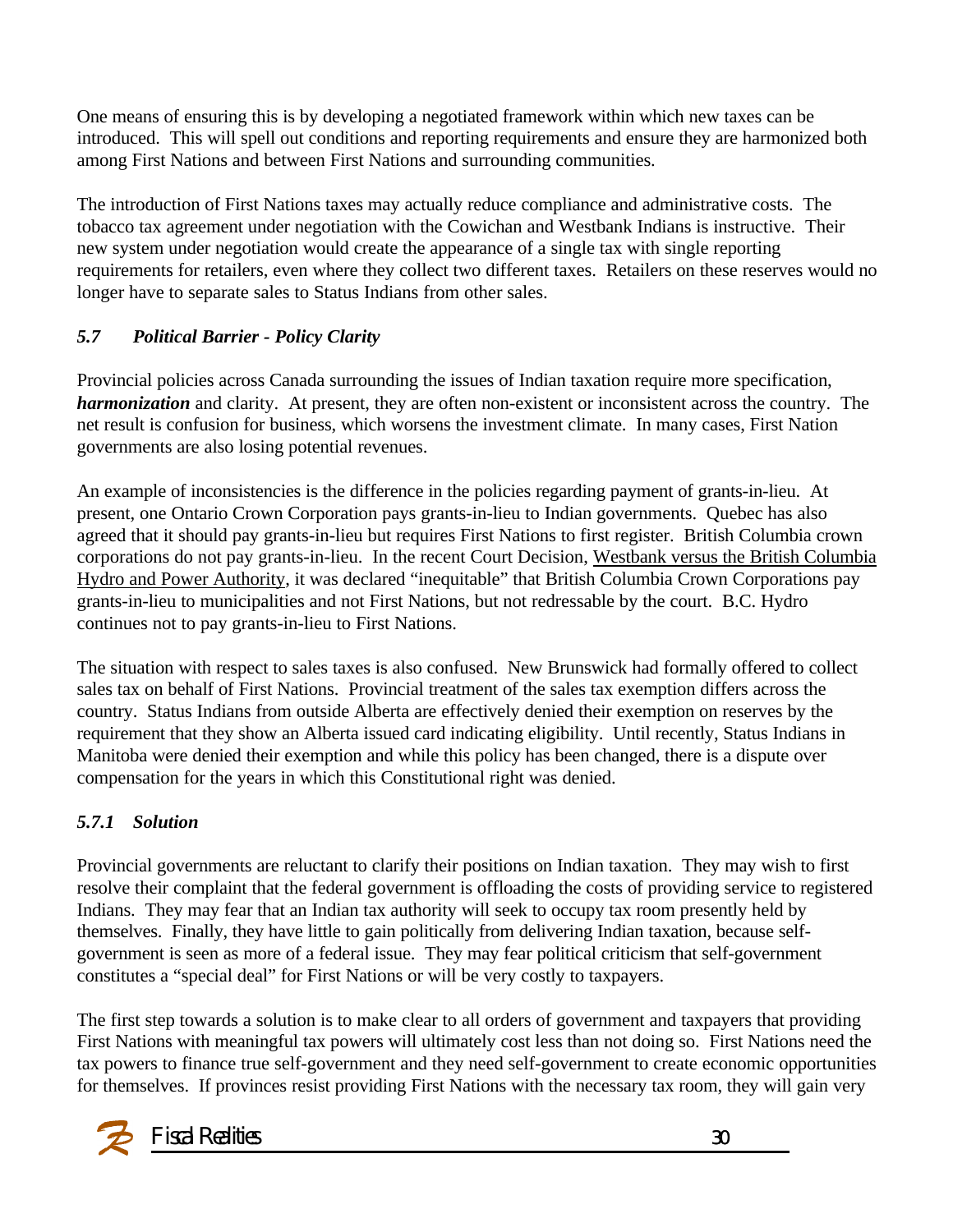little in tax receipts. The tax base will generate more revenues if it is collected by a First Nation government than by the provincial government. Furthermore, under this scenario, the provinces will continue to face mounting cost pressures on their services as Indians migrate from reserves.

#### *5.8 Economic Barrier - Low incomes*

Average income on First Nations lands is well below the national average. 64.2 per cent of Indian people on reserve had incomes below \$10,000 in 1991, compared to a Canadian average of 34 per cent (RCAP, 1996). This reduces the potential of First Nation sales and income taxes.

Relatively low personal incomes imply even lower potential personal income tax (PIT) receipts, because of the progressive nature of the Canadian tax system. Projected PIT receipts will decline as average incomes decline, but at a faster rate because of the progressive nature of the tax system. Many First Nations have average household incomes so low that little or no PIT would be payable<sup>15</sup>. The Department of Finance (1994) found many communities where the average tax payable under an income tax scheme would be negative.

Low incomes would also reduce the potential receipts from sales taxes. Lower incomes obviously reduce purchases and also tend to skew household purchases more towards goods which are exempt from tax, such as food and rent. This should be weighed against the possibility that should First Nations take over federal GST room to establish their own sales tax, much of their population would no longer be eligible for GST rebates, thus reducing their incomes further.

#### *5.8.1 Solution*

Until the incomes of First Nation citizens are moved closer to Canadian averages, taxation will be resisted by many First Nation leaders and citizens as simply "taxing poverty". Until incomes are raised, the potential receipts from a tax system will be low. This points to the necessity of developing First Nation economies both as an end in its own right and as a means of meeting the common interests of the federal government and First Nations. The dilemma is that tax revenues could be part of the solution to low incomes since First Nations require the supplementary services and infrastructure that own source revenues can provide.

However, there are other causes of low incomes which should also be addressed. Low incomes are partly the result of the inadequacies of the Aboriginal land base, the effect of the Indian Act on the costs of doing business, low levels of education, inadequate infrastructure, discrimination against Aboriginal people, a lack of autonomy by Aboriginal communities, barriers to investment (discussed below) and the relative youth of the Aboriginal population.

Other parts of the solution are: (1) improving the land base through modern treaties; (2) prudently investing monies received as part of comprehensive settlements; (3) more autonomy for First Nations so as to improve their responsiveness to business opportunities; and, (4) the development of other revenues such as gaming.

Federal income taxes payable in the under \$10,000 income class, which comprise the majority of Indian households average 3 per cent of assessed income (Courchene, 1992).

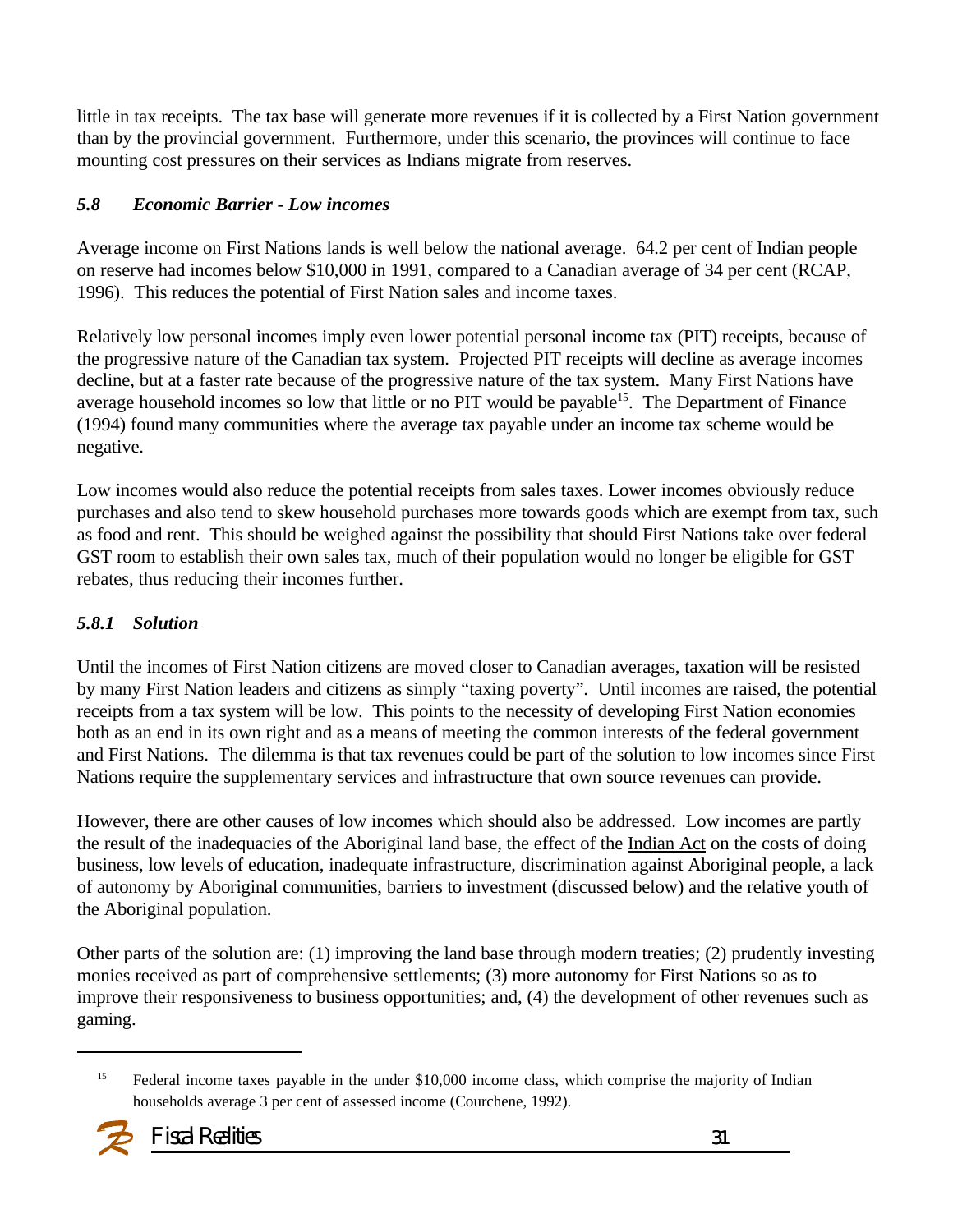Nonetheless, low incomes will remain a problem for the foreseeable future. Improvements in the business climate and responsiveness of public services are long term projects, as is the institution of modern treaties.

Real solutions must come from focusing on the subject of the next two parts to this chapter: the lack of business activity and low levels of investment.

#### *5.9 Economic Barrier- Lack of Business Activity*

Reserves are characterized by low levels of business activity. This is both a cause and a result of low incomes. However, low incomes do not fully explain reduced business activity. They do not explain the reluctance of non-retail businesses to locate on reserve, since buying power is not an issue. The lack of buying power also does not explain why 80 per cent of expenditures by resident Indians are made off reserve (Le Dressay, 1997).

Low levels of business activity reduce tax receipts of First Nations. Sales and property tax receipts both depend upon this. They reduce the expected revenues of other tax sources such as corporate and personal income taxes as well.

Some explanations have already been discussed many reserves are located too far from business service centres. Many reserves are also too small to support a retail sector.

However, this problem is too pervasive to accept remoteness or insufficient size as the only explanation. Even reserves located adjacent to municipalities tend to have an under developed business presence. This holds true despite the opportunities locating on reserve offers for making exempt sales.

The real explanation is that uncertainties and increased costs of doing business caused by uncertainty are skewing business location decisions. In fact, these negative distortions are larger than the positive distortions created by exempt sales.

#### Costs of Doing Business

Both First Nations and developers have to spend significantly more money for commercial projects on First Nation lands than similar projects elsewhere. Whereas the guidelines for developments in municipalities are provided in provincial legislation, no such provisions are contained in the Indian Act. As a result, First Nations have to develop what amounts to separate legislation in order to provide liability protection for the developer. Furthermore, environmental legislation in municipalities is provincial whereas on reserve, it is federal. Developers face higher compliance costs because they are less familiar with the federal legislation. First Nation administrative staff are generally unfamiliar with developing such agreements because of their focus on the Indian Act. The result, according to one estimate (The Sun Rivers Development of the Kamloops Indian Reserve), is that First Nations can spend up to five or six times more on legal, engineering and professional fees than would a municipality for similar developments. Similarly, a developer will spend five or six times more on reserve than off reserve in legal and other professional fees. That such developments are going forward indicates the high rate of return and the potential for much higher investment by reducing these costs.

Identifying and analyzing all the factors at play here would be a research program unto itself. It should be noted, that there is often uncertainty over land title, uncertainty regarding the future of self-government

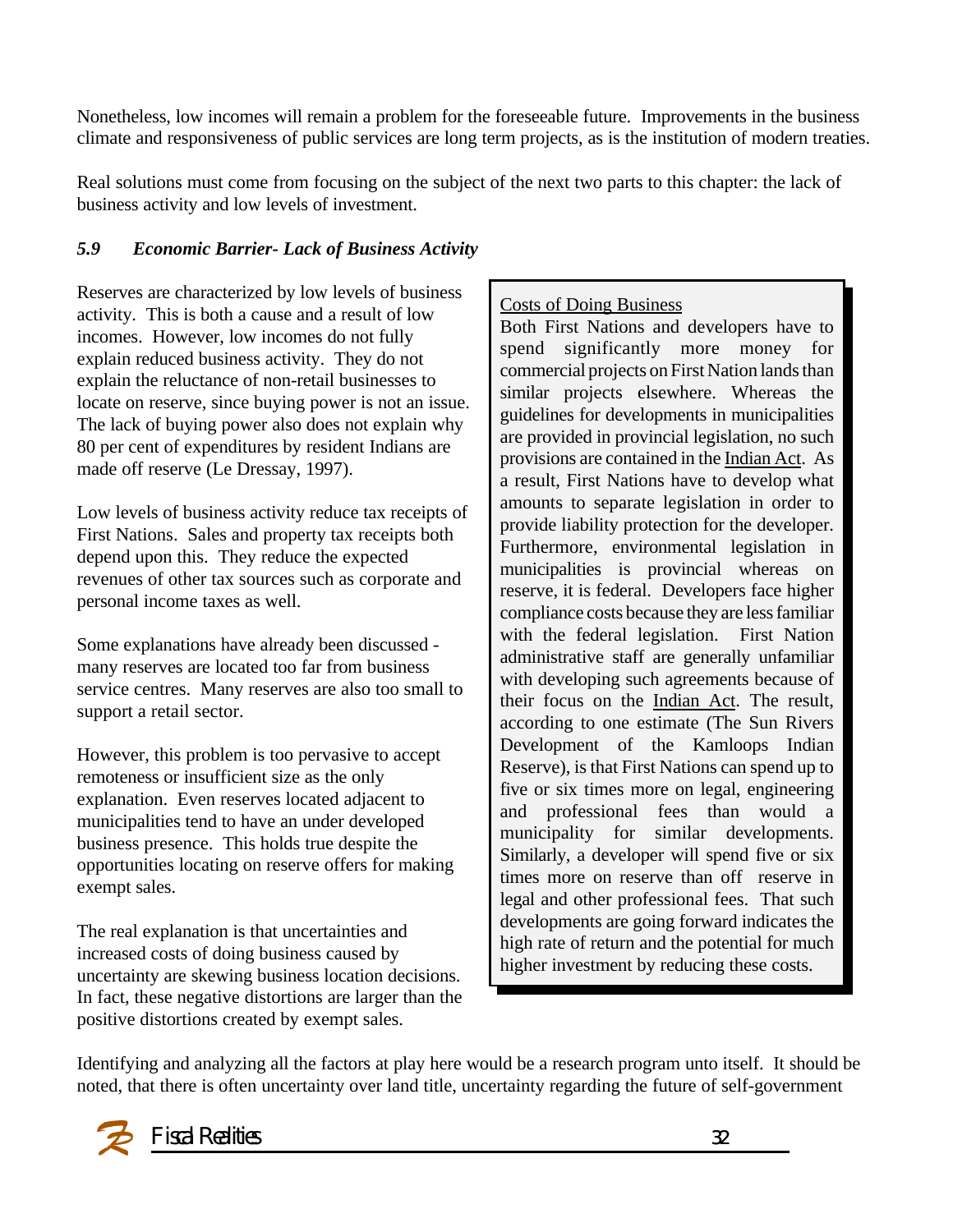causing political instability, uncertainty created by s.89 of the Indian Act respecting seizures. Uncertainty has been created regarding access to the business. It is more difficult to obtain regulatory approval or even identify the necessary authority, and there is a greater potential to get involved in jurisdictional disputes among different orders of government,

### *5.9.1 Solution*

Federal-provincial regulatory harmonization may provide some part of the solution. A more focussed approach to attracting businesses and fostering entrepreneurship would also help. However, this would likely require more autonomy for First Nations. If funds were available they could consider establishing "one-stop shopping" business service centres.

Unfortunately, implementing many of the existing tax system models (such as Cowichan and Westbank) could actually hurt the many existing First Nation businesses which depend on exempt sales. This is not the case with the New Brunswick model of sales tax collection.

### *5.10 Economic Barrier - Under-Investment*

Low levels of investment underlie pervasive economic problems such as low incomes, high unemployment and the lack of business activity. Business investment creates jobs, jobs create incomes and incomes generate tax revenues.

From the investor's point of view, there are many additional difficulties with doing business on First Nation lands. It is difficult to get collateral. Investors base their decisions on available information and as this paper has already noted, statistical information is often of poor quality. Investors may be unfamiliar with First Nation entrepreneurs and leaders. Jurisdictional differences mean new information is required about regulations and procedures. Infrastructure which supports business investment is often beneath the standards of surrounding communities. Finally, there is a pervasive uncertainty regarding the political and business environment which extends all the way down to security over land title.

Poor physical and social infrastructure contributes to low business investment. Sound public infrastructure often increases the return on private investments. For example, a sound transportation and communications infrastructure will reduce the costs of shipping and inventory. This, in turn, makes businesses where these factors are important more profitable. Hence, the infrastructure attracts investment. Social infrastructure can improve the quality of life in an area, which acts as an inducement to finding qualified workers. This will also attract investment. Unfortunately, the present state of infrastructure on Indian lands is far below Canadian standards.

Land title uncertainty characterizes much First Nation land, however the problem is most acute in British Columbia because of the absence of treaties. This has created uncertainty regarding the demarcation between Aboriginal title to the land and Crown title. The Government of British Columbia estimates that this uncertainty has stalled \$1 billion in investments in its forestry and mining sectors alone (Government of British Columbia, 1996).

Legislative restrictions limit investment. The inability to conduct seizures on Indian lands or against Indian

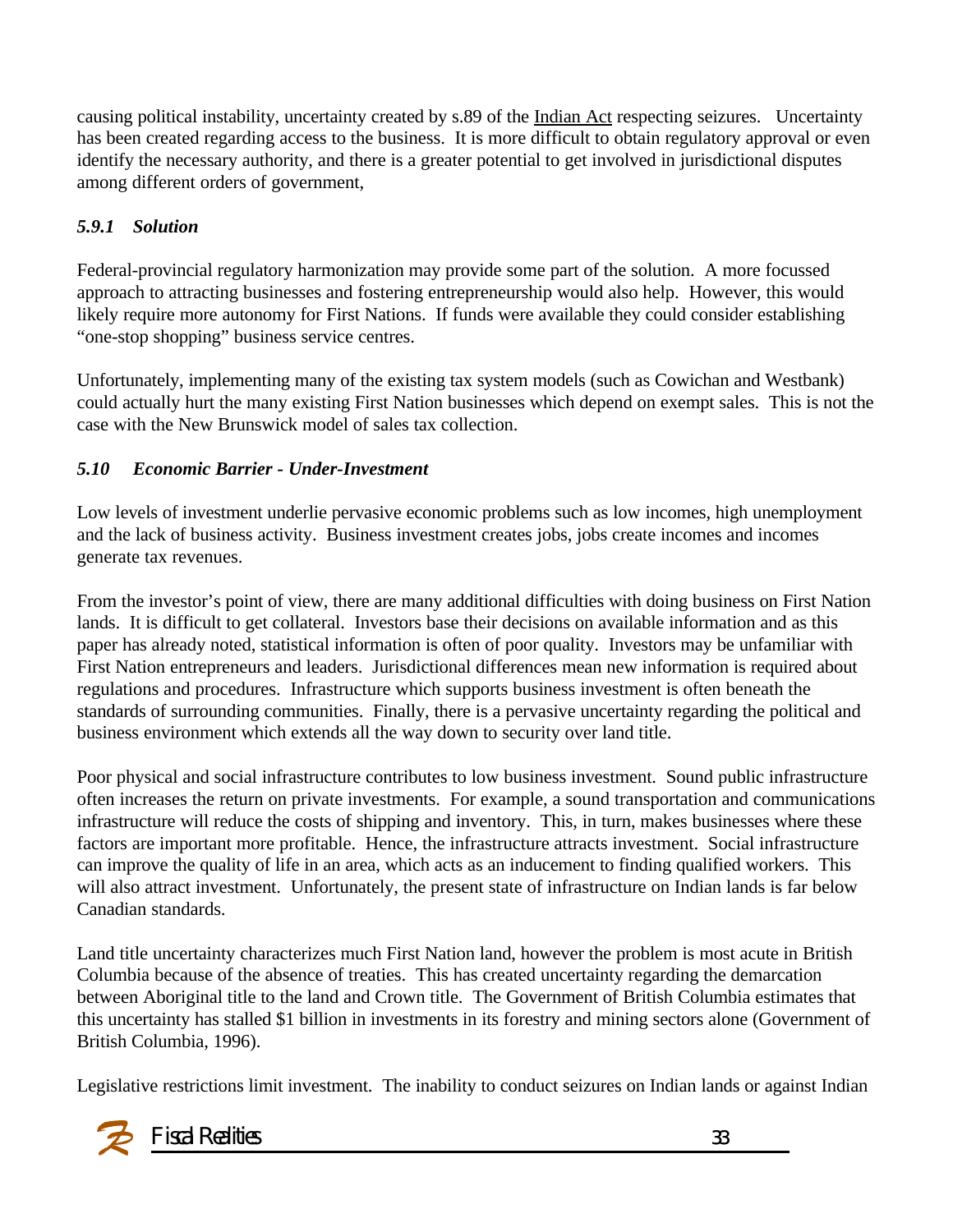property makes it more difficult to use the lending market. However, financial institutions and bands have come up with creative arrangements to address this problem. For example, under s.58(3) of the Indian Act, the Minister may lease certificate of possession land on behalf of individuals without the land being designated. The terms and covenants of such a lease may then be used for security.

Uncertainty is created by the differences in the legal context and business practices. As has already been noted, legal costs of establishing a business are generally higher on First Nation lands. Many business people find it more difficult to do business on First Nation lands - cultural differences make it more costly to establish trust and identify contacts. This "intangible" cost is likely the most significant of all, because it results in lost opportunities. Its net effect on business defies quantification but an estimate of its effects on the costs of information collection is available (Le Dressay, 1994).

Political uncertainty limits investment. Simply put, investors are afraid of political unrest or factionalism within the Indian community. It raises the possibility they could be denied access to their businesses or become subject to very different business conditions. Political uncertainty can be specific to a First Nation community, yet there is also a general uncertainty regarding the ultimate authority of First Nation governments within the Confederation. Investors are uncertain about what powers or form selfgovernment will take. They may be afraid that self-government will result in First Nation lands being characterized by poor services and punitive taxation. They may suspect that reductions in federal transfers will lead to sub-standard services. They do not know what compliance costs may be created by new tax systems or whether self-government will precipitate disputes with surrounding jurisdictions.

Residential investment may be stalled because potential buyers may have a general perception that First Nation governments are not sufficiently accountable or will not provide adequate services to non-citizens.

#### *5.10.1 Solution*

Reducing uncertainty on reserves will reduce the costs of doing business on reserve. This will increase the value of the tax base and make taxation more viable.

Uncertainty created by excessive political factionism within a First Nation community will always be a problem, as it is for any jurisdiction. It will be reduced over time, as political factions come to recognize its impact on, and the importance of, their investment climate. Political uncertainty can also be reduced through the involvement of First Nation organizations in the policy which affects their economy<sup>16</sup>. Uncertainty about land title and the implications of land claims and new treaties can only be resolved by their prompt settlement.

Uncertainty is created because while it is generally accepted that self-government will happen, no blue print or time line has been laid out. For example, it is not clear what tax powers First Nations will eventually have recognized, what the scope of their borrowing authority will be, how their reporting requirements will be constructed, what the scope of self-government will be, or how third party interests will be represented. This uncertainty can be reduced by sketching out the fiscal framework for self-government with these questions in mind.

 $16$ For example, they must be involved in determining the fiscal underpinnings of self-government.

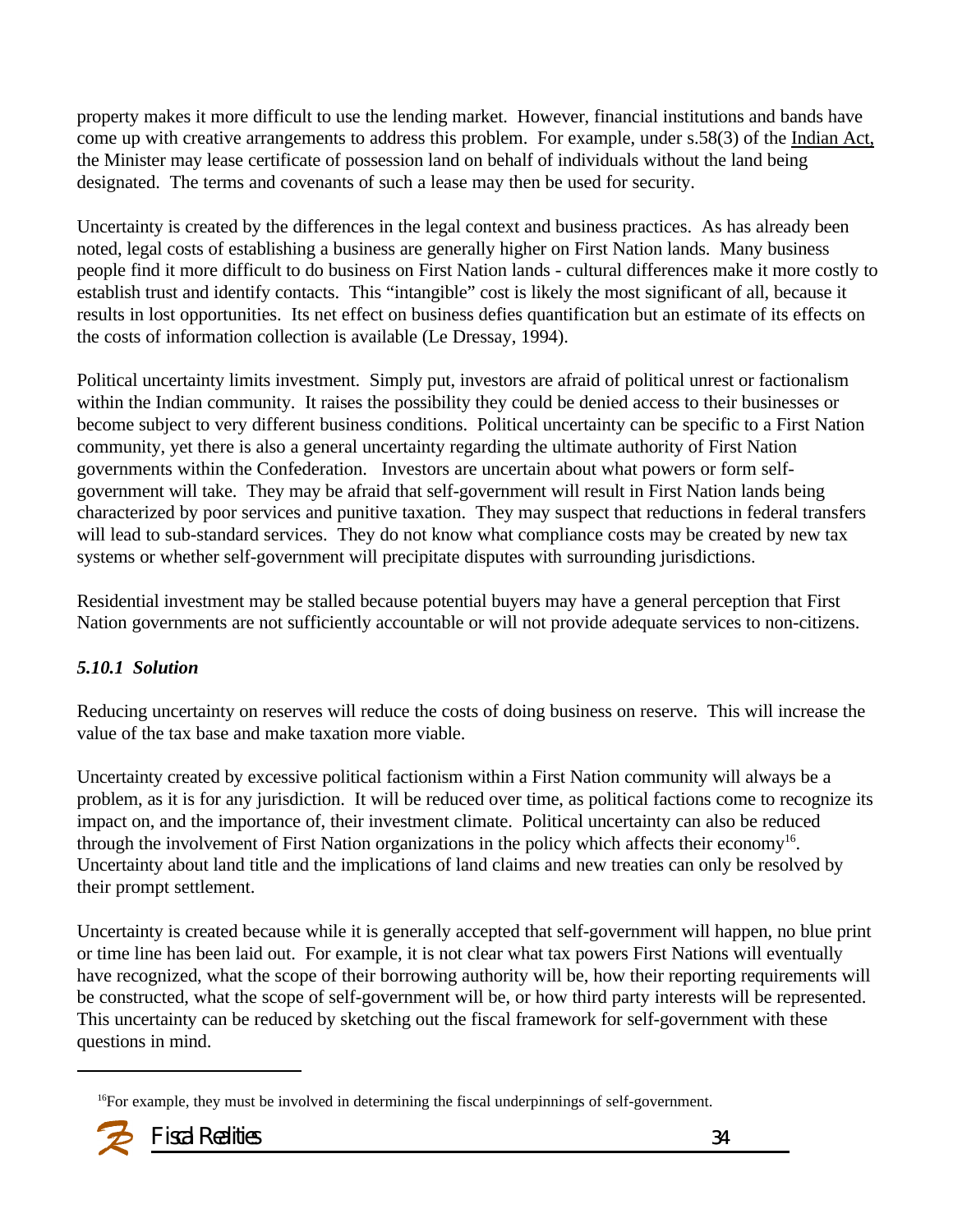Improvements in First Nation social and physical infrastructure will improve their investment climate. However, this will be difficult unless there is either a significant injection of new transfer funds or First Nations gain access to new funds such as tax revenues or settlement monies. Another option would be a tax credit for First Nation improvement bonds, similar to municipal bonds in the United States. However, this would require significant legislative change including changes in the restriction on band borrowing.

Reducing pervasive uncertainty ultimately requires a strong legacy of successful business dealings between First Nation communities and investors. This is the only way that the necessary familiarity will be developed. At present, many investors are reluctant to even consider First Nations. First Nations can help by marketing themselves, much as municipalities and regions currently do. Such a marketing effort would be greatly enhanced by aiming it explicitly at commonly held fallacies concerning doing business on First Nation lands.

An investment tax credit scheme would act as an additional inducement for investors to consider First Nations as investment sites and thus help generate familiarity. Such a tax credit should not be justified on the basis of low incomes on First Nation lands, but rather out of recognition that they are characterized by pervasive *market failure* - namely higher risk, higher information costs and little opportunity to develop trust. The lack of familiarity and trust is actually preventing what would otherwise be profitable investments. The aim of a tax credit scheme would be to provide some compensation for taking on risk and thereby encourage investors to give First Nations a hard second look.

Legislation providing some conformity in the administration of First Nations tax systems and spelling out the powers they could assume and the conditions which would be attached to those powers would provide investors with some certainty within which to plan.

The establishment of tribunals for hearing third party issues with respect to First Nation tax issues would also provide investors with some reassurance.

Federal-provincial regulatory harmonization will help by reducing jurisdictional differences between First Nations and surrounding territories.

Lastly, measures providing First Nations with more *fiscal autonomy* would make them better able to respond to the specific needs of potential investors. Again, the importance of this measure is growing as technology increases the importance of specialization in the economy.

#### *5.11 Economic Barrier - Distortions from Sales Tax*

Many First Nation businesses do a significant amount of business in exempt sales. The introduction of a sales tax system will hurt the viability of these businesses.

There are also political implications when status Indians from other reserves make purchases on a reserve which has imposed a First Nations tax. In essence, these persons will have lost some of the portability of their exemption because s.87 will no longer apply on that tax. While this may be legal, from a First Nation citizen's perspective, it means they have lost some of the portability of their exemption without their consent. This could cause widespread political opposition to First Nation taxation within the Indian

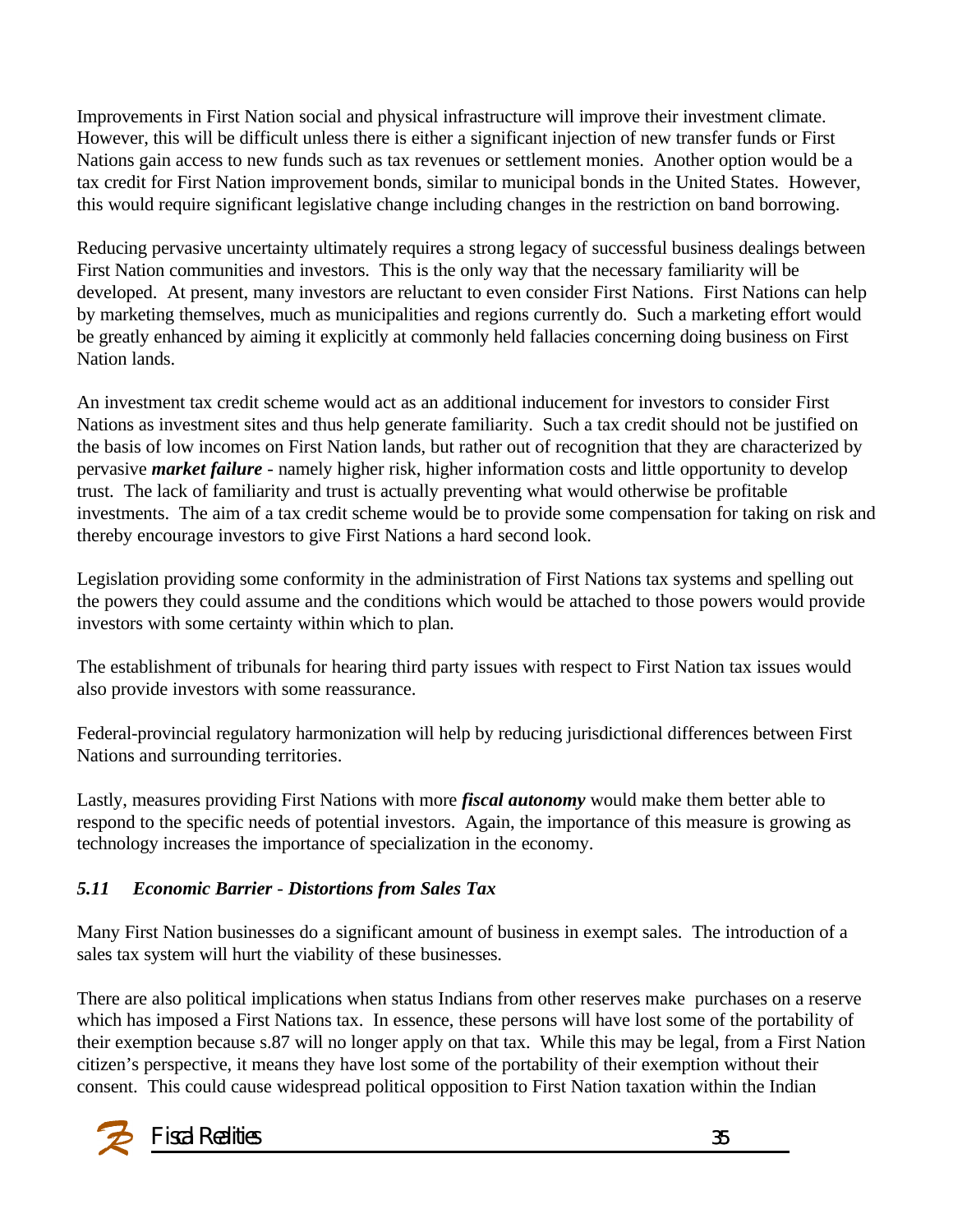community.

#### *5.11.1 Solution*

The loss of business from exempt sales could further depress business, where businesses are already sparsely located. The relative under representation of businesses on First Nation lands also suggests that the size of the economic distortion caused by exempt sales is significantly smaller than those which work against the establishment of businesses on reserve. In any event, the establishment of First Nation tax regimes will effectively remove the distortion if they take over sales tax room created by the exemption. The revenues, this creates will also create greater fiscal means for First Nations to support business development. However, the larger distortion will remain and its effects will grow more pronounced. Investment tax credits and venture capital funds could help attract new businesses to First Nation lands.

### *5.12 Conclusions*

First Nations taxation is in the interests of First Nations because it provides them with the financial means for self-government. It is in the fiscal interests of both the federal and provincial governments. It will alleviate the social costs on reserve by providing economic opportunity, it will help alleviate the migration from reserve onto provincial services.

This section has identified many barriers to taxation. They have been categorized as land, political and economic barriers. There are many dimensions to all of these. For example, political barriers exist both within and outside First Nations. Economic barriers are characterized by under development, which is the result of many inter-related factors. Under development is simultaneously a barrier to instituting taxation and a result of the lack of tax systems.

Because of their inter-relationships, it will be difficult to make much headway on these barriers if they are approached individually. Yet, seen as a whole, they can appear insurmountable. The key to a successful strategy is to identify the common underpinnings which underlie them. This report has found one such underpinning to be the pervasive uncertainty surrounding First Nation governments and lands. This uncertainty is slowing economic development and contributing to political instability. It stands to reason that any strategy for creating a successful tax system for First Nations must reduce this uncertainty.

The next chapter proposes such a strategy and packages the solutions suggested here into a series of policy and research options.

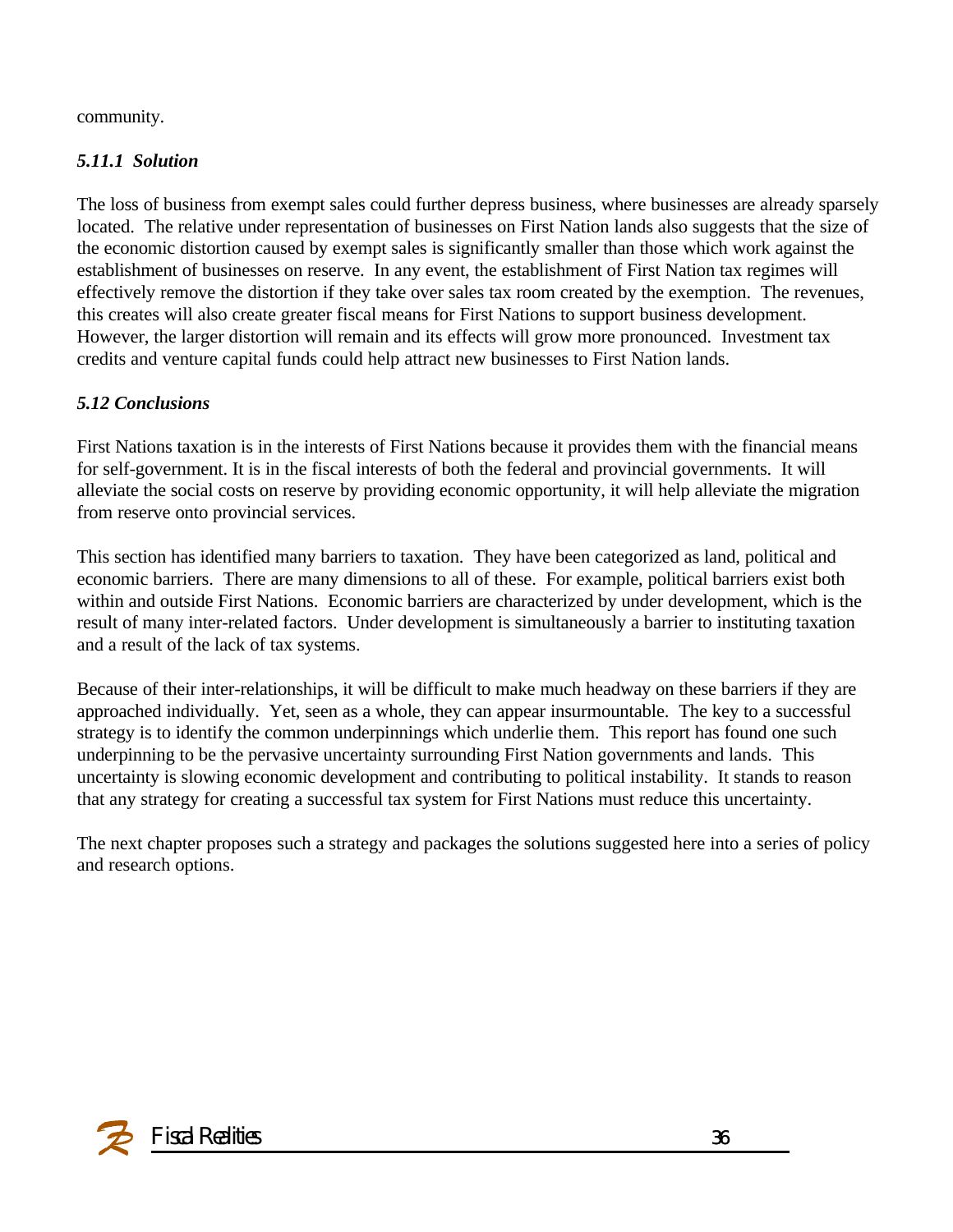### **6. Policy Options and Associated Research**

The present system of supporting First Nation governments is under stress. It is placing increasing demands on the Canadian taxpayer and it is not meeting the aspirations of First Nation citizens. Demographic pressures are driving up the expenditures necessary to merely maintain present service levels. Declining federal deficits may provide some funds to address these declines, however First Nations will have to compete for this financing against other powerful constituencies. In light of this, it is unlikely that federal contributions will be able to maintain present service levels. Federal funding will certainly not be sufficient to support the demands for self-government or provide for substantive improvements in quality of life.

It is in the interests of all Canadians to fix this system. First Nations aspire to the standard of living that other Canadians enjoy. Other Canadians are facing increased contributions to First Nation governments and greater pressure on their service costs as populations move from reserve.

The solution is developing greater self-sufficiency on reserves through economic growth and taxation. This will slow the out-migration from reserves, improve the standard of living on reserves, thereby reducing the social costs of poverty and provide greater fiscal autonomy for First Nation governments.

This paper has argued that taxation, and the economic autonomy it creates, will help First Nations achieve economic growth. Previous studies have agreed with this conclusion (Connell and Klatt, 1992). However, this is not sufficient. Neither a viable tax system nor economic growth are possible without a strategy for reducing the pervasive uncertainty which is stifling investment on First Nation lands. The role of taxation in creating economic growth is illustrated in Figure 5.

The condition of most First Nations is characterized by the circle on the left. Their governments have little own source revenues and, as a consequence, little autonomy. This condition means they do not have the



#### **Figure 5 - The Path from Dependency to Wealth Creation**

flexibility needed to respond to potential investors, and are unable to provide the public investments which

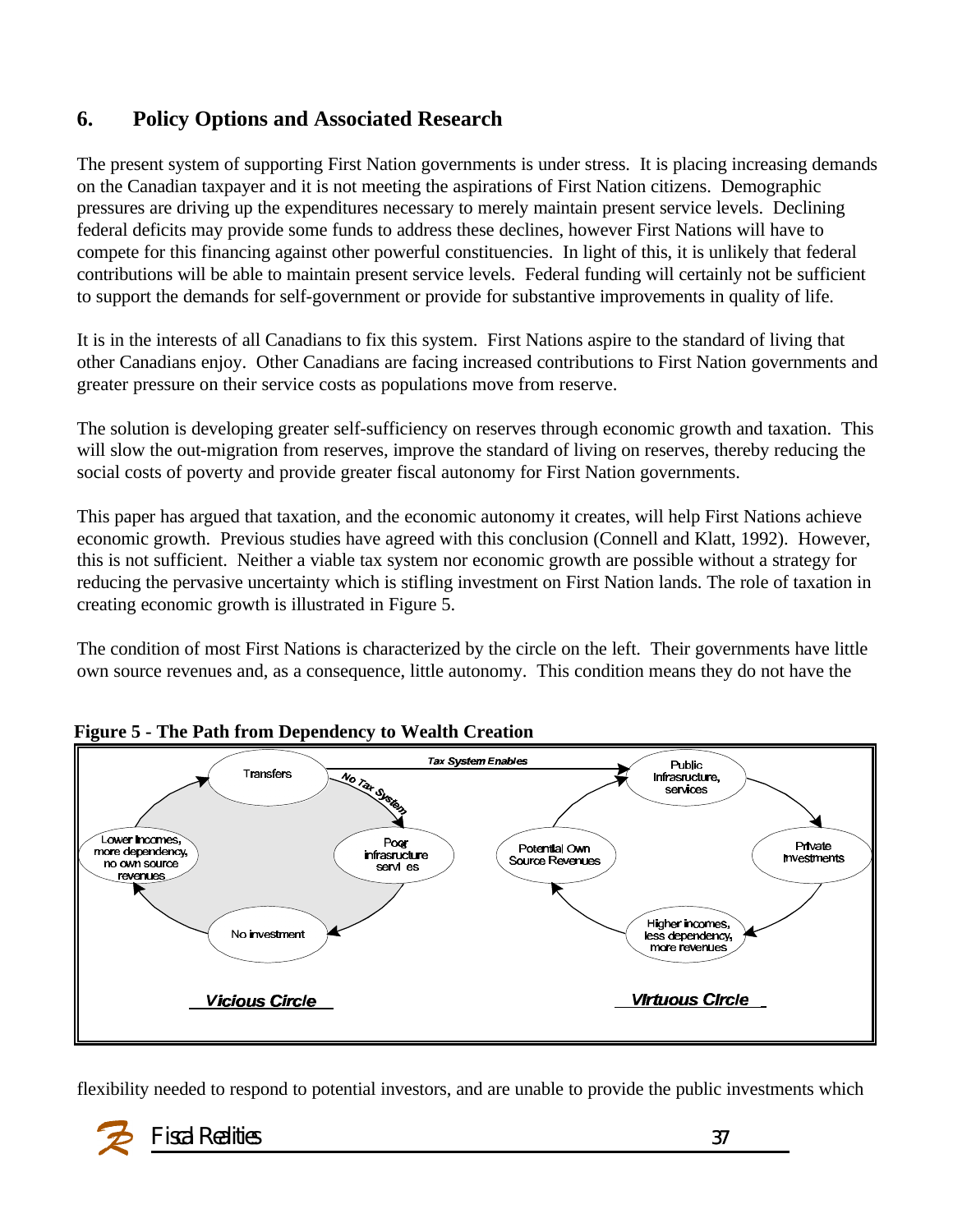attract private investment. Their communities are characterized by low rates of business activity, low investment, high unemployment, low incomes, little entrepreneurship, and low own source revenues. This is labelled the vicious circle of transfer dependency.

The circle at the right illustrates a healthy, wealth creating economy. It is characterized by strong own source revenues and a high degree of autonomy. It is able to provide public investments and respond to private investors. As a result, private investment is strong and the business sector is well developed. The strong business sector delivers high incomes, low unemployment and ultimately strong tax receipts. The tax receipts allow it to perpetuate the circle by maintaining autonomy and making further public investments. This is the virtuous circle of wealth creation.

The key to moving from the vicious circle to the virtuous circle is creating tax revenues. Tax revenues create autonomy and investments which start the wealth creation process. This paper has identified many barriers to developing such a tax system. It has also discussed possible solutions to each. However, there are many barriers and many possible solutions. Many barriers are clearly inter-related. And there is also a dilemma in that low states of economic development are themselves a barrier to establishing a tax system.

A strategy is needed which addresses this dilemma, and which organizes solutions in order of priority. This is provided by the observation that one condition underlies both political and economic barriers - pervasive uncertainty. This same condition is simultaneously a barrier to developing a tax system and a cause of under development in its own right. Properly specifying a new fiscal relationship between First Nations and the federal government is the single most effective means of addressing this uncertainty.

Fiscal Realities has identified three options for proceeding with the development of a First Nation tax system: (1) Status Quo; (2) New Fiscal Relationship; (3) Broad Based Policy initiatives. These options and associated research are summarized in the following table: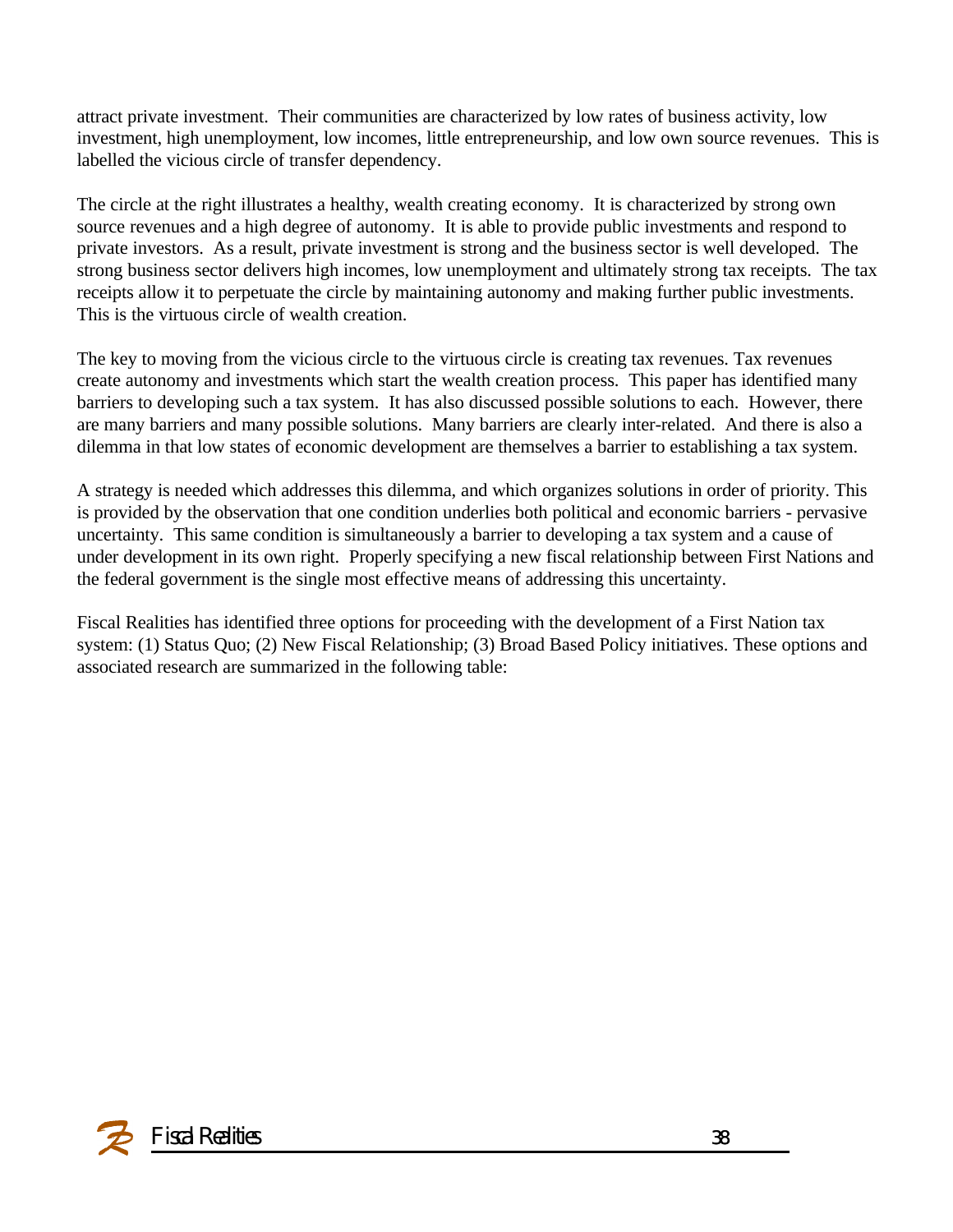#### *Summary of Policy Options*

#### *6.1 Option 1 - Status Quo*

|                                                            | <b>Associated Research</b>                                                                                                                                                                                                                                                                      | <b>Costs and Benefits</b>                                                                                                                                                                                               |
|------------------------------------------------------------|-------------------------------------------------------------------------------------------------------------------------------------------------------------------------------------------------------------------------------------------------------------------------------------------------|-------------------------------------------------------------------------------------------------------------------------------------------------------------------------------------------------------------------------|
| <b>Option 1</b><br><b>Status Quo</b>                       | <b>Tax Data Pilot Projects</b><br><b>Taxation without Representation</b><br><b>Accountability and Reporting</b><br><b>Requirements</b>                                                                                                                                                          | <b>Maintains integrity of national</b><br>×<br>tax system<br><b>Slow Process</b><br>н<br><b>Maximum control over costs</b><br>٠                                                                                         |
| <b>Option 2</b><br><b>New Fiscal Relation</b>              | <b>All of Option 1 Plus</b><br><b>Criteria for New Fiscal Relations</b><br>٠<br><b>Impact on National Fiscal</b><br>ь<br><b>Framework</b><br><b>Resistance to First Nations' Tax</b><br><b>Authority</b><br><b>Indigenous People's Tax Systems</b><br>ь<br><b>Taxation without Service</b><br>ь | <b>Reduces uncertainty</b><br>٠<br><b>Ensures consistency</b><br>×<br><b>Reduces implementation costs</b><br>٠<br><b>Faster Process</b><br>ь<br><b>Higher Tax Receipts</b><br>٠<br><b>Risk Political Criticism</b><br>ь |
| <b>Option 3</b><br><b>Broadbased</b><br><b>Initiatives</b> | <b>All of Option 2 Plus</b><br><b>Investment Tax Credits</b><br><b>Use of Property Tax Policy</b><br>٠<br><b>Barriers to Doing Business on</b><br>ь<br><b>First Nations' Land</b><br><b>Infrastructure Assessment</b><br>٠<br><b>Best Policy Practices</b>                                      | <b>Fastest Process</b><br>٠<br><b>Most Expensive Process</b><br>٠<br><b>Highest Tax Receipts</b><br>٠<br><b>Highest Risk of Criticism</b><br>٠                                                                          |

Work towards a First Nation tax system should follow the same process as it has to date. First Nations will lobby for each tax authority they wish to assume to either the federal or provincial governments. These governments would consider this, and if they accept, would then set the conditions for assuming this authority.

#### *6.1.1 Supporting Research*

The existing process by which First Nations assume a tax authority could be made more efficient with the following research projects.

#### *6.1.1.1 Tax Data Pilot Projects*

Statistical information regarding First Nations is not good. Good policy depends on good statistics. Unfortunately, this study has shown that even basic statistics such as population have been found to be suspect.

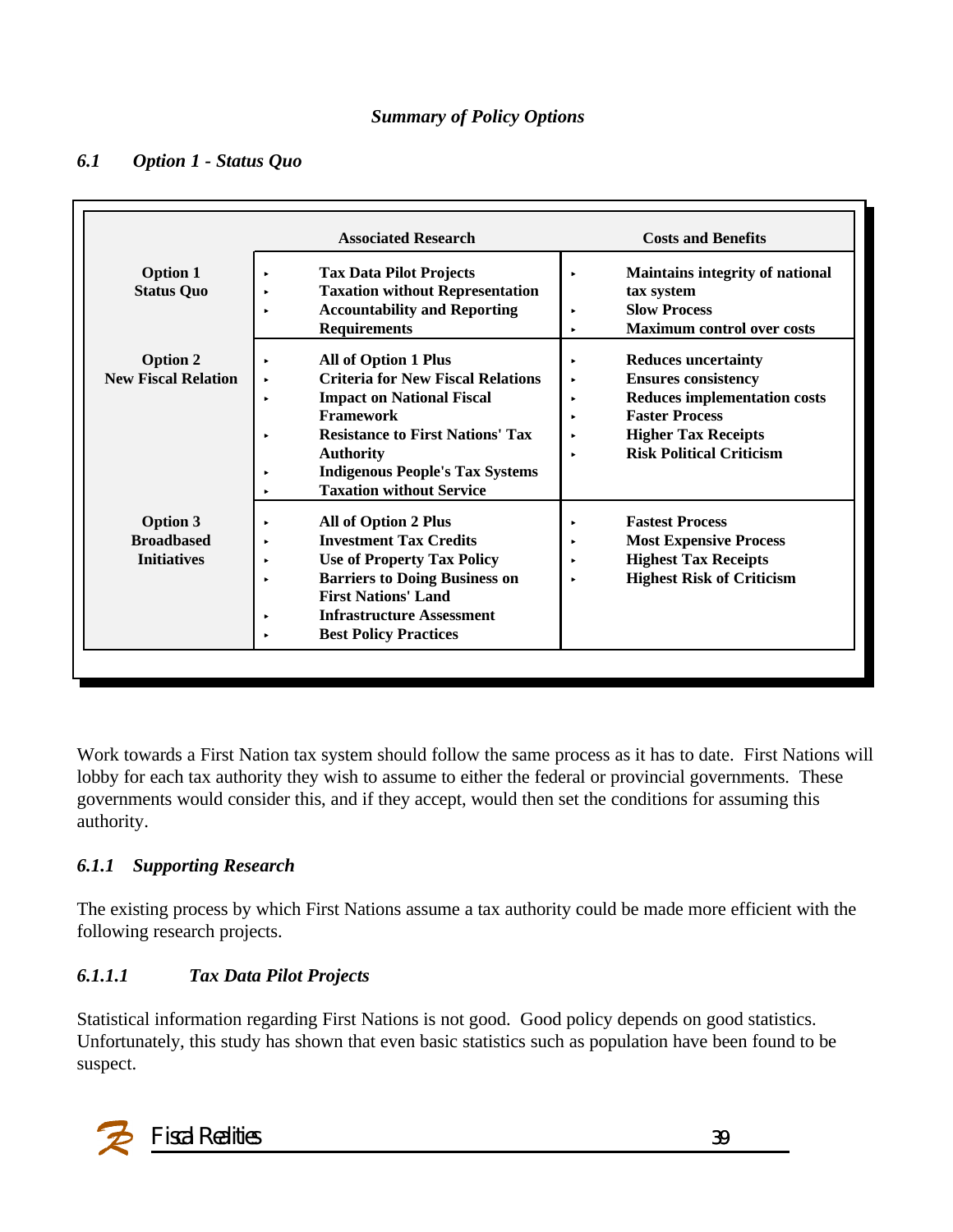At present, First Nation governments do not have good mechanisms for estimating the revenue potential of the different taxes potentially available to them. Other governments often do not have the means of estimating the effects of a transfer of authority or calculating the total taxes paid by First Nation citizens. In some jurisdictions, there are problems calculating the amount of sales tax paid by registered Indians on reserve for certain products.

This pilot project would build on the techniques described in Chapter 4 to develop better tax statistics and reduce the costs of collecting data by working directly with First Nations. This pilot project should be established with a First Nation community which will be collecting sales taxes in BC or New Brunswick. The aim of the pilot project should be to develop a harmonized and efficient tax data collection system.

#### *6.1.1.2 Taxation without Representation*

This study would assess the issue of taxation without representation under First Nation tax authorities. It would identify where this could be an issue, under which tax authorities it would be a problem, its impact on investment, and possible solutions. Solutions investigated would include putting limitations on the power, comfort clauses such as linking assessments to surrounding jurisdictions, or the formation of "representative" councils.

### *6.1.1.3 Accountability and Reporting Requirements*

This study will investigate practices from other jurisdictions, assess their applicability within the First Nation context and make recommendations. It should also investigate best practices used by other governments in debt and asset management.

### *6.1.2 Costs and Benefits of Option 1*

Option 1 maintains the greatest fiscal flexibility for the federal government. It also allows it to closely scrutinize the transfer of every tax authority to every First Nation government and ensure each such tax is properly coordinated with other jurisdictions. This approach minimizes the risk of a new tax creating economic distortions or mis-use of the new funds.

The problem is that this approach is slow. It will not allow First Nations to develop tax revenues in time to respond to demographically driven cost pressures, nor to provide the additional services required for selfgovernment. As already noted, the currently recognized tax authorities are insufficient. This approach also does not provide greater financial certainty for First Nations. It does not address the pervasive uncertainty limiting investment on Indian lands. It sheds no light on the effects of tax revenues on transfer entitlements, nor what the fiscal framework between the federal government and First Nations will look like.

The political uncertainties created by Option 1 could be reduced if the Minister of Finance declared a moratorium on offsets against First Nation tax revenues. Such a moratorium would likely have very little effect on the federal government's fiscal position over the short term.

#### *6.1.3 Sample Outputs of Option 1*

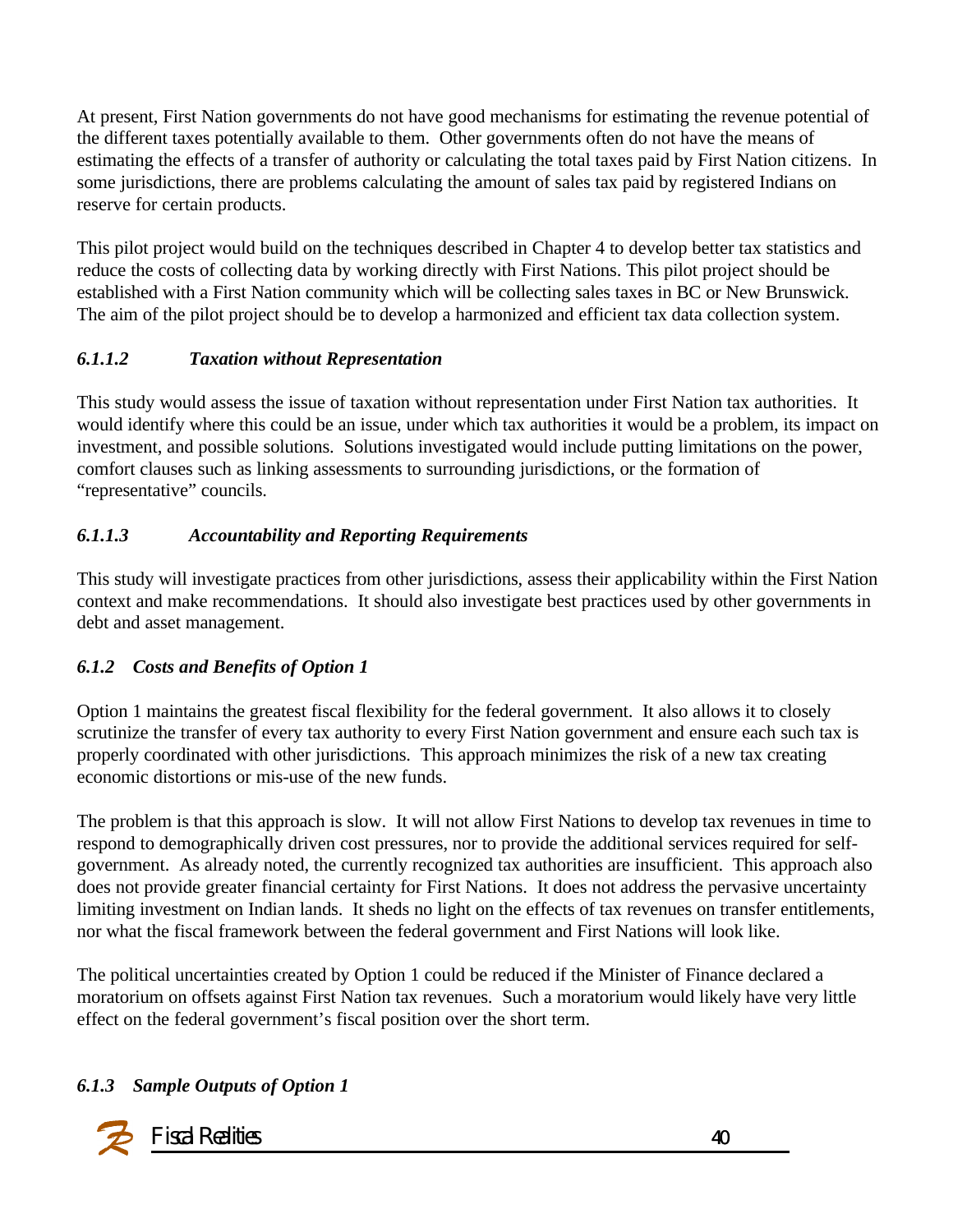- ! new forums for hearing 3rd party concerns with respect to First Nation taxation.
- ! development of software which integrates accounting and data compilation. This would reduce administration costs and provide better reporting of tax receipts at both the band and commodity levels.

#### *6.2 Option 2 - Develop a new Fiscal Relationship*

A new fiscal relationship must have objectives beyond meeting expenditure targets set by the federal government. If it is to have the fullest positive impact, it must also: pre-specify tax powers potentially available to First Nations and the conditions which would apply to assuming these; specify transfer and offset formulas for First Nations choosing to tax; specify other aspects of the fiscal relationship; provide incentives for taxation; and, improve the business climate.

If done correctly, a new fiscal relationship would: reduce political uncertainty for First Nation leaders; reduce the costs of negotiating the transfer of tax authority; and reduce the uncertainty associated with doing business on reserve.

### *6.2.1 New Fiscal Relationships - Criteria for Enabling Legislation*

There are many advantages of a new fiscal relationship: (1) it could help First Nation leaders address the political barriers to taxation created by uncertainty regarding transfer offsets; (2) it could reduce the costs of doing business on reserve; (3) it could ensure that substantial inconsistencies or inequities don't develop among First Nations or between First Nations and other governments; and, (4) it could create more revenue certainty and thereby promote long term thinking and planning by First Nations.

A fiscal relationship must have an implementation strategy to realize these advantages. This could be facilitated, in part, through the development of enabling legislation. Such legislation would make available new tax powers, new transfer arrangements and accompanying conditions to First Nations wishing to develop tax regimes.

The advantages of this approach are as follows. The legislation would assure First Nations that the decision to tax, and the pace with which to introduce taxes is their decision. It would allow them to make that decision with a more complete understanding of the political and economic consequences. For the federal government, such legislation would create greater political acceptance by First Nations. They would not be seen as simply imposing taxation by threatening transfer reductions.

Enabling legislation should meet the following criteria. It must:

- ! clearly address First Nations concerns that developing own source revenues will lead to the erosion of the federal fiduciary responsibility for Indians.
- ! specify offsets and ensure incentives to generate own source revenues.
- ! not penalize Indian bands who will be unable to raise significant revenues;

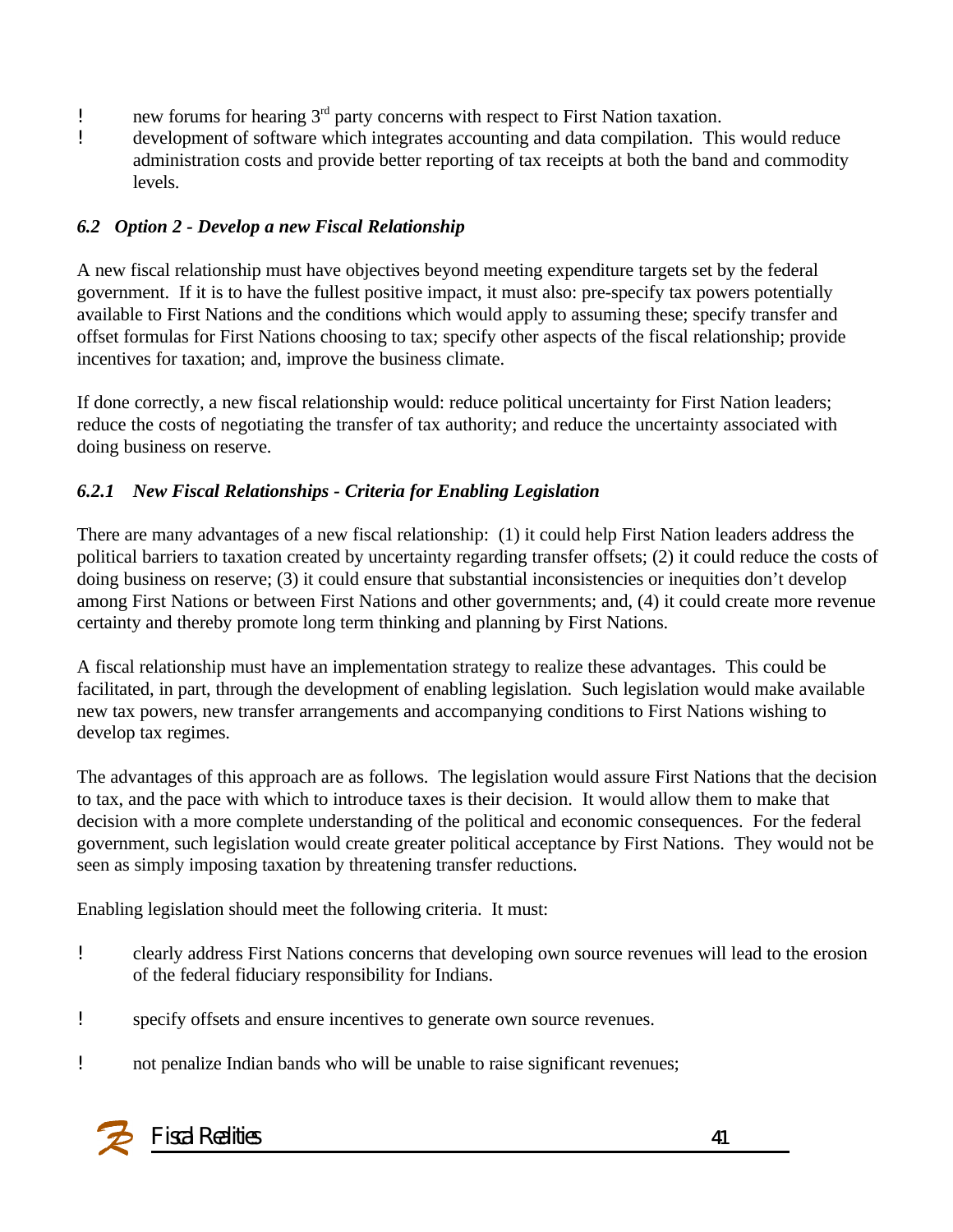- ! provide increased political and economic autonomy for First Nation governments that create new taxation regimes. Fewer conditions should be attached to transfers and accountability provisions should be no more onerous than for other governments; and,
- ! provide certainty of funding over the long term;

It should:

- ! minimize the negotiation costs of assuming a tax authority, provide adequate tax powers, and prespecify conditions of harmonization;
- ! specify support to First Nation governments in setting up tax administrations; and,
- ! provide investors, third parties and other governments with a clear understanding of the eventual limits of First Nation tax authorities. It should assure them that First Nation taxation implies no increase in their tax burden or compliance costs.

### *6.2.2 Supporting Research*

Research in support of new fiscal relationships would include all the research identified in support of Option 1. However, the topic is sufficiently complex that it would clearly benefit from a more detailed examination and analysis. This analysis would explore the interests of both First Nations and the federal government. The best approach would be to publicly commit to develop new fiscal relations in conjunction with First Nation taxation organizations and other tax authorities. This would ensure that all parties' interests are fully explored and would ultimately make new legislation more politically saleable. Indian tax organizations include the Indian Taxation Advisory Board, the Federation of Saskatchewan Indian Nations Tax Commission, the Assembly of First Nations, and the First Nations Tax Administrators Institute.

This research would explore the potential of different legislative options to provide greater political certainty for First Nation leaders, provide them with incentives to develop tax revenues, promote the economic union and enhance the investment climate on Indian reserves, and provide First Nations with the tools to support economic development. The implicit constraints placed on these options would be minimizing the costs to other levels of government, maintaining the integrity of the national fiscal framework, maintaining equity of treatment among First Nations and with other jurisdictions, and ensuring efficient service delivery.

Specific research projects should include the following:

### *6.2.2.1 Impact on the National Fiscal Framework*

This would assess the impact of different transfer formula/tax power scenarios for a new fiscal relationship. It would estimate impacts on First Nation revenues and on both the federal and provincial fiscal positions by assessing their impact on tax receipts, transfer entitlements and service costs.

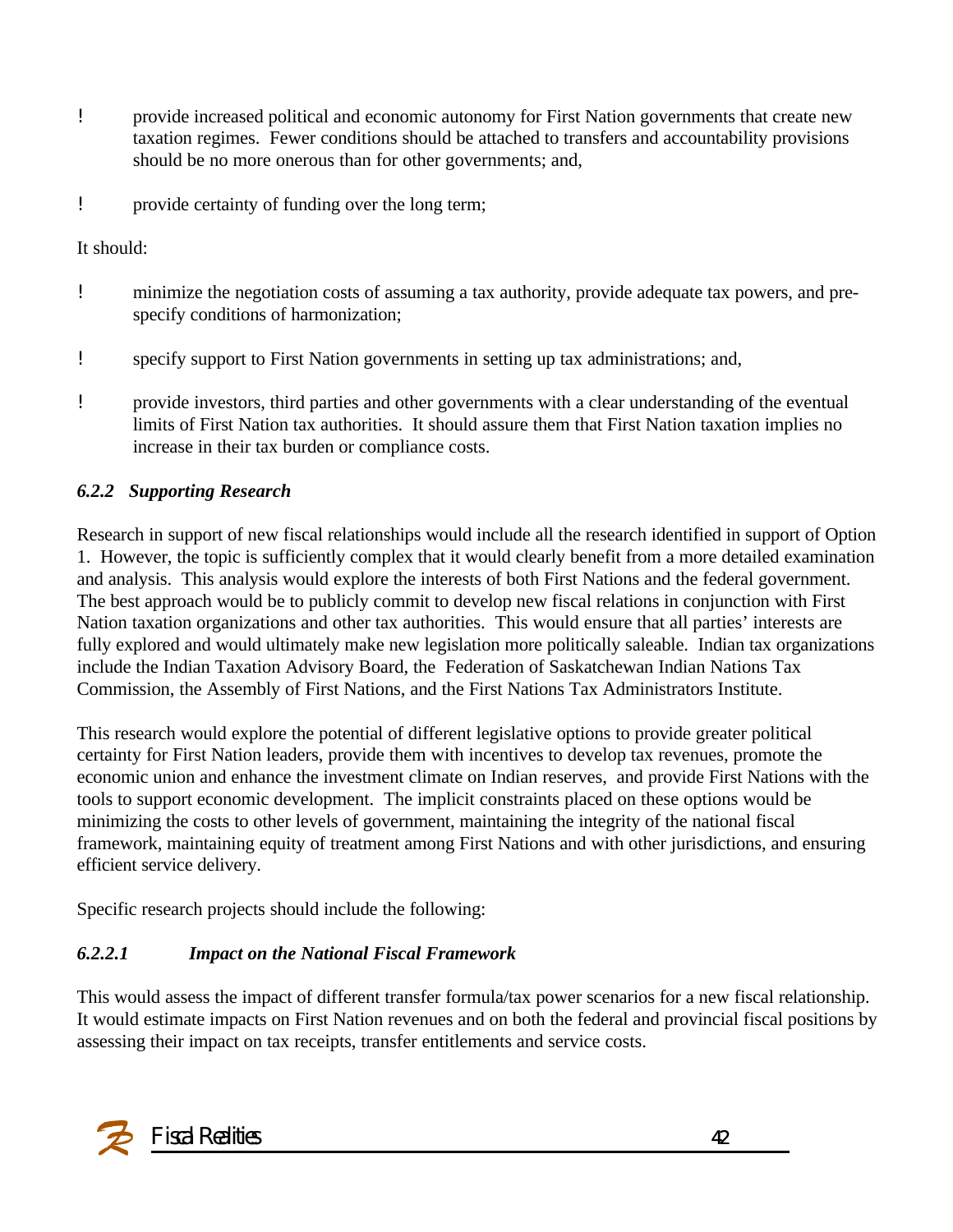### *6.2.2.2 Resistance to First Nations Tax Authorities*

The study would identify issues raised by third parties against the development of Aboriginal taxation. It would characterize public perceptions, identify specific concerns and evaluate them. Possible avenues of investigation include: the perception that Aboriginal taxes mean new and additional taxation of non-Aboriginal people; the impact on third party interests; the potential for increased compliance costs; the perception that such a tax system will convey an unfair advantage to First Nation businesses; and, the perception that First Nation taxation will increase the cost and complexity of government.

The aim of the study is to better understand these concerns in order to address them. This study could serve as a tool for First Nation leaders and other champions of First Nation taxation as they seek to build a broader constituency in support of this objective. The federal government could use this to develop a communications strategy for new fiscal relationships and to ensure that any legislation addresses the interests of all parties.

#### *6.2.2.3 Indigenous People's Tax Systems*

This study would focus on international precedents for indigenous people's taxation systems and fiscal relations, such as the Maori in New Zealand. It would assess the commonalities between situations in other countries and Canada, describe the historical evolution of institutions for their indigenous people, assess their fiscal and political impact, their impact on economic and social outcomes, lessons learned and the applicability of these models in the Canadian context.

### *6.2.2.4 Taxation Without Service*

First Nations citizens living on, but working off reserve pay income and other taxes to provincial governments. However, provincial governments are not responsible for providing these citizens services such as health care and education<sup>17</sup>. As a result, these people are essentially paying for services rendered to others and which are not provided for them.

This study will estimate the incidence and magnitude of taxation without service and make recommendations, such as transferring tax authority, which might correct this situation*.* The ultimate aim is to enhance the integrity of the national tax system by promoting *fiscal equivalence* ie. a correspondence between taxes paid and services received.

#### **6.2.2.5** *Criteria of a New Fiscal Relationship*

This project would involve consulting First Nations and summarizing their criteria and principles for a new fiscal relationship. Research could be conducted through a forum, individual interviews, a poll or a questionnaire sent to a representative sample.

<sup>&</sup>lt;sup>17</sup> In fact, in British Columbia, non-Aboriginal people living on reserve and paying all provincial taxes have recently been denied provincial social assistance.

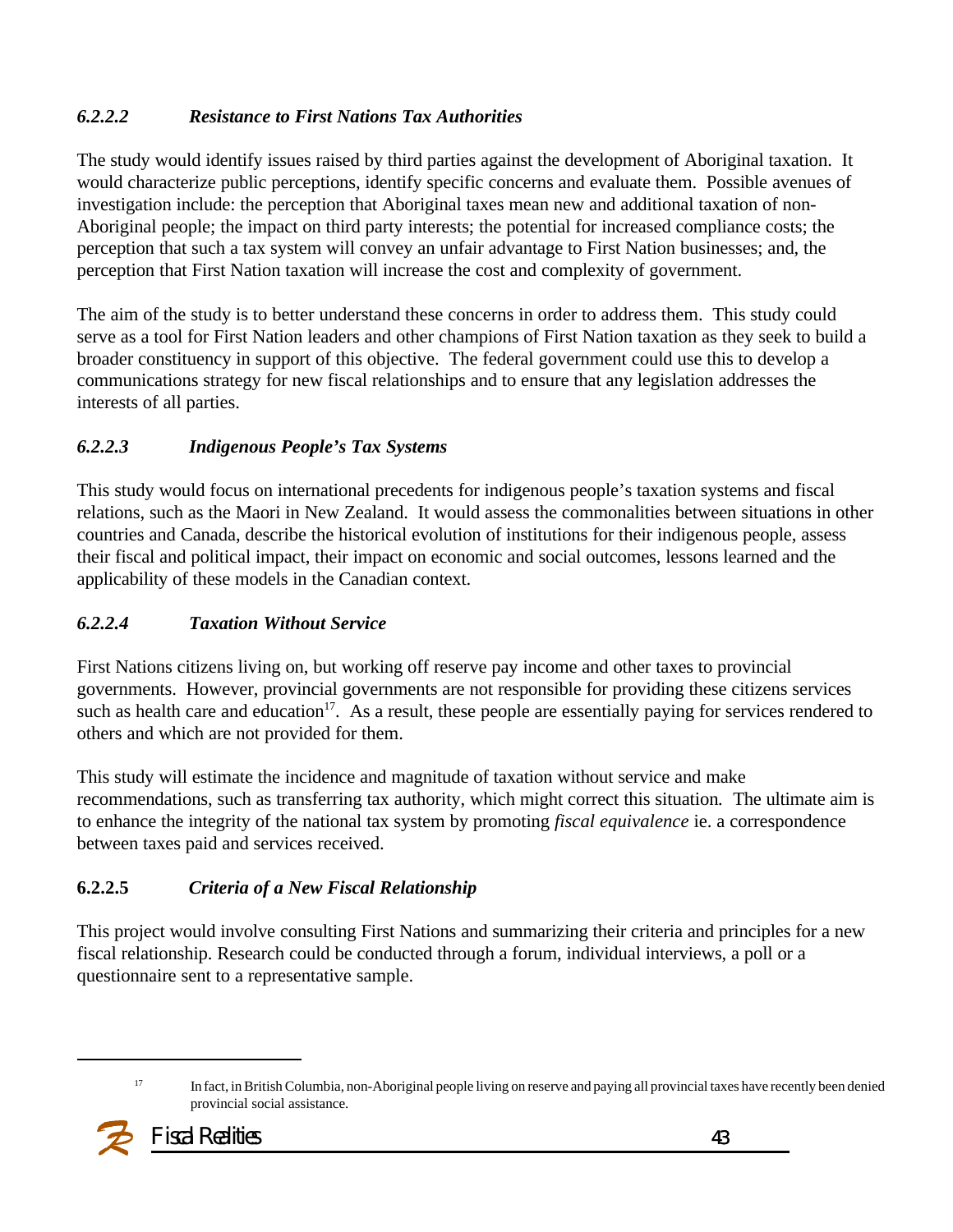#### *6.2.3 Costs and Benefits of Option 2*

Option 2 could contribute to a substantial reduction in uncertainty, if it is conducted in close consultation with First Nation organizations. If it is not implemented with the necessary consultation and analysis, a great opportunity to enhance the investment climate of reserves will be lost. It could even generate political opposition and create more unrest.

This approach calls for more resources and time up front, than Option One. If it is done correctly, these resources will behave like a sound investment that yields downstream benefits. The business climate on First Nation lands will have been improved, taxation will be both more viable and more politically saleable and the costs of negotiating the recognition and coordination of tax authorities will be much reduced. Secondary benefits are that it would speed the implementation of First Nation tax systems and the time required to generate significant revenues. It would be seen as delivering on an important component of selfgovernment. It would reduce the costs of negotiating and implementing First Nation taxation and could serve as a means of unravelling disputes among federal, provincial and First Nation governments concerning services rendered versus taxes collected. Lastly, by offering a uniform framework, this approach would ensure that First Nations are treated equally, the economic union is best maintained and investors are better able to understand the rules on First Nation lands.

#### *6.2.4 Sample Outputs of Option 2*

- ! a "cost of doing business on First Nation lands" study. This would provide a blue print for determining how to organize administrative responsibilities, accountability provisions and construct tax authorities and transfer authorities so as to create economic opportunity on reserves. The aim would be to construct a fiscal relationship which provides long term certainty, promotes harmony with other jurisdictions, creates the means and ability to do long term capital projects and greatly improves the ability of First Nation governments to respond to the needs of investors.
- ! The development of a successful new transfer formula for those First Nations which choose to implement taxation. If properly researched, this formula would account for tax effort, own-source revenues, differences in circumstances and cost structures, and the needs of the investment community. Accounting for these factors will help ensure the formula's acceptance.
- ! successful enabling legislation which would specify those First Nation tax authorities that the federal government would recognize. Such legislation could also specify accompanying conditions and administrative responsibilities, streamline the procedures for assuming such authority and contain comfort clauses for 3rd parties and the investment community.
- ! creation of a framework for concluding service agreements.

#### *6.3 Option 3: A Broad based Approach: New Fiscal Relationship with Economic Development Initiatives*

This option incorporates all of Option 2 but would add some additional elements. These are summarized below.

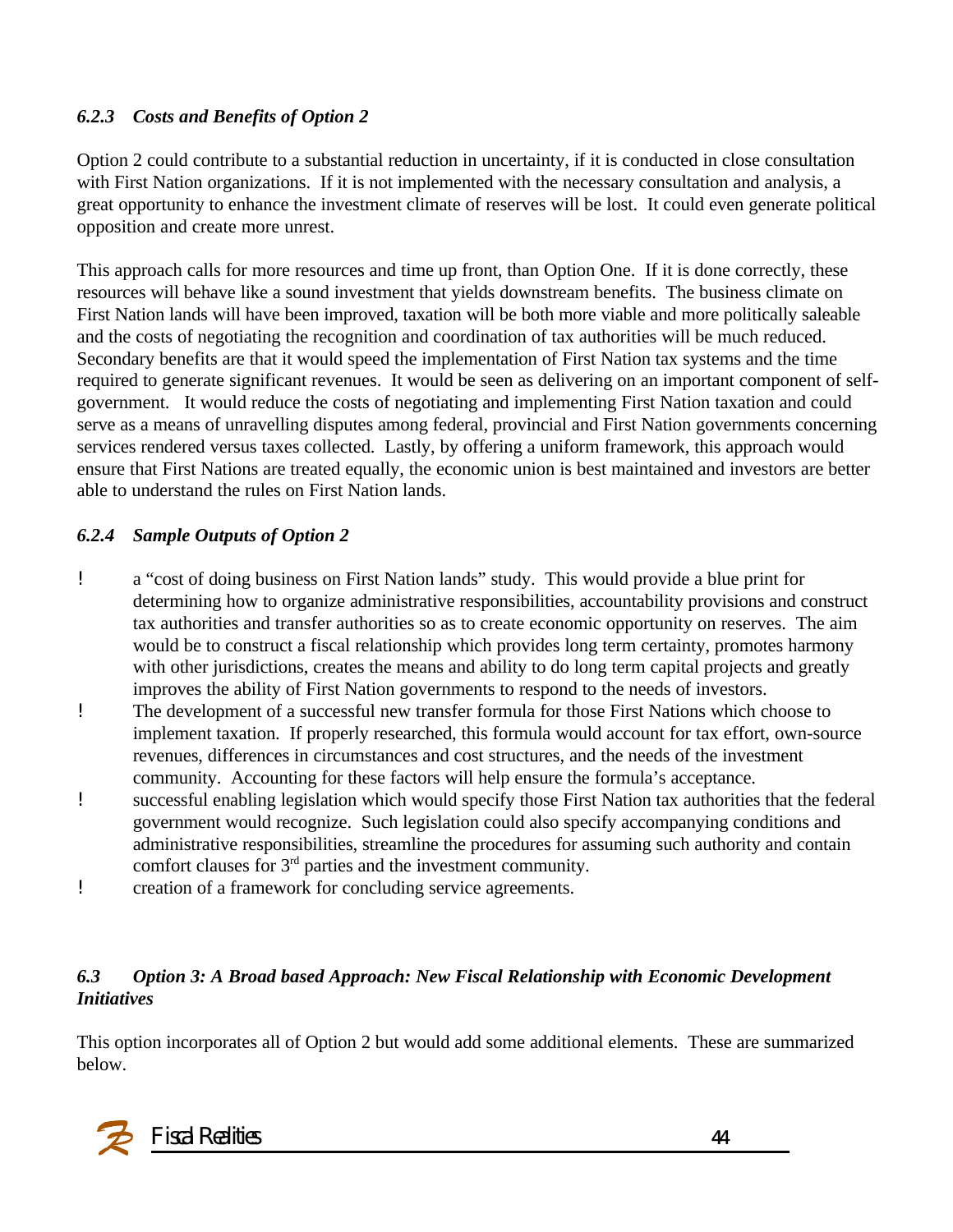#### *6.3.1 Investment Tax Credits*

Investment tax credits (ITCs) could help address investor uncertainties which are currently inhibiting otherwise profitable investments. ITCs encourage investment by compensating investors for taking on higher perceived risk. The ITC corrects a market failure. With an ITC in place, more investors would invest on First Nation lands or even be willing to consider First Nation sites for investment. It is likely that, over time, investors would grow more familiar with and trusting towards First Nations as a result. At the same time, First Nations would become more familiar with the needs and interests of investors and would develop sophistication in their business dealings with them.

The net result is that many business deals which currently do not proceed, because of a lack of information or trust regarding the other party's interests, would proceed. And this would, in turn, help develop the economy of the First Nation community and its potential tax base.

#### *6.3.2 First Nation Sponsored Venture Capital Funds*

The aim is to address the difficulties First Nation businesses and entrepreneurs have in accessing venture capital. All Canadians would be eligible to invest and receive an income tax deduction. These would be structured similarly to labour sponsored venture capital pools. The funds would have to make capital available to First Nation businesses.

#### *6.3.3 Supporting Research*

#### *6.3.3.1 Investment Tax Credits* **-** *A Study of the U.S. Experience and its Application to Canadian Circumstance*

The 1997 Department of Finance Budget Plan contained references to possible investment tax incentives for First Nations. This research would focus on the experience in the U.S. where such incentives have been in place since 1994. It could also review the possible impacts of Canadian First Nation investment tax credit proposals made to date. Specifically, it will investigate whether these could be structured so as to speed the development of investor familiarity with and confidence in First Nation institutions.

#### *6.3.3.2 How First Nations Use Property Tax Policies to Encourage Investment*

Among the 58 First Nation property tax systems, some have used their tax authority to promote investment. This research would develop a case study analysis of these policies and would discuss their impact on economic development within the First Nation and on the surrounding non-First Nation jurisdictions.

#### *6.3.3.3 Barriers to Doing Business on First Nation Lands*

This study would identify and analyze factors preventing investment and business location on First Nation lands. It would assess investor perceptions, and the legal and other costs entailed in establishing businesses, based on case studies. It would identify both real cost barriers and fallacious beliefs.

The aim of the research is to identify a strategy by which the federal government and First Nation

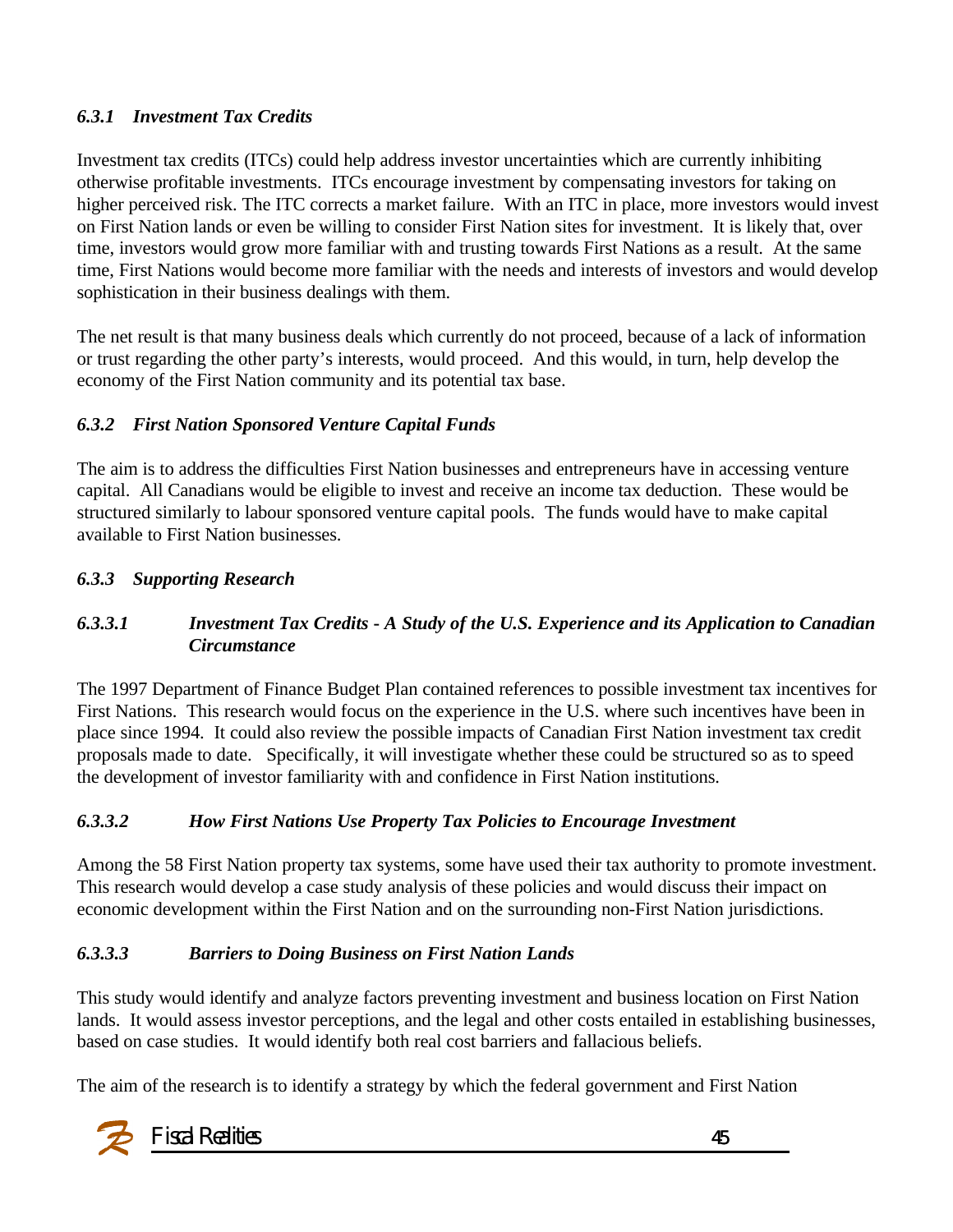governments can address market failures specific to First Nation lands and thereby attract more businesses and develop their tax base.

### *6.3.3.4 Infrastructure Assessment*

This study will assess the current physical, social and administrative infrastructure within First Nation communities and compare it against benchmarks as to what is needed. This would serve both as a guide for First Nation governments in making investments and for the federal government for promoting economic development on First Nation lands.

### *6.3.3.5 Best Practices - Policy Tools*

This project would identify "success stories" of First Nations, indigenous peoples and small communities, and identify the policies that made the difference. It would then map these results into a First Nation context and assess their applicability. It would identify those policy tools that the First Nation community must hold in order to ensure success.

### *6.3.3.6 Cost and Benefits of Option 3*

Option 3 is more expensive than Option 2, and runs the risk of creating political opposition because First Nations are being given "special treatment". The additional initiatives would help develop the First Nation tax base more quickly and provide greater incentives to tax for First Nations caught in poverty. It will be seen as "delivering" on RCAP.

#### *6.3.4 Sample Outputs of Option 3*

- ! an infrastructure program for First Nations.
- ! Investment Tax Credit for investments on First Nation lands.
- ! executive management programs aimed at First Nation administrators.

#### *6.4 Conclusion*

The approach taken to new initiatives is nearly as important as the research itself. Given the long legacy of mistrust by First Nations and the volume of information which must be communicated to ensure the success of a new relationship, a partnership model is strongly advised.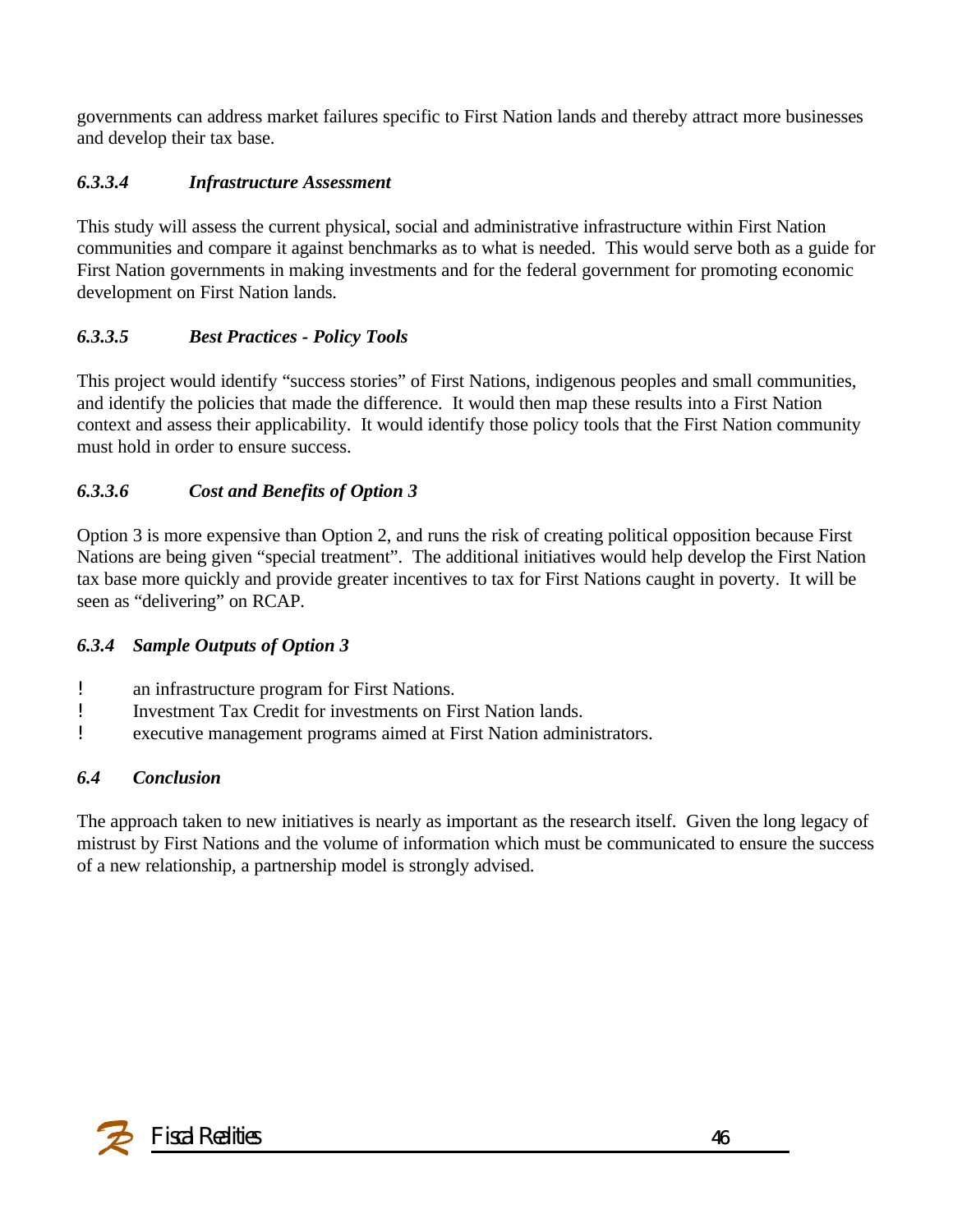### **Bibliography**

Assembly of First Nations, Holding the Liberal Government Accountable, Round table on Taxation Meeting, May 27 - 29, 1995, Meeting Report and Position Paper, mimeo, 1995.

Boadway, Robin W. and Hobson, Paul, Intergovernmental Fiscal Relations in Canada, Canadian Tax Foundation, Paper No. 96, 1993.

Brown, Robert A., and Strother, Robert C., Self-government and Taxation of Aboriginal People in Canada, Indian Governments and Tax, Whistler, B.C.,

Burns, P., 1993, Aboriginal Law 1993, Continuing Legal Education Society in B.C., Vancouver.

Canada, Report of the Royal Commission on Aboriginal Peoples, Volume 2, 1997.

Canada, Department of Finance, A Working Paper on Indian Government Taxation: Draft, mimeo, 1993.

Canada, Department of Finance, An Economic Study of Five Indian Communities, 1994.

Canada, The First Nation of Nacho Nyak Dun Self-Government Agreement, 1994

Canada, Government of British Columbia and the Nisga'a Tribal Council, The Nisga'a Agreement-Principle, 1996.

Canada - Indian and Northern Affairs Canada, 1994a, P*olicy and Process: Treaty Negotiations in British Columbia*, Vancouver.

Canada - Indian and Northern Affairs Canada, 1994b, *Questions and Answers: Treaty Negotiations in British Columbia*, Vancouver

Canadian Tax Foundation, The Nation's Finances 1996, 1996.

Cornell, S. and Platt, J., 1992 "Reloading the Dice: Improving the Chances for Economic Development on American Indian Reservations", in What can Tribes Do? Strategies and Institutions in American Indian Economic Development, ed. by S. Cornell and J. Platt, American Indian Studies Center, Los Angeles.

Cornell, Stephen, and Platt, Joseph, 1989, "Pathways from Poverty: Economic Development and Institution Building on American Indian Reservations", Harvard Project on American Indian Economic Development, pgs. 1-44, Cambridge, MA.

Courchene, Thomas J, and Powell, Lisa M., A First Nations Province, School of Policy Studies, Queen's University, January, 1992.

Dietrich, M., 1994, Transaction Cost Economics and Beyond: towards a new economics of the firm, Routledge, London.

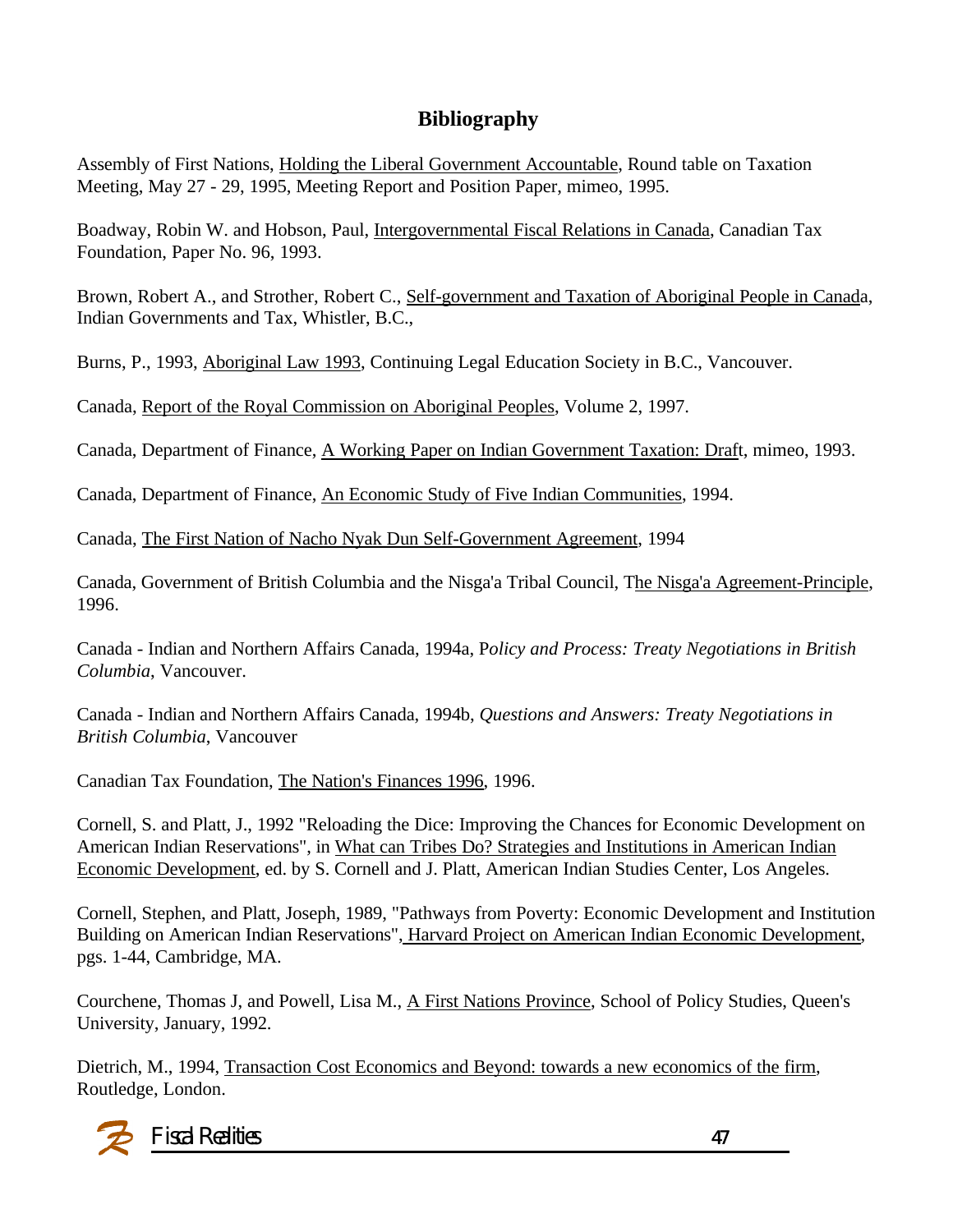Dittburner, Carolyn and Maslove, Allen, "Making Financial Funding Arrangements for Aboriginal Governments", Royal Commission on Aboriginal Peoples, December, 1994.

Government of British Columbia, In Fairness to All: Moving Towards Treaty Settlements in British Columbia, Victoria, 1994.

Government of British Columbia, 1996, Benefits and Costs of Treaty Settlements in British Columbia - A Financial and Economic Perspective, prepared by KPMG, Victoria.

Government of British Columbia, 1995, Social and Economic Impacts of Aboriginal Land Claim Settlements: A Case Study Analysis, prepared by The ARA Consulting Group Inc., Victoria.

LeDressay, Andre, 1996, Some Economic Impacts of Settling Treaties with First Nations in British Columbia, Simon Fraser University Doctoral Thesis..

Le Dressay, Andre, 1993a, "Going in Style - A Tale of GIS in the Shuswap Nation", GIS Symposium 1993, Vancouver, B.C.

Le Dressay, Andre, 1993b, "A Brief Tax (on a me) of First Nations Taxation and Economic Development", Sharing the Harvest - The Road to Self Reliance, Royal Commission on Aboriginal People, Ottawa pp. 215- 248.

Le Dressay, Andre, 1994, "The Mysterious Trail of the Suspect Statistics - A Case Study of Five Shuswap Nation Tribal Council Communities", Native Study Review, Vol 9, pp 47-73.

Lipsey, R.G., 1992 "Global Change and Economic Policy" in The Culture and Power of Knowledge, ed. by N. Stehr, and R. Ericson, Berlin.

MacKinnon, Danalyn J., A Literature Review Regarding Transfer Mechanisms, Research and Analysis Directorate, Department of Indian Affairs and Northern Development, August, 1996.

Nelson, R., and Winter, S., 1980, An Evolutionary Theory of Economic Growth, Harvard University Press, Cambridge.

Newhouse, D., Choudhry, S., Silwa, S., Ahonen, M., and Barbour, A., (1997), "The Six Nations Economy: Development and Prospects", Ottawa (Royal Commission on Aboriginal Peoples Community Case Studies, CD-ROM)

Nooteboom, B., 1993, "Networks and Transactions: Do they Connect?" in The Dynamics of the Firm, edited by Groenwagon, J., Edward Elgar Publishing, Vermont.

Norwood, Janet, 1993, "Can We Trust Federal Statistics?" Business Economics, pp. 25-28.

Pejovich, Svetozar, 1995, Economic Analysis of Institutions and Systems, Kluwer Academic Press,



Fiscal Realities 48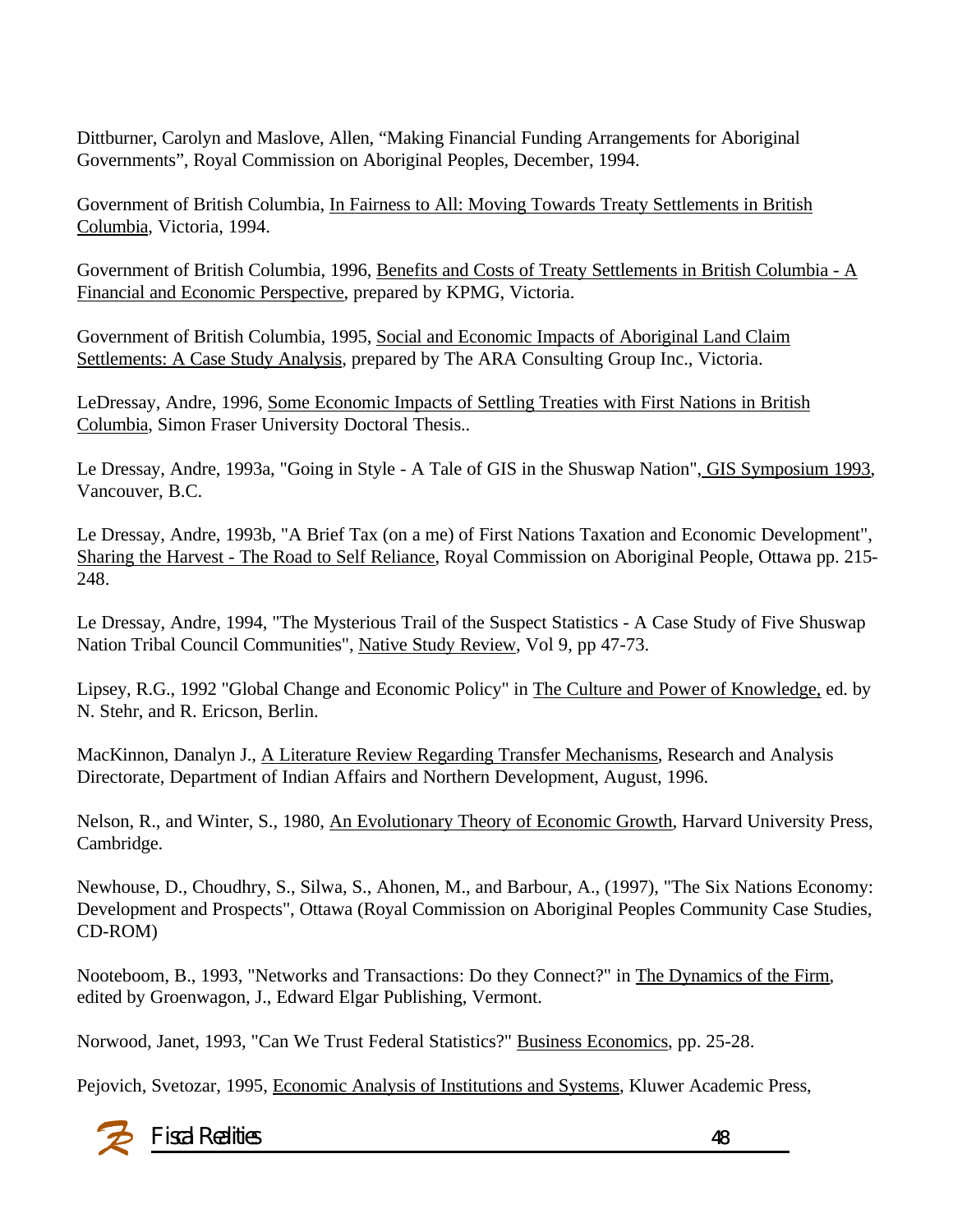Dordrecht.

Rosenberg, N., 1982, Inside the Black Box: Technology and Economics, Cambridge University Press, Cambridge.

Drewes, Torben and Kitchen, Harry, 1995, Current Practices in Financing Aboriginal Government, Department of Economics, Trent University.

Royal Commission on Aboriginal Peoples, 1994, Exploring the Options - Overview of the Third Round, Minister of Supply and Services, Ottawa.

Royal Commission on Aboriginal Peoples, 1993, Partners in Confederation: Aboriginal Peoples, Selfgovernment, and the Constitution, Minister of Supply and Services, Ottawa.

Report of the Royal Commission on Aboriginal Peoples, 1996, Canada.

Slattery, B., 1992, "The Legal Basis of Aboriginal Title" in Aboriginal Title in British Columbia - Delgamuukw v. The Queen, Oolichan Books, Lantzville, B.C..

Smith, Phillip, 1994, "Assessing the Size of the Underground Economy: The Statistics Canada Perspective", Canadian Economic Observer, pp. 3.16 - 3.33.

Statistics Canada, 1990, *Report on the Joint Conference on a First Nations Data Base and 1991 Census and Post Census Programs*, Ottawa

Sun Rivers representative as relayed to Andre Le Dressay

United Anishnaabeg Councils, Research Report on the Revenue Generation Capacity of the United Anishnaabeg Council's First Nations, 1996.

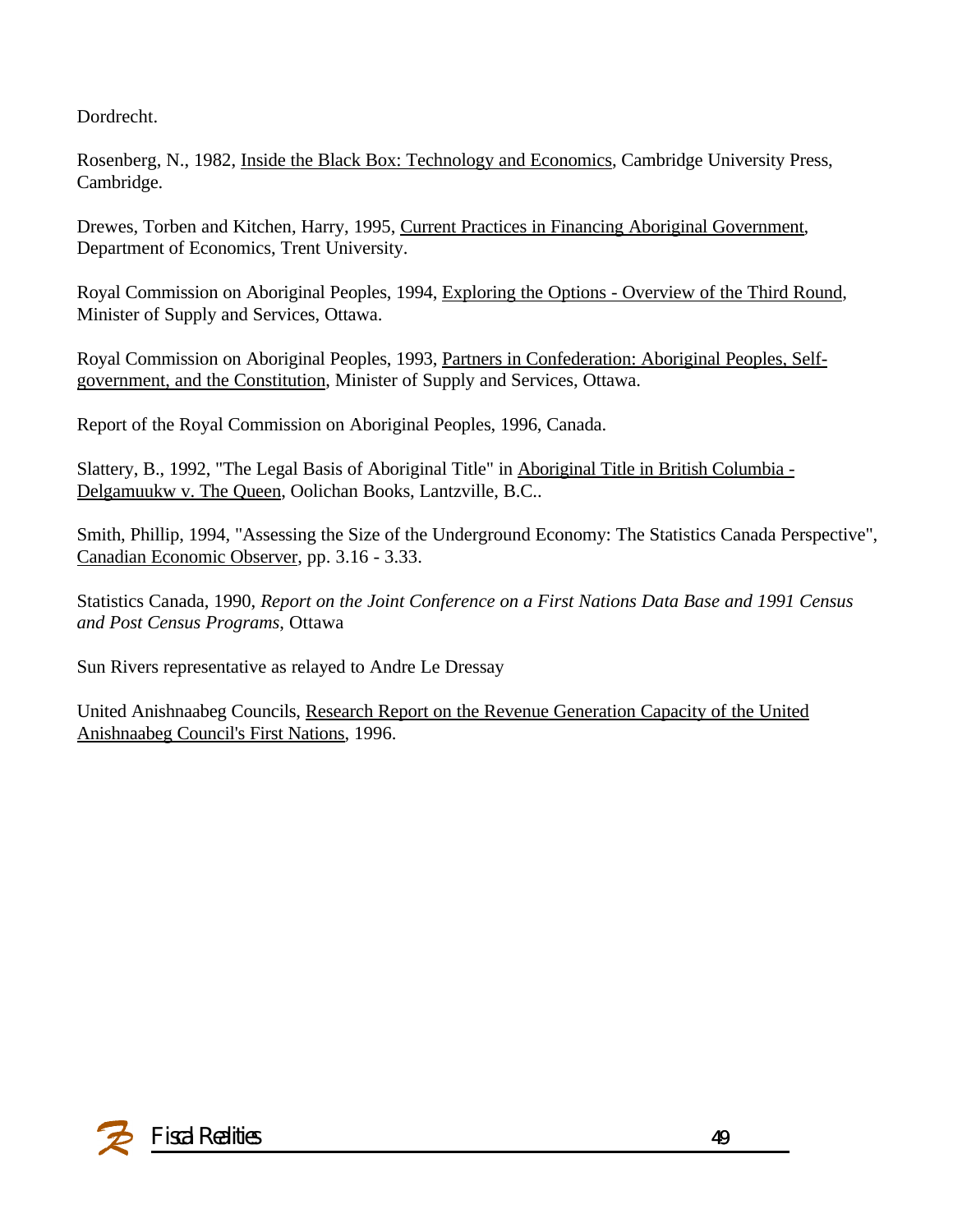### **Glossary**

*designated lands* - a tract of land or any other interest therein the legal title to which remains invested in Her Majesty and in which the band for whose use and benefit it was set apart as a reserve has, otherwise than absolutely, released or surrendered its rights or interests, whether before or after the coming into force of this definition.

*exemption -* the legislated exclusion from a tax of a household, firm or legislatively defined group of households or firms

*fee-simple* - a fee simple title is an estate of virtually infinite duration conveyed or granted absolutely to a person and his heirs indefinitely. Strictly speaking the holder of the estate is known as the tenant in fee simple . . . (technically a tenant of the Crown)

*fiscal autonomy -* the ability of a government to spend its funds without conditions imposed by other governments

*fiscal framework -* the sum of fiscal relationships among governments

*fiscal relationship* - the combination of: transfers (including equalization); own source revenues; coordination of taxes; and service responsibilities that characterize the relationship between two orders of government

*grants-in-lieu* - grants paid by one order of government to another in lieu of the property tax for which they would be liable, if they were not exempted.

*harmonization* - the process through which two or more governments achieve consistency in their rules and regulations. In this document, harmonization primarily refers to rules and regulations surrounding taxation.

*market failure* - situations where market forces do not allocate resources towards their highest valued use

*offloading -* the utilization of the fiscal framework to shift financial responsibilities for services from one order of government to another

*portability* - the ability to transfer the Section 87 tax exemption from one reserve to another throughout Canada

*registered* - registered as an Indian in the Indian Register

*reserve* - a tract of land, the legal title to which is vested in Her Majesty, that has been set apart by Her Majesty for the use and benefit of a band.

*surrendered lands* - means a reserve or part of a reserve or any interest therein, the legal title to which remains vested in Her Majesty, that has been released or surrendered by the band for whose use and benefit it was set apart.

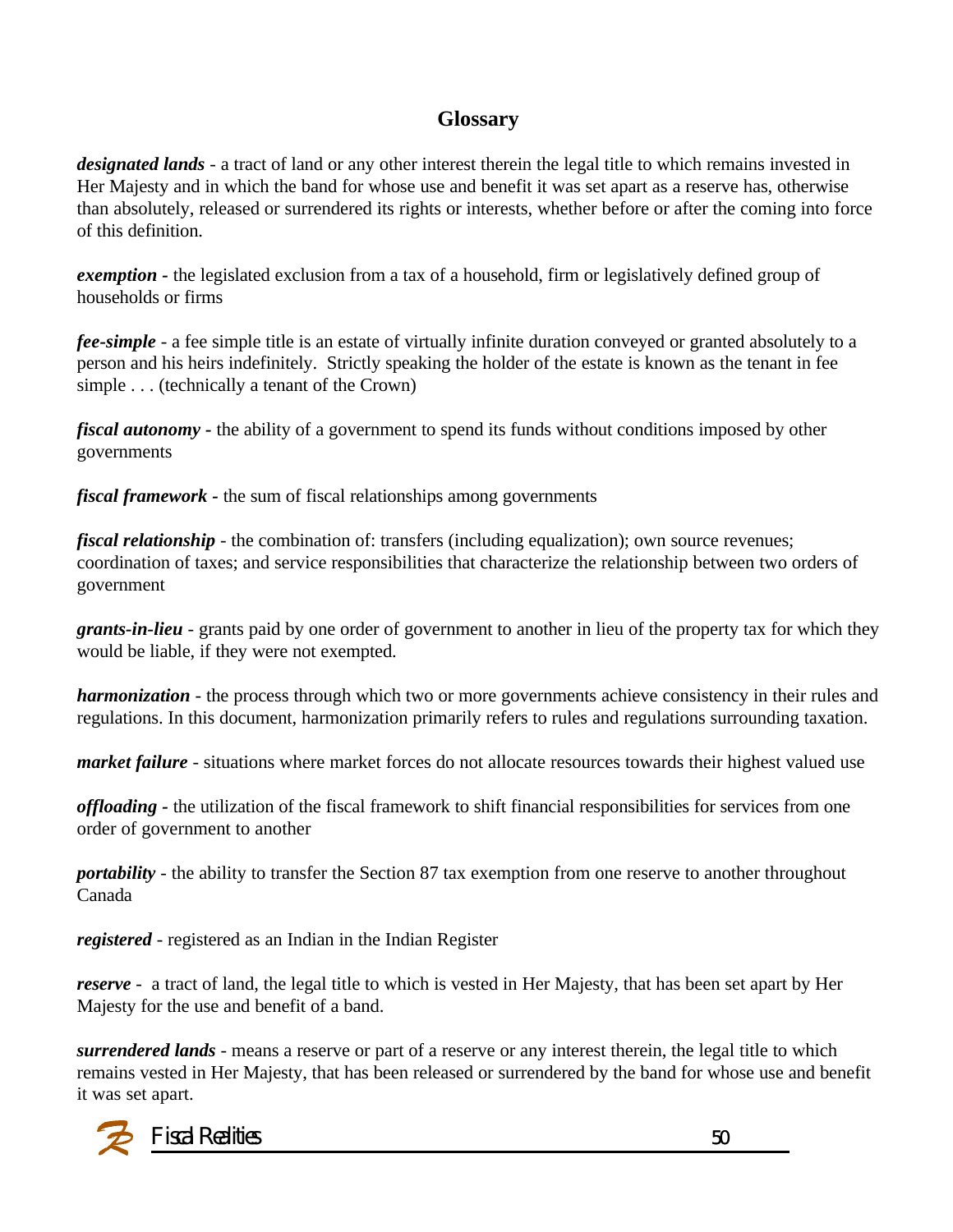*tax authority* - refers to authority to collect a given tax, authority can be delegated to a government by the government having jurisdiction

*tax jurisdiction* - refers to the level of government which has the legislative jurisdiction over a given tax

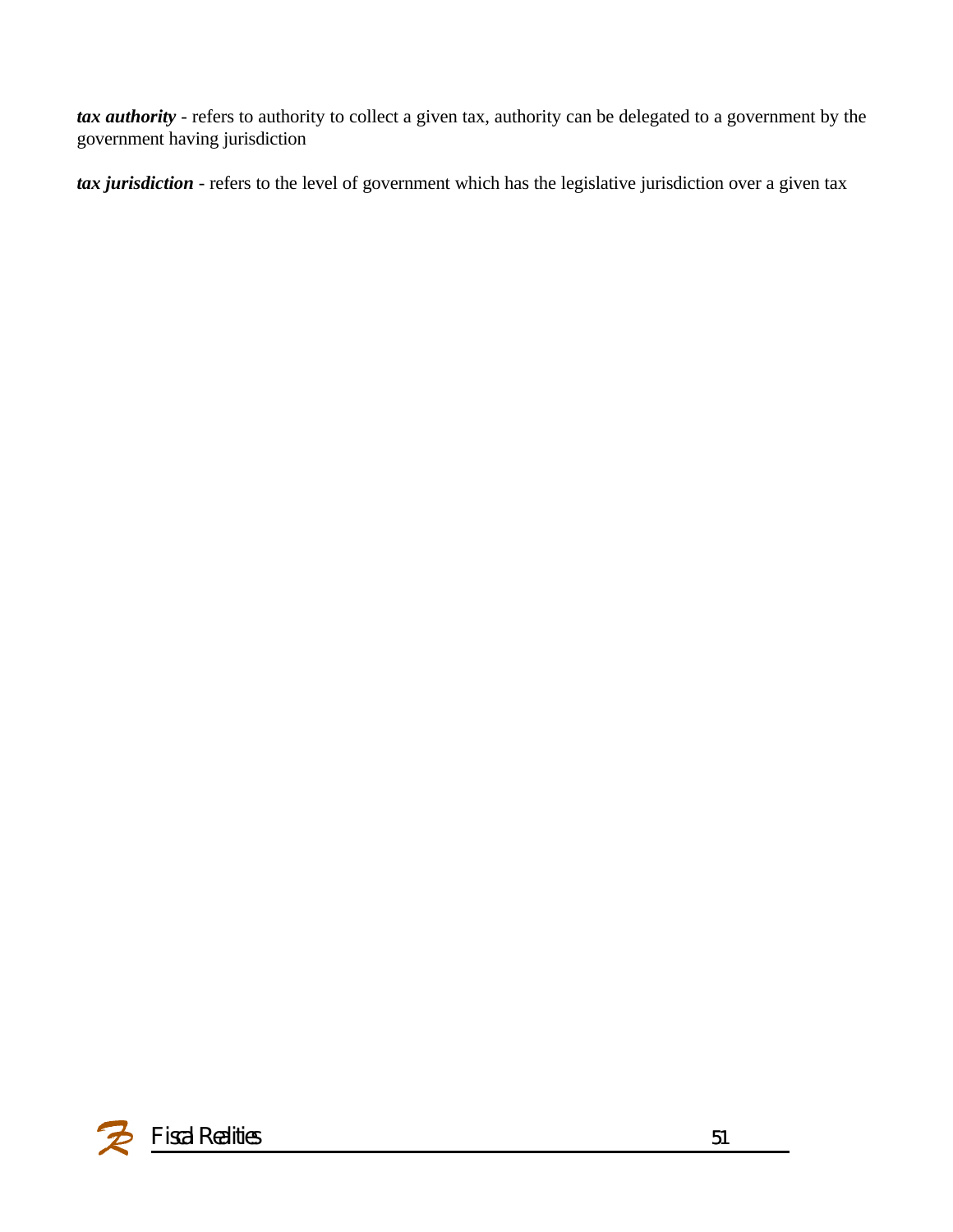### *APPENDIX A - PROVINCIAL GOVERNMENT and FIRST NATION ORGANIZATION TAX POLICY CONTACTS*

**Note: These tend to be sales and property tax contacts because these are the powers currently federally recognized.**

| <b>British Columbia</b>     | Taxpayer Services (604) 660-4515                                                                               |
|-----------------------------|----------------------------------------------------------------------------------------------------------------|
| <b>Alberta</b>              | Tax Information Services (403) 427-3044                                                                        |
| <b>Saskatchewan</b>         | Taxpayer Services (306) 787-6645                                                                               |
| <b>Manitoba</b>             | Taxation Division (204) 945-6444 (fuel and<br>tobacco) $\&$ 945-5603 (sales)                                   |
| Ontario                     | Taxpayer Services Branch (905) 432-3332 Sales<br>$& (905)$ 433-6316 (fuel)                                     |
| Quebec                      | Revenue Quebec (418) 659-6500                                                                                  |
| <b>New Brunswick</b>        | Consumer Tax Division (506) 453-2404 (sales) $\&$<br>Fuel, Tobacco and Amusement Division (506)<br>453-2255    |
| <b>Nova Scotia</b>          | Tax Information Section (902) 424-6708 (sales)<br>& Department of Finance (902) 424-6714 (fuel<br>and tobacco) |
| <b>Prince Edward Island</b> | Revenue Division (902) 368-4070                                                                                |
| <b>Newfoundland</b>         | Tax Administration Branch (709) 729-3831                                                                       |

#### **Provincial Governments - Indian Tax Policy Contacts**

#### **First Nation Organizations - Tax Policy Contacts**

| Organization                                                | <b>Contact</b>                            | <b>Phone Number</b>                  |
|-------------------------------------------------------------|-------------------------------------------|--------------------------------------|
| <b>Indian Taxation Advisory</b><br><b>Board</b>             | <b>Ken Scopick</b><br><b>Brent Moreau</b> | $(250)$ 828-9857<br>$(613)$ 954-9769 |
| <b>FSIN Tax Commission</b>                                  | <b>Blaine Favel</b>                       | $(306)$ 665-1215                     |
| <b>Assembly of First Nations</b>                            |                                           | $(613)$ 241-6789                     |
| <b>First Nation Tax</b><br><b>Administrator's Institute</b> | <b>Larry Fast</b>                         | $(604)$ 263-3261                     |

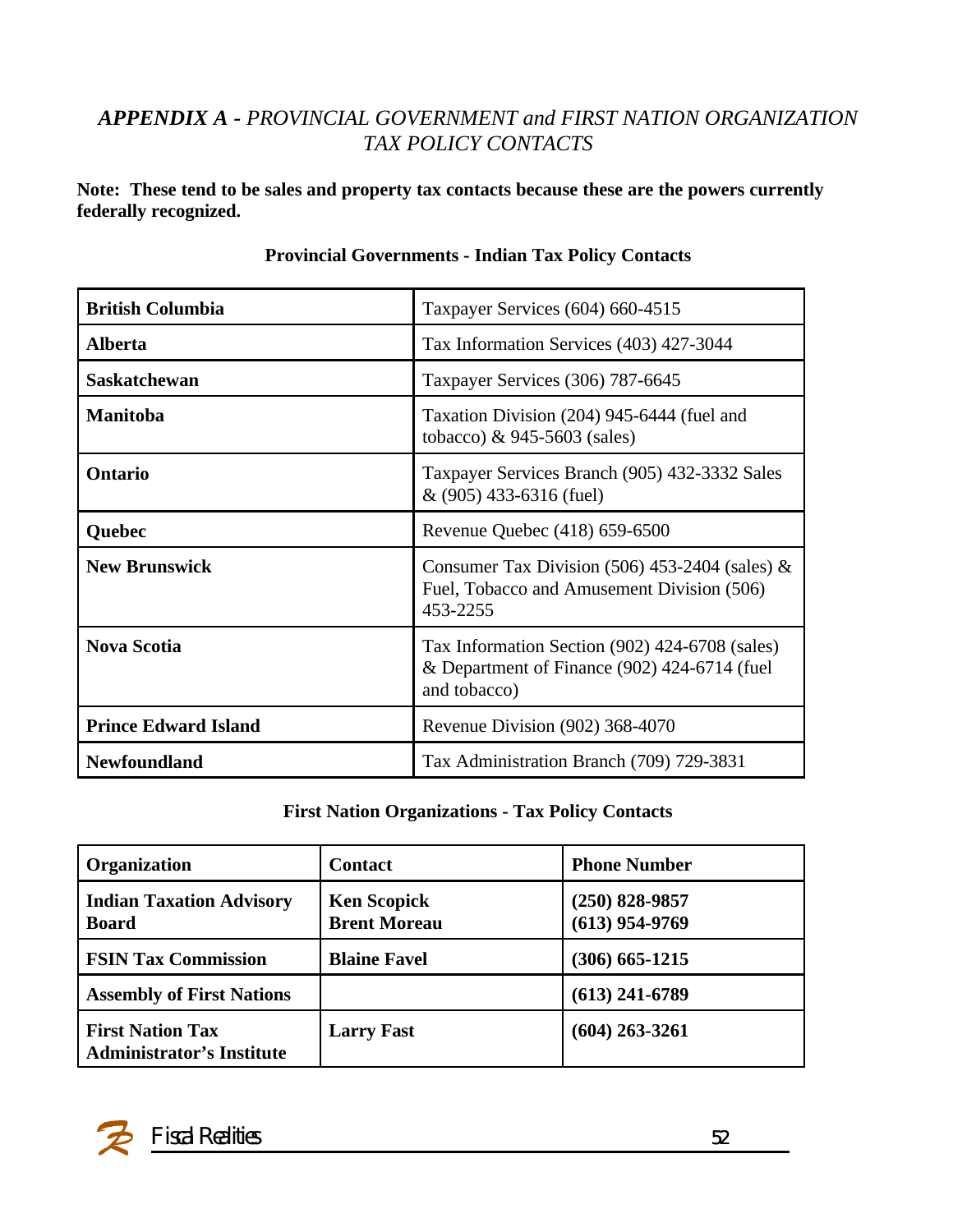### *APPENDIX B –THE FIRST NATION TAXATION QUESTIONNAIRE*

This appendix contains:

- B1. A statistical summary of the FN Tax Questionnaire results
- B2. A summary of the Survey methodology and possible biases
- B3. The French and English versions of the letter sent to respondents and the French and English versions of the First Nation Taxation Questionnaire and
- B4. A summary of the data for all respondents and by region

### **B1 First Nation Taxation Questionnaire Statistical Summary**

#### First Nation own source revenues

- 1. Significant property tax by-law development potential may exist in Eastern, Central and Atlantic Canada. Five of the 20 respondents reported that they currently collect property tax (25%). Three of the five property tax collecting First Nations reported their location as West. Fourteen of the fifteen non-property tax collecting respondents suggested that their communities would be interested in collecting property taxes. Ten of these were from Central, Eastern or Atlantic Canada.
- 2. All respondents (100%) reported tobacco tax retail sales in their communities. Given the recent passage of Bill C-93, it is possible that more First Nations could establish tobacco sales tax systems. Furthermore, 85% of the respondents reported on reserve retail fuel sales, and 45% reported on reserve retail alcohol sales. First Nations may have the revenue potential to justify more First Nation sales tax authority.

#### The Philosophy of Taxation

- 3. There is substantial agreement among respondents that taxation is a fundamental power of government. This question had the highest level of agreement among the respondents.
- 4. A barrier to more First Nations asserting taxation jurisdiction is the fear of unfair transfer offset provisions. There was a higher average disagreement with taxation as a mechanism to pay for government services than as a method to redistribute wealth at the 5% level of significance among the survey respondents.
- 5. There was stronger support for territorial based taxation jurisdiction than for citizenship based taxation jurisdiction. There was higher average agreement with territorial jurisdiction than citizenship jurisdiction at the 5% level of significance among the survey respondents.
- 6. There was substantial agreement with the statement "Each First Nation community should decide if it would like to raise revenue form its citizens". This statement had the second highest average level of agreement among respondents.
- 7. There was relative disagreement with the statement "First Nation citizens should be immune from

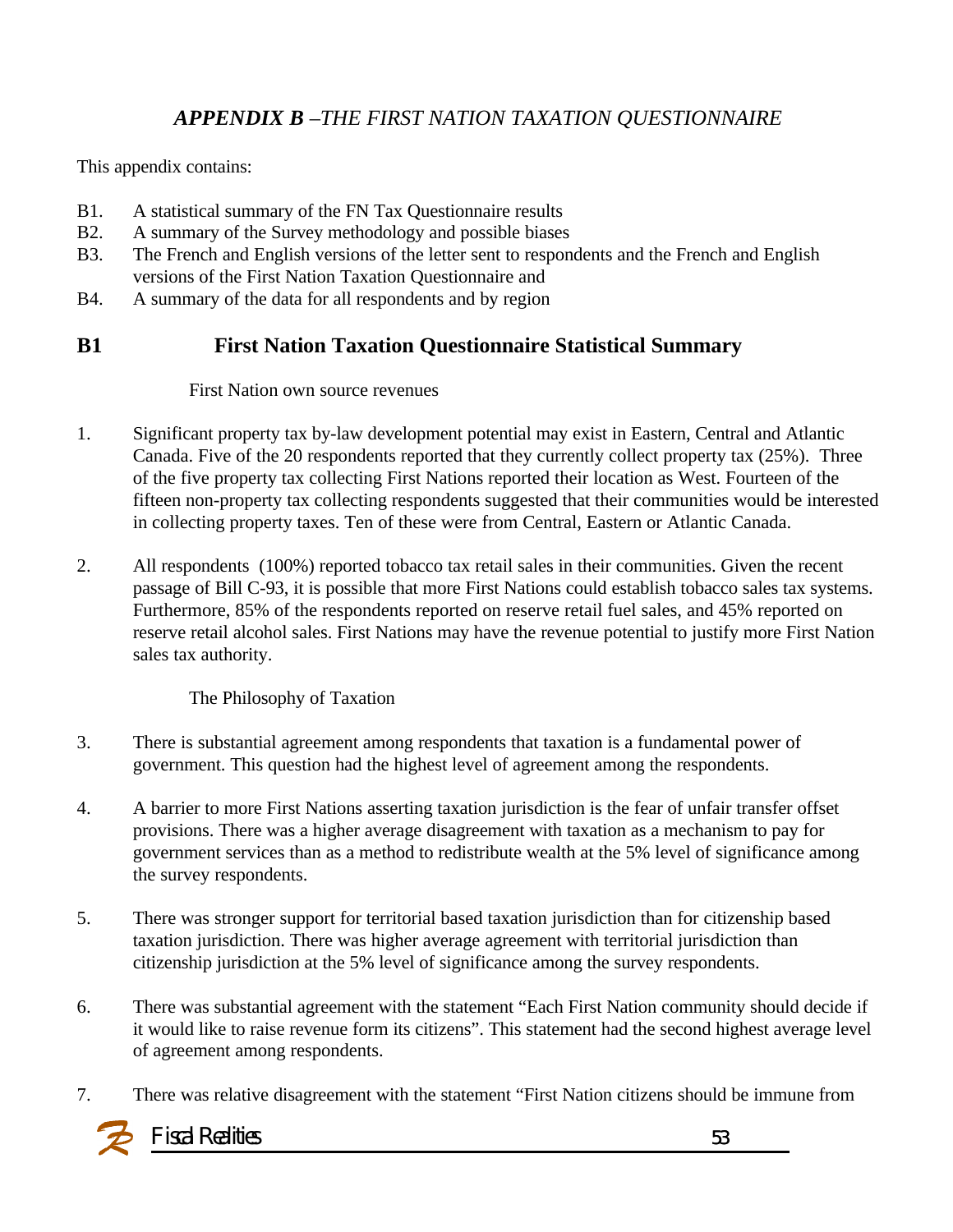taxation by other governments". This statement had the second highest average level of disagreement among respondents.

### **B2 Survey Methodology**

Survey Overview

| <b>English Surveys</b> | <b>French Surveys</b> | Date Sent  | Date last one<br>received |
|------------------------|-----------------------|------------|---------------------------|
| 30                     |                       | Feb. 15-27 | April 15                  |

Respondent Summary

| Surveys sent  | Not applicable<br>surveys | Net potential<br>respondents | Actual<br>respondents | <b>Response Rate</b> |
|---------------|---------------------------|------------------------------|-----------------------|----------------------|
| $\mathcal{D}$ |                           | 30                           | 20                    | 67%                  |

Regional Summary

|                        | B.C. | Alta | Sask | Man. | Ont. | Que. | Atlantic | North |
|------------------------|------|------|------|------|------|------|----------|-------|
| <b>Surveys</b><br>sent | υ    |      | ٮ    | 4    |      | υ    | ت        |       |

For confidentiality reasons the number of respondents by region will not be reported.

Respondent Selection Criteria (in order of importance)

- 1. Regional representation
- 2. Representative of leaders of First Nation communities or organizations
- 3. Attendance at ITAB workshops in past
- 4. Expressed interest (positive or negative) in work of ITAB in past
- 5. Four voting members of ITAB

The purpose of these selection criteria was to minimize response and interviewer bias. The representativeness of the resultant sample is discussed below.

Information Collection Biases

There are three principle types of biases in information collection, response, non-response, and processing.

Response bias occurs when the respondent misinterprets a survey question or the survey instrument

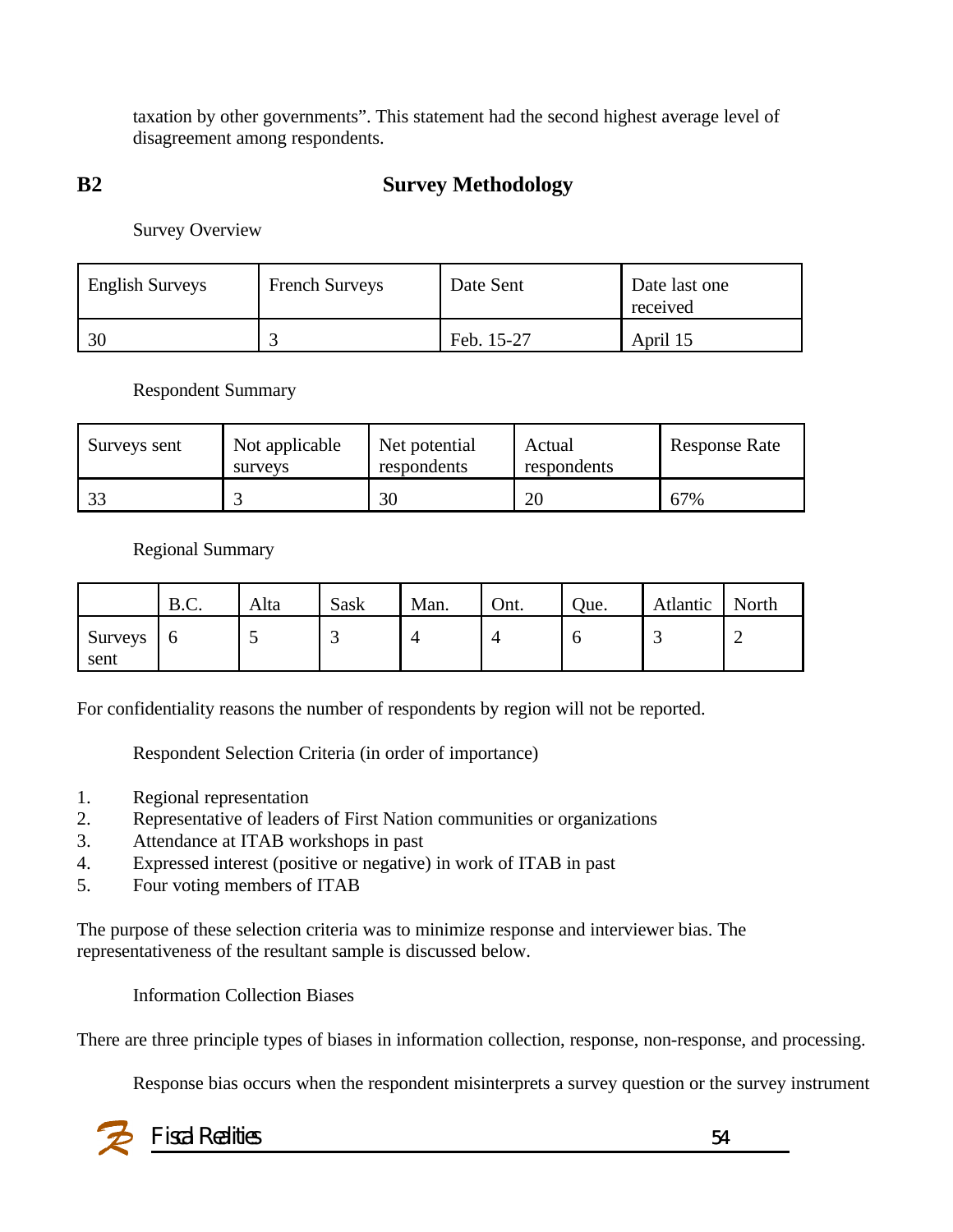misleads the respondent. This survey attempted to minimize these errors by following up the survey with phone calls to ensure respondents understood questions. Moreover, a number of respondents filled in the comment section in the philosophy of taxation area thereby stating their interpretation of questions. Although all these comments were included, no adjustments were made to quantitative values as a result of any respondent bias.

Non-response bias occurs when responses are not obtained from a portion of the sample. It was speculated that the \$75 honorarium for completing the questionnaire and the high level of confidentiality would minimize respondent bias. Of the 10 non-respondents, 3 sent their cheques back so 7 kept the honorarium without completing the survey. The direction of this bias given the confidentiality of the survey is unknown.

Processing errors occur when data is incorrectly entered into the data storage device. A sample of 2 completed questionnaires was compared to the results that were input and no difference was evident. It is assumed, therefore, that there were no processing errors.

Sampling Biases

There are two types of sampling bias: normality of population, representativeness of population.

In order to conduct t-tests on quantifiable survey results, it should be assumed (ignoring for the moment, the central limit theorem) that the population from which the sample is drawn follows a normal distribution. Although there are tests of this assumption, none were conducted for this research. Alternatively, two rules of thumb were used to validate this assumption:

- 1. The covariance of variation (standard deviation/mean) was quite low and
- 2. Approximately 67% of all quantifiable responses in the philosophy of taxation section were within one standard deviation of the mean.

Perhaps the most serious bias in this survey is the speculation that this sample is not representative of the population. This is particularly important given that 4 respondents (20%) were ITAB members and 5 respondents were property tax collecting First Nations (2 of these 5 were ITAB members) who may be more accepting of the philosophical issues surrounding First Nation taxation than are the rest of the First Nation population. This assumption has not been tested since even the ITAB member's responses were kept confidential. Should this bias exist, than the philosophical barriers to taxation identified in the study are even more prevalent in the First Nation population than is reported in this survey.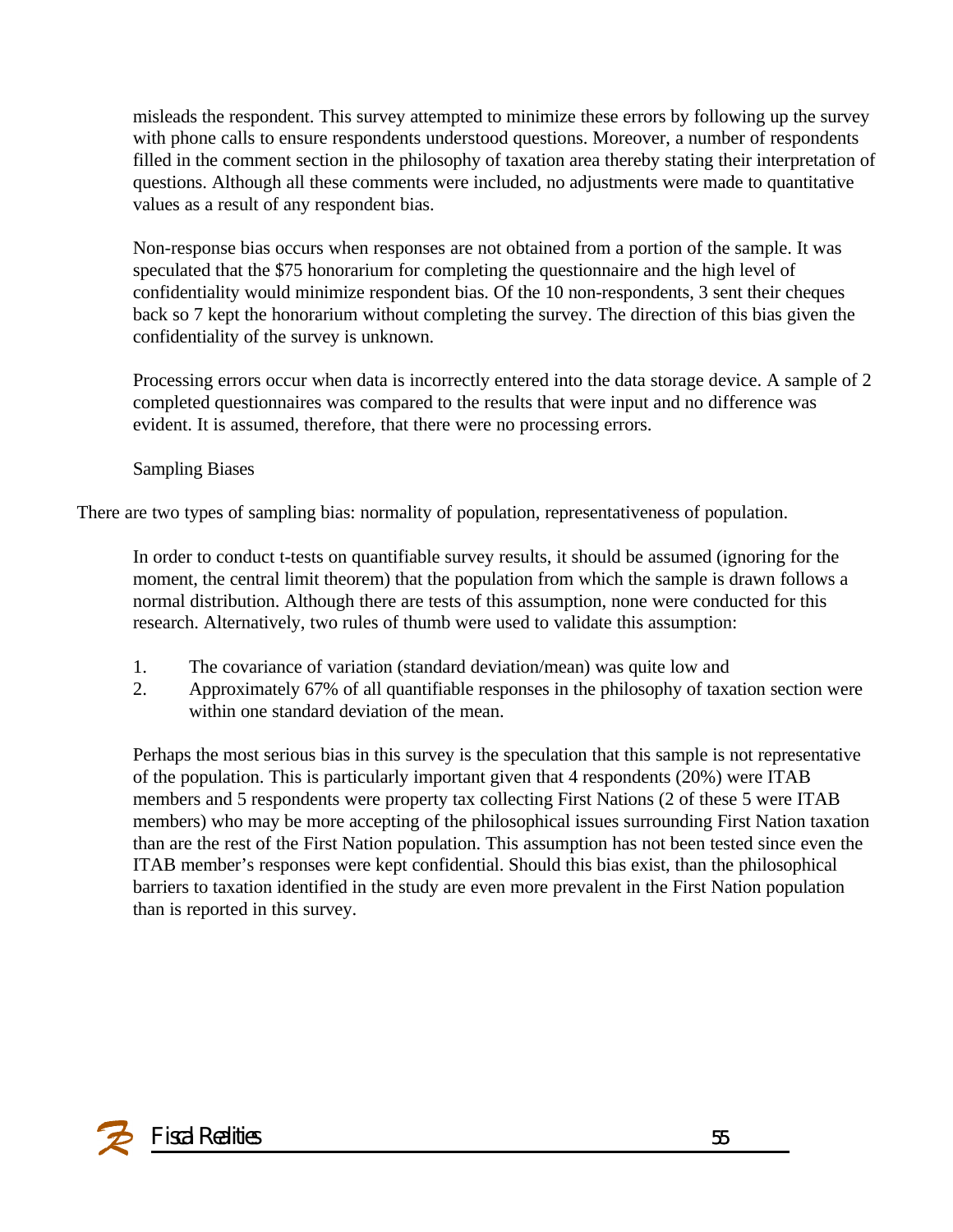# **B3 Selected Summary Results from the First Nation Taxation Questionnaire**

Note to the translator: This section will be emailed / faxed to you at a later date. Please contact Daryl Nearing at (819) 997-8153 for this section.

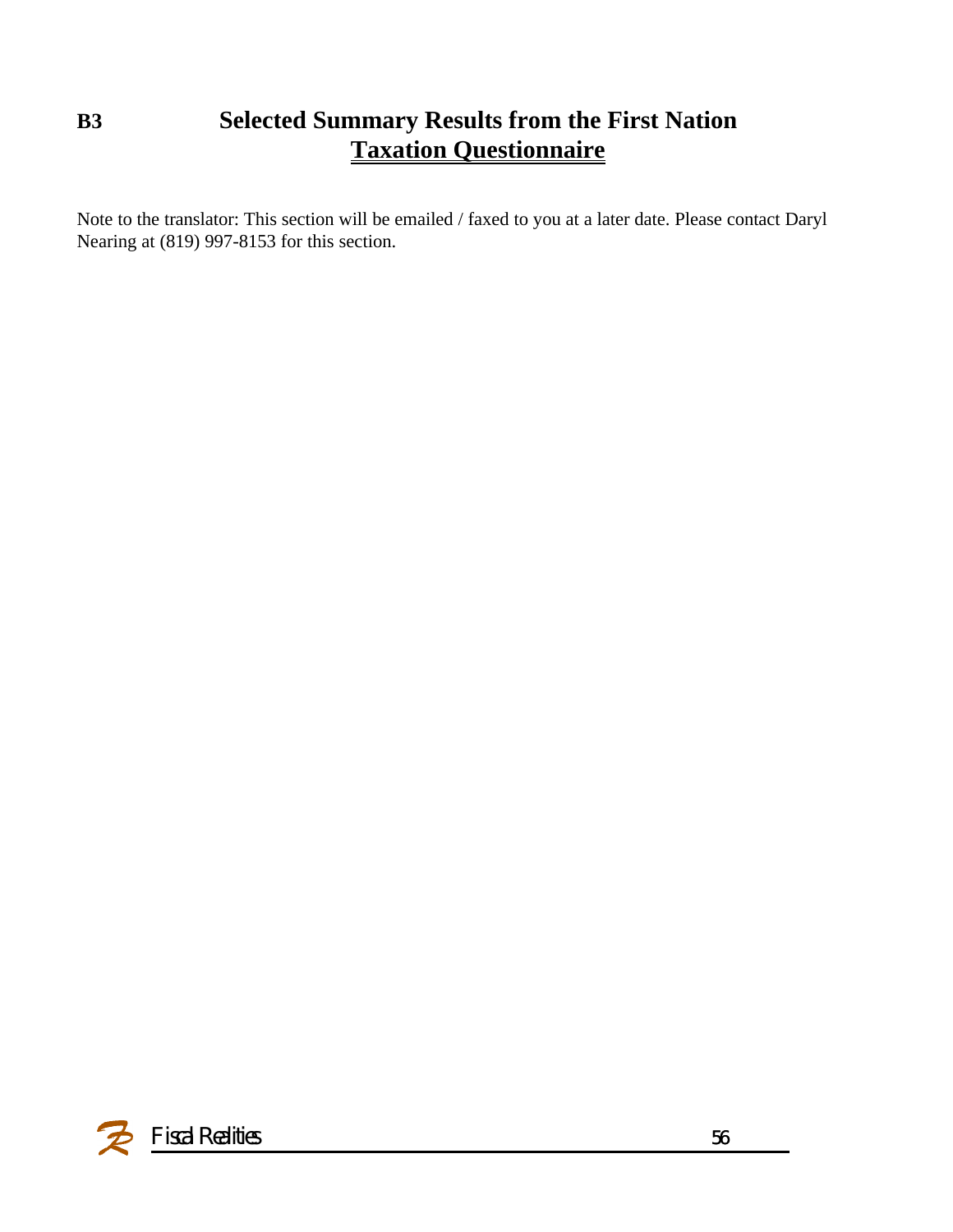# **B4 The French and English Version of**

# **the First Nation Taxation Questionnaire Letters and The First Nation Taxation Questionnaires**

Note to the translator: This section will be emailed / faxed to you at a later date. Please contact Daryl Nearing at (819) 997-8153 for this section.

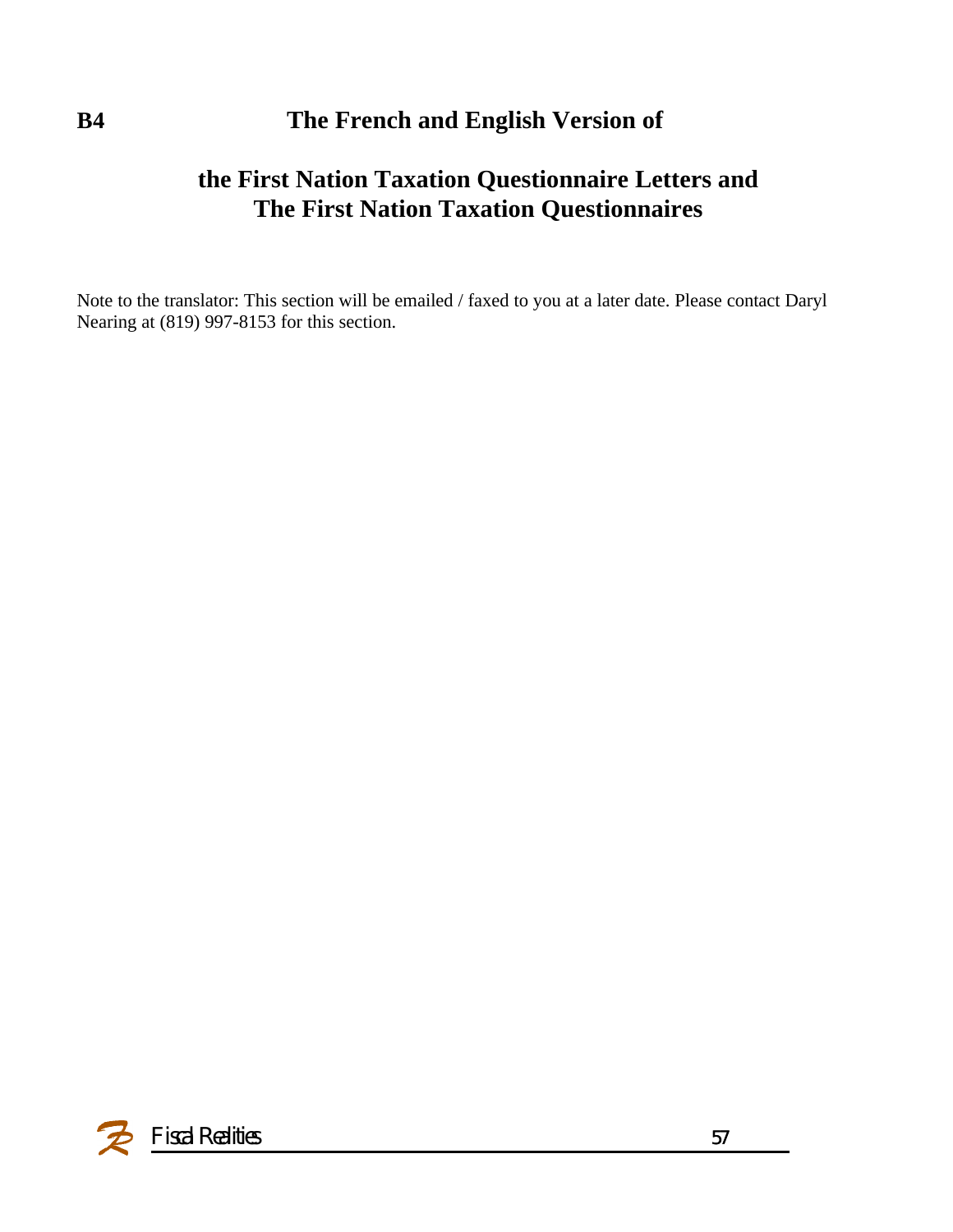## *APPENDIX C -FIRST NATION OWN SOURCE REVENUE POTENTIAL SOFTWARE AN OVERVIEW*

The purpose of this software application is to provide a preliminary own source revenue potential estimate for First Nations and allow First Nations to perform some sensitivity analysis on their tax base. Categories of own source revenue were chosen on the basis of First Nation tax powers supported by existing federal legislation or policy. Formulas used in estimation were developed to reflect the current estimation techniques used by revenue projection professionals.

The prototype application was developed in MS Access version 2.0 so it will be compatible with Windows 3.1 or Windows 95. The three diskettes included in this package are the alpha versions of the revenue potential software for B.C.. You do not require a copy of MS Access to run this software since a run time version is included in these diskettes. Simply place diskette 1 in drive a: while in Windows 3.1 or Windows 95 and enter:

"a:setup" in the program manager run command line

The holders of these copies are asked to record all errors and possible bugs and report them to the developers for refinement.

Fiscal Realities 618 Pleasant St. Kamloops, B.C., V2C 3B2 (250) 851-0780

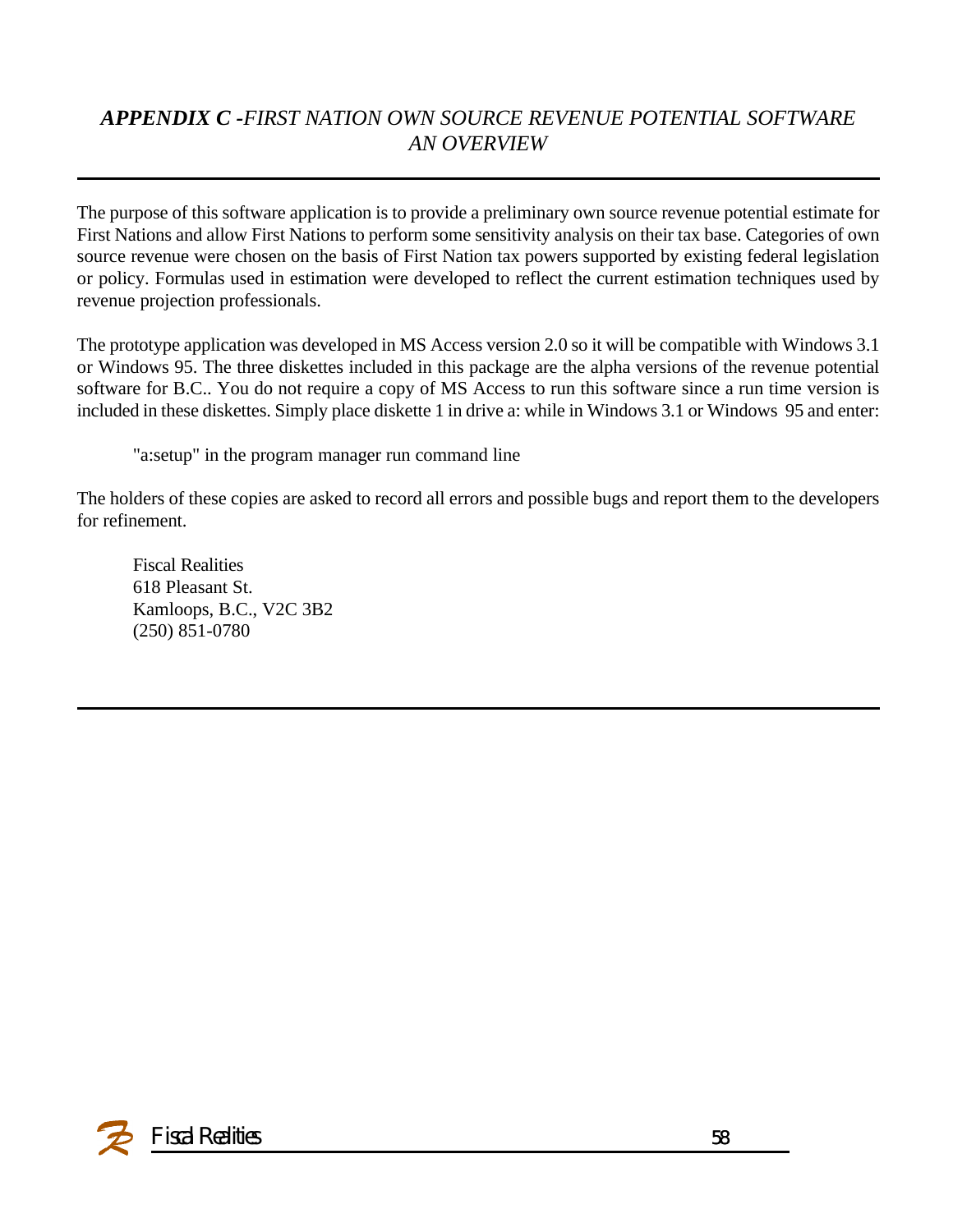# **Estimating First Nation Own Source Revenue Potential An alpha user's guide**

Software application Features

- ! Button driven user interface
- ! User interface to be customized for each province to account for different grant in lieu and variable property tax rate calculation methods
- ! Custom entry capability for property tax, sales tax and non-tax own source revenue components
- ! Four detailed reports for property, sales, grant in lieu, utility and non-tax own source revenue potentials, and one summary report of the First Nation's own source revenue potential

Requirements

- M Math co-processor as contained in 486DX CPUs or higher
- M Windows 3.1 or higher
- M 8 Mb of RAM
- M 5 Mb of Hard Drive space

#### Software Description

This description is the user guide of the alpha version of a software. It is absent of many details given the usual comprehensive understanding of the subject matter associated with alpha testers.

#### *Opening screen*

Enter a name of a First Nation. If you are running a test, then enter Test. Hitting return will take you to the General information screen.

#### *General Information Screen*

Populations are entered for potential summary statistics such as own source revenue per capita in subsequent versions of the software. Click the main menu button to continue. To move from data field to data field either use your cursor or the tab key.

#### *Own Source Revenue Potential Menu*

There are four own source revenue potentials which can be estimated with this software:

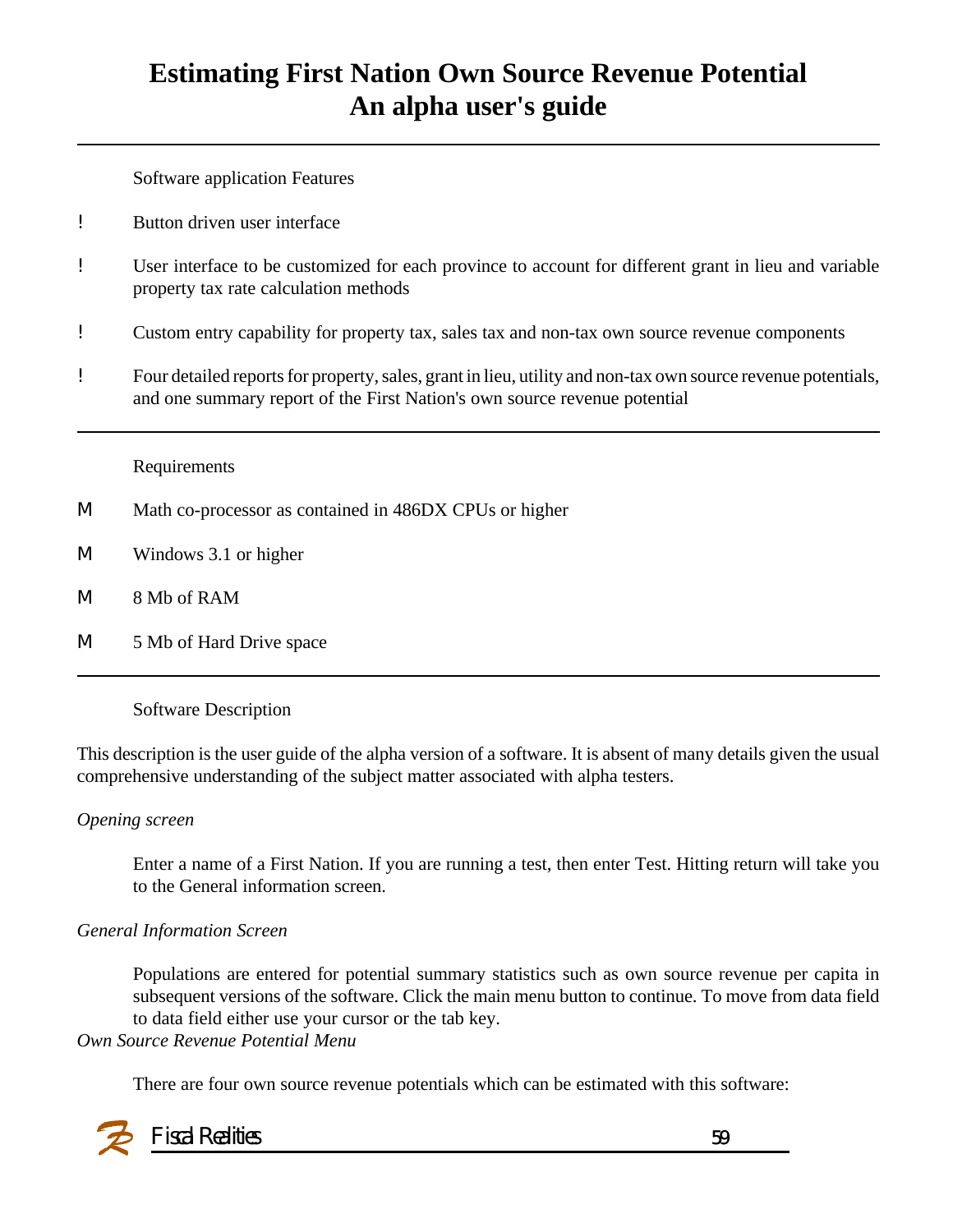Property Taxes Utility and Grants in lieu First Nation sales taxes Other Non-Tax revenues

The data for each of these can be entered by clicking the appropriate button. A description of the necessary data for each own source revenue is provided below.

Also at the bottom of this screen is the option to print summary reports or quit the application. It is recommended, although not necessary, that the user enter data before printing summary reports.

#### *Property Taxes*

Property tax estimation have been divided into three possible property types: residential, commercial/industrial and farm and others. The formula for estimating property taxes is quite simple:

Assessed taxable value of property x Tax rate for that property

It is generally accepted, although not practised in all parts of Canada, that assessed taxable value should reflect the best estimate of the market value of a property. In each property type the user has the option of entering in the approximate market value of a property type and the number of similar properties of similar assessed value.

In the industrial/commercial and farm property types, the user can enter custom property types. For example, some First Nations have a saw mill on reserve which they may consider levying property taxes against. The saw mill could be named in the property description field, an estimate of its market value could be made and the quantity of similar property types would be entered. Usually for custom properties, they are one of a kind so 1 would be entered in the number of properties field.

Upon completing the property tax area, the user should enter the tax rates. In B.C., variable tax rates are charged for residential, farm, utility and industrial/commercial properties. Limits on these rates have been hard coded into the application. A useful starting place, and the policy of the ITAB, is to use the tax rates of the nearest taxing jurisdiction.

#### *Utility Taxes*

Although utility taxes, at least those on private utilities, are just another form of property taxes, they have been separated out from this application because it is difficult to estimate the market value of 5 km of pipeline. This problem has been solved in this application by asking the user to input the km or the number of the specific utility and applying the following formula to this data:

(Assessed value per km of utility)(# of km)(utility tax rate)

The assessed value per km of utilities have been extracted from the British Columbia Assessment Authority property and utility tax assessment guide. For example a class 1 rail road is assessed at \$135,961 per km. Similarly, rights of way for linear utilities are assessed per acre by the BCAA at rates, for example of \$2,003 per acre for electrical power corporations. All these rates and suitable averages

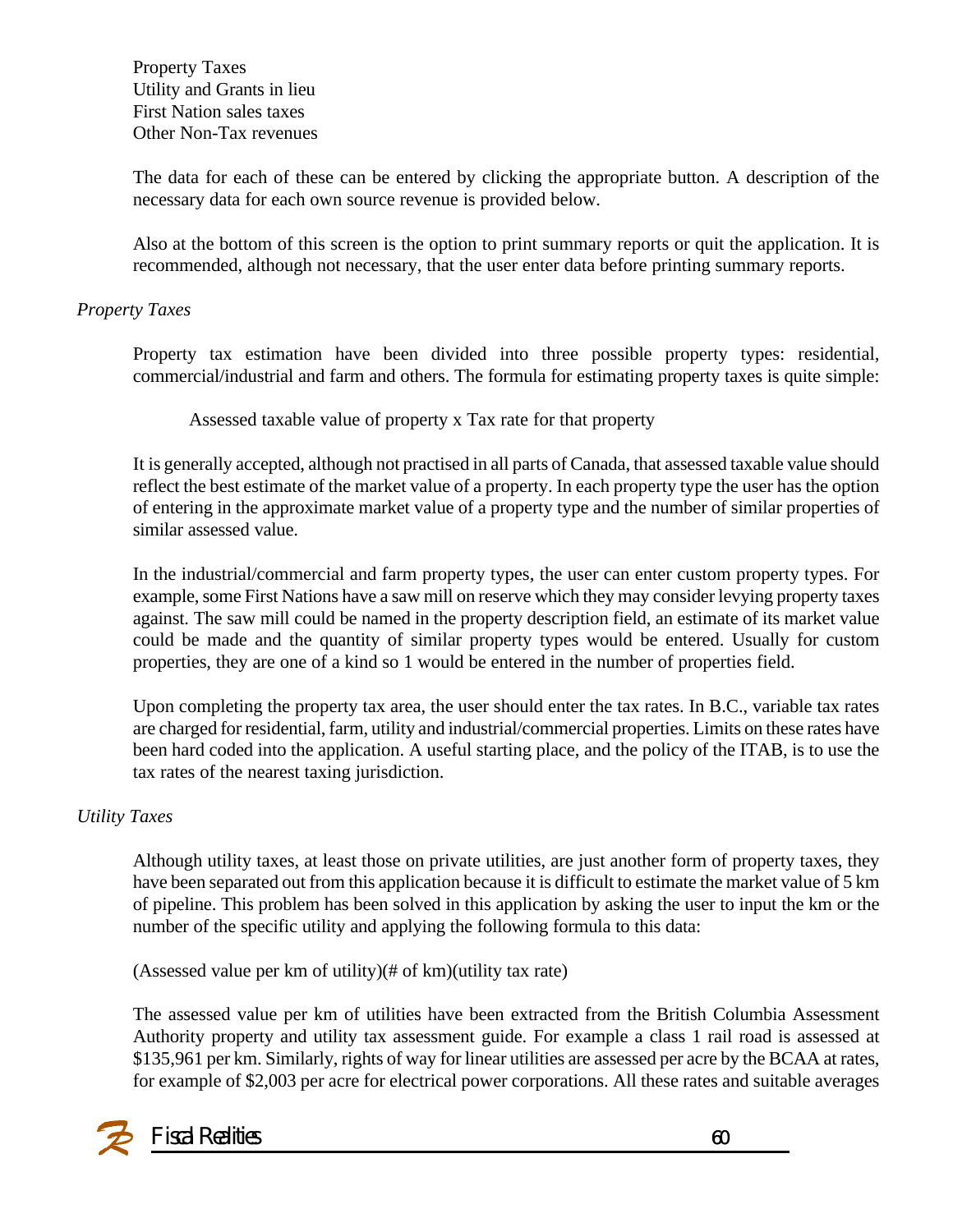have been hard coded into the application for relatively easy utility property tax assessments. A pop up screen specifying general tax rates for utilities (the school tax rate is fixed) is used to obtain the utility tax rate total (utility tax rate  $=$  school  $+$  general).

A number of utilities, however, are crown corporations and are subsequently immune from property taxation by other governments, according to the latest ruling in the Westbank First Nation - B.C. Hydro case. In these events grants in lieu of taxation can be provided to the First Nation. In B.C. these are calculated at 1% of gross revenue in that jurisdiction  $+$  the school tax portion of the property tax. In Ontario, these are calculated for Bell Canada and Ontario Hydro as 5% of the gross revenue collected by the utility in that jurisdiction. The grants in lieu formula for B.C. has been hard coded into the application.

#### *Non-Tax Revenues*

This is the simplest of all revenues to calculate but perhaps the most difficult to estimate. The formula used in the application is:

(user fees)(user)

For most non-tax revenue sources, business licenses, building permits this is a relatively straightforward if error prone estimate. Non-tax revenue sources such as interest on investments and lease revenue poses a problem since these are generally already aggregated. It is assumed therefore that these are like user fees except there is only one user. A pop-up screen asking for total lease revenues and interest on investments provides the opportunity for the user to enter this data in aggregate form. It will appear as a user fee on the screen with the number "1" in the # of user fields, should editing be required.

#### *First Nation Sales Taxes*

The introduction of Bill 93 has made the possibility of First Nations collecting GST type sales tax from all on reserve purchases (status and non-status) a legislative reality. Although there are a number of local issues a First Nation would have to consider before collecting this form of tax, this estimation option has been included to provide First Nations with the information they need to assess their sales tax potential.

First Nation sales taxes have been divided up into 4 categories; fuel, tobacco, alcohol and other commodities. Clicking on each category provides the data input screen for the user. It is assumed, based on the tobacco GST provisions contained in Bill 93, that the First Nation will be able to charge a GST style tax on all final sales of the particular good or service. Subsequent versions of the application will provide for custom tax rates.

There are five parameters necessary to estimate on reserve GST style sales tax potential by commodity:

#### 1) units sold

- 2) % of sales made to status customers
- 3) current price of good or service for status customers
- 4) current price of good or service for non-status customers and
- 5) % of total sales of good or service made to consumers.